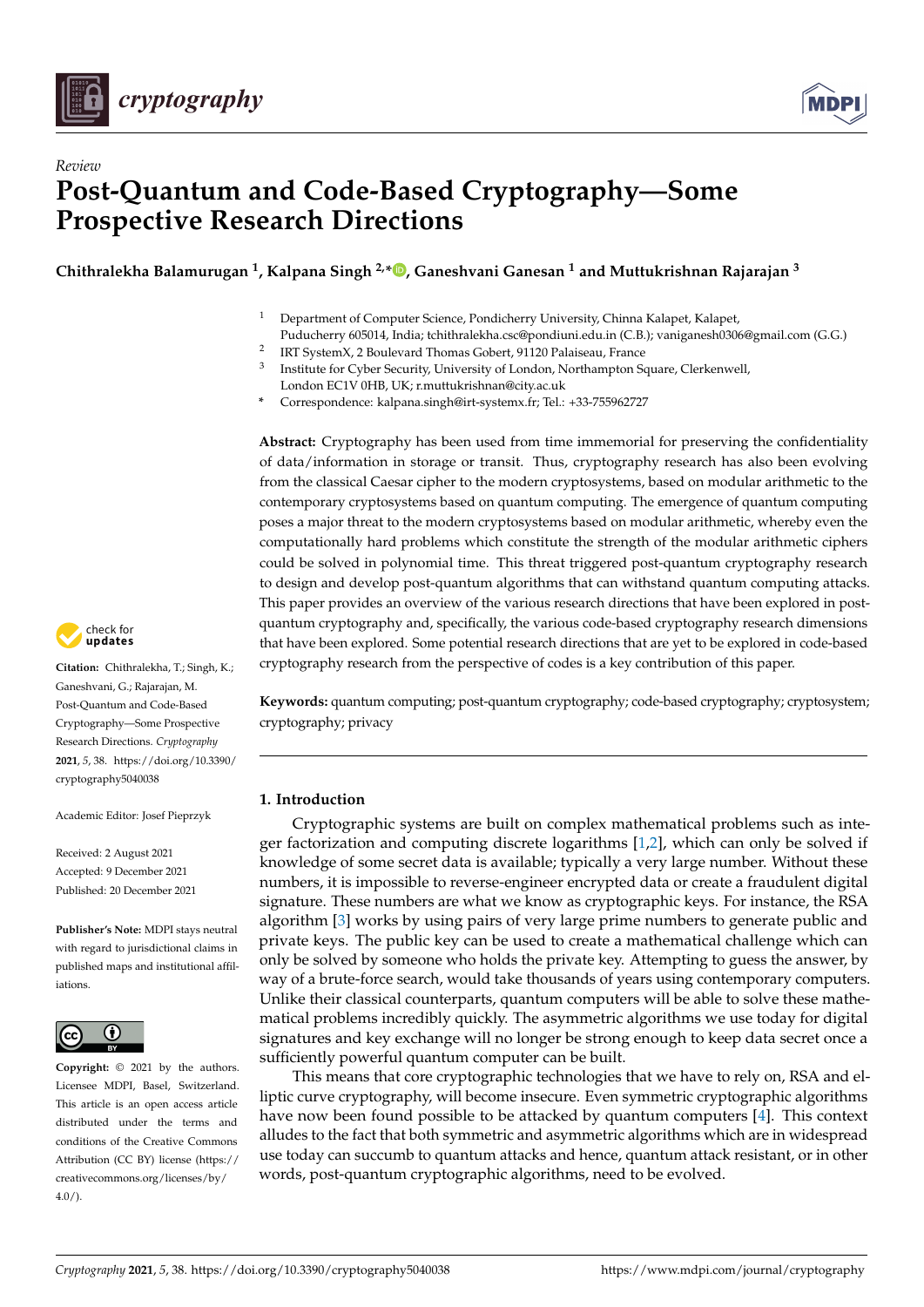Certain candidate families of post-quantum schemes have been realized including code-based [\[5\]](#page-25-4), hash-based [\[6\]](#page-25-5), multivariate [\[7\]](#page-25-6), lattice-based [\[8](#page-25-7)[,9\]](#page-25-8) and isogeny-based [\[10\]](#page-25-9) solutions. The maturity in post-quantum research has led to the formulation of various postquantum cryptographic algorithms, the standardization of post-quantum algorithms by various standardization bodies world-wide, industry adoption of post-quantum technology, and the development of open-source post-quantum libraries.

In this paper, an overview of these research dimensions that have been explored in post-quantum cryptography has been provided. Furthermore, with a specific focus on code-based cryptography (CBC), the key milestones in CBC research have been provided. Although code-based cryptography focuses on the use of codes, other potential research dimensions could be explored in CBC research leveraging the codes—which is yet to receive focus in CBC research. Delineating this aspect has been the important contribution of this paper, and has been achieved by the study of the linear codes, their operations and relationships, and other kinds of codes that could be deployed in CBC. This paper also highlights that privacy-preserving CBC is another prospective research dimension that is yet to receive enough focus in CBC research.

Section [2](#page-1-0) briefs about quantum computing and alludes to the motivation for postquantum cryptographic research. Section [3](#page-2-0) reviews post-quantum research dimensions with due summaries and comparisons. Section [4](#page-11-0) explains the CBC research dimensions that have been explored. Section [5](#page-20-0) describes the white spaces that are yet to be addressed in CBC research from the perspective of codes and privacy aspects. Section [6](#page-24-0) concludes the paper.

#### <span id="page-1-0"></span>**2. Quantum Computing**

A quantum computer is a machine which employs quantum-physical phenomena to perform computations in a way that is fundamentally different from a "normal", classical computer [\[11\]](#page-25-10). Whereas a classical computer is, at any point in time, in a fixed state—such as a bit string representing its memory contents—the state of a quantum computer can be a "mixture", a so-called superposition, of several states. Classical computers carry out logical operations using the definite position of a physical state. These are usually binary, meaning its operations are based on one of two positions. A single state—such as on or off, up or down, 1 or 0—is called a bit. Note that the internal state is hidden: the only way to obtain information about the state is to perform a measurement, which will return a single nonsuperimposed classical output, such as a bit string, that is randomly distributed according to the internal state, and the internal state is replaced by the measurement outcome.

The work was initiated by several mathematicians and physicists such as Paul Benioff (1980) [\[12\]](#page-25-11), Yuri Manin (1980) [\[13\]](#page-25-12), Richard Feynman (1982) [\[14\]](#page-25-13), and David Deutsch (1985) [\[15\]](#page-25-14). With decades of research, the development of quantum computing has been challenging yet groundbreaking.

Thus, quantum computing constitutes a new computing paradigm, which is expected to solve complex problems that require far more computational power than what is possible with the current generation of computer technologies. Advance research in materials science, molecular modelling, and deep learning are a few examples of complex problems that quantum computing can solve.

## *Shor's 1994 and Grover's 1996 Algorithms*

On the quantum algorithmic development, there are two groundbreaking algorithms which have laid out a strong foundation towards breaking today's number of theoretically based public-key cryptosystems. In 1994, Shor proposed a polynomial-time (efficient) algorithm [\[16\]](#page-25-15) for solving integer factorization and discrete logarithm problems. The algorithm relies on the existence of quantum computers, and hence this type of algorithm is called quantum algorithms in this article. Shor's quantum algorithm and its variants can be used for breaking most of the currently used public-key cryptosystems.

In 1996, Grover proposed an  $O(\sqrt{N})$ -query complexity of quantum algorithm for functions with *N*-bit domains [\[17\]](#page-25-16). This quantum algorithm once realized on quantum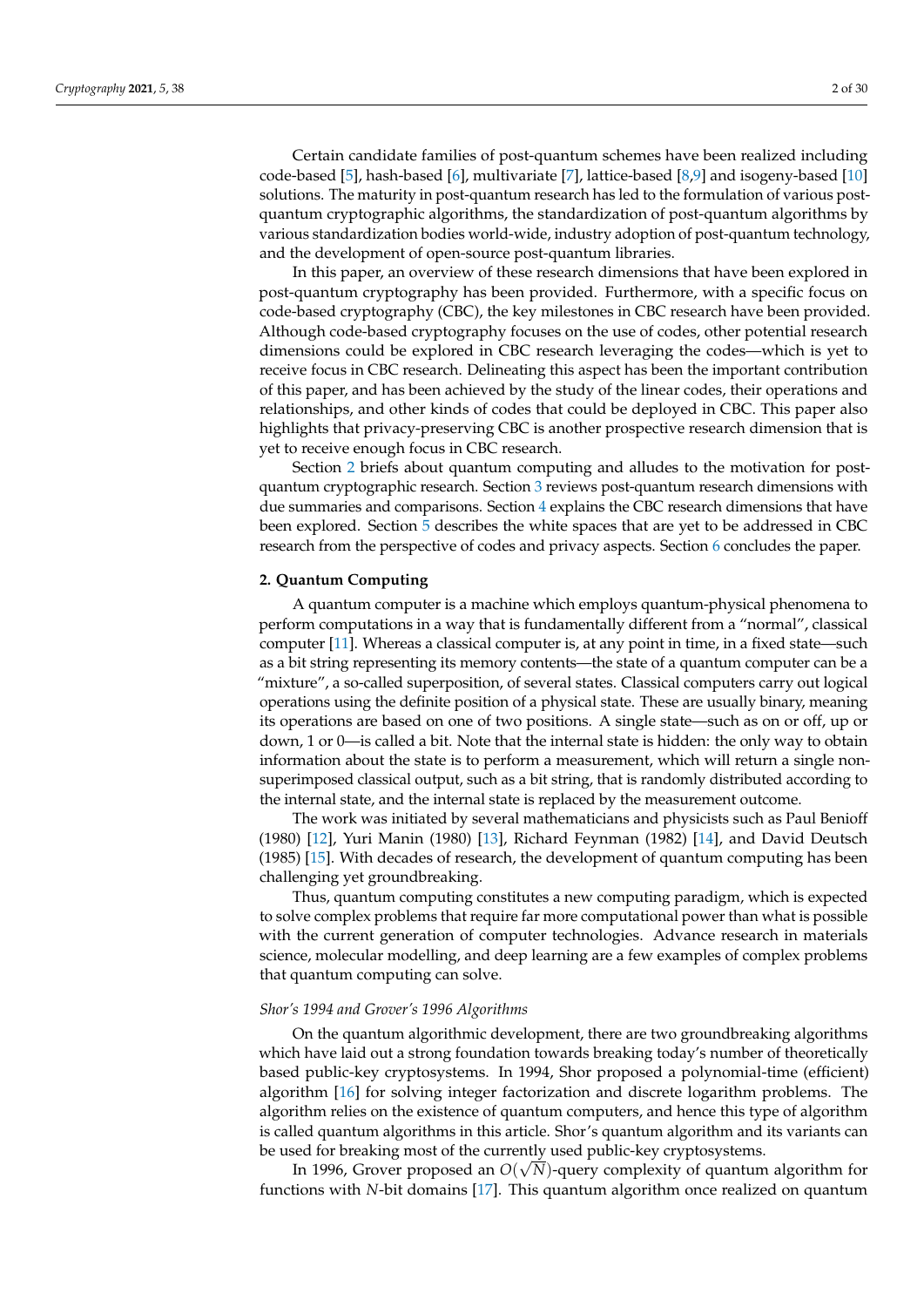computers can be used for breaking symmetric-key cryptosystems, and to defend against attacks based on Grover's algorithm, we need to double the key sizes in order to achieve a similar level of security against conventional computers.

For example, for 128-bit symmetric-key security, we need to use symmetric-key cryptosystems which are originally designed for achieving 256-bit security against attacks based on Grover's quantum algorithm. It is also predicted that quantum computers will be able to break several of today's cryptographic algorithms that are used to secure communications over the Internet, provide the root of trust for secure transactions in the digital economy and encrypt data. To protect against attacks from quantum computers, vendors of security products and service providers must constantly assess the risk associated with the choice of cryptographic algorithms and evolve entirely new quantum-resistant algorithms for the post-quantum world.

## <span id="page-2-0"></span>**3. Post-Quantum Cryptography**

Post-quantum cryptography (PQC) is about devising cryptographic algorithms that are secure in the quantum era with security against both classical/conventional and quantum computers. There are several candidate approaches for building the post-quantum cryptographic schemes, as described below in Section [3.1](#page-2-1) [\[18–](#page-25-17)[20\]](#page-25-18).

#### <span id="page-2-1"></span>*3.1. Post-Quantum Cryptography Candidates*

This subsection delineates the candidates of the PQC schemes. These are hash-based cryptography, code-based cryptography, multivariate cryptography, lattice-based cryptography, and isogeny-based cryptography schemes.

## 3.1.1. Hash-Based Cryptography

Hash-based cryptography focuses on designing digital signature schemes based on the security of cryptographic hash functions, e.g., SHA-3. These schemes are based on the security of hash functions (as a one-way function, collision-resistant property, and hardness of second pre-image attacks), and require fewer security assumptions than the number-theoretic signature schemes (e.g. RSA, DSA). Ralph Merkle in 1989 introduced Merkle Signature Scheme (MSS) [\[21\]](#page-25-19), which is based on one-time signatures (e.g., the Lamport signature scheme) and uses a binary hash tree (Merkle tree). The MSS is resistant to quantum computer algorithms. More details can be found in this survey on hash-based schemes Butin (2017) [\[22\]](#page-25-20). Sphincs+ hash-based signature [\[23\]](#page-25-21) is chosen as an alternate solution in the outcome of the third round of the NIST standardization process [\[24\]](#page-25-22).

# 3.1.2. Code-Based Cryptography

Code-based cryptography [\[25,](#page-25-23)[26\]](#page-25-24) has its security relying on the hardness of problems from coding theory, for example, syndrome decoding (SD) and learning parity with noise (LPN). These cryptosystems are based on error-correcting codes to construct a one-way function. The security is based on the hardness of decoding a message which contains random errors and recovering the code structure. A classic McEliece code-based encryption scheme [\[5\]](#page-25-4) is chosen as a finalist scheme in the outcome of the third round of the NIST standardization process [\[24\]](#page-25-22).

#### 3.1.3. Multivariate Cryptography

Multivariate cryptography has its security relying on the hardness of solving multivariate systems of equations. These schemes are based on systems of multivariate polynomial equations over a finite field *F*. There are several variants of multivariate cryptography schemes based on hidden field equations (HFE) trapdoor functions, such as the unbalanced oil and vinegar cryptosystems (UOV). UOV is used for signatures. Other examples of multivariate cryptography are Rainbow, TTS, or MPKC schemes. More about the current state of the multivariate cryptography schemes can be found in the paper by Ding and Petzoldt (2017) [\[27\]](#page-25-25). Two multivariate signature schemes are chosen in the outcome of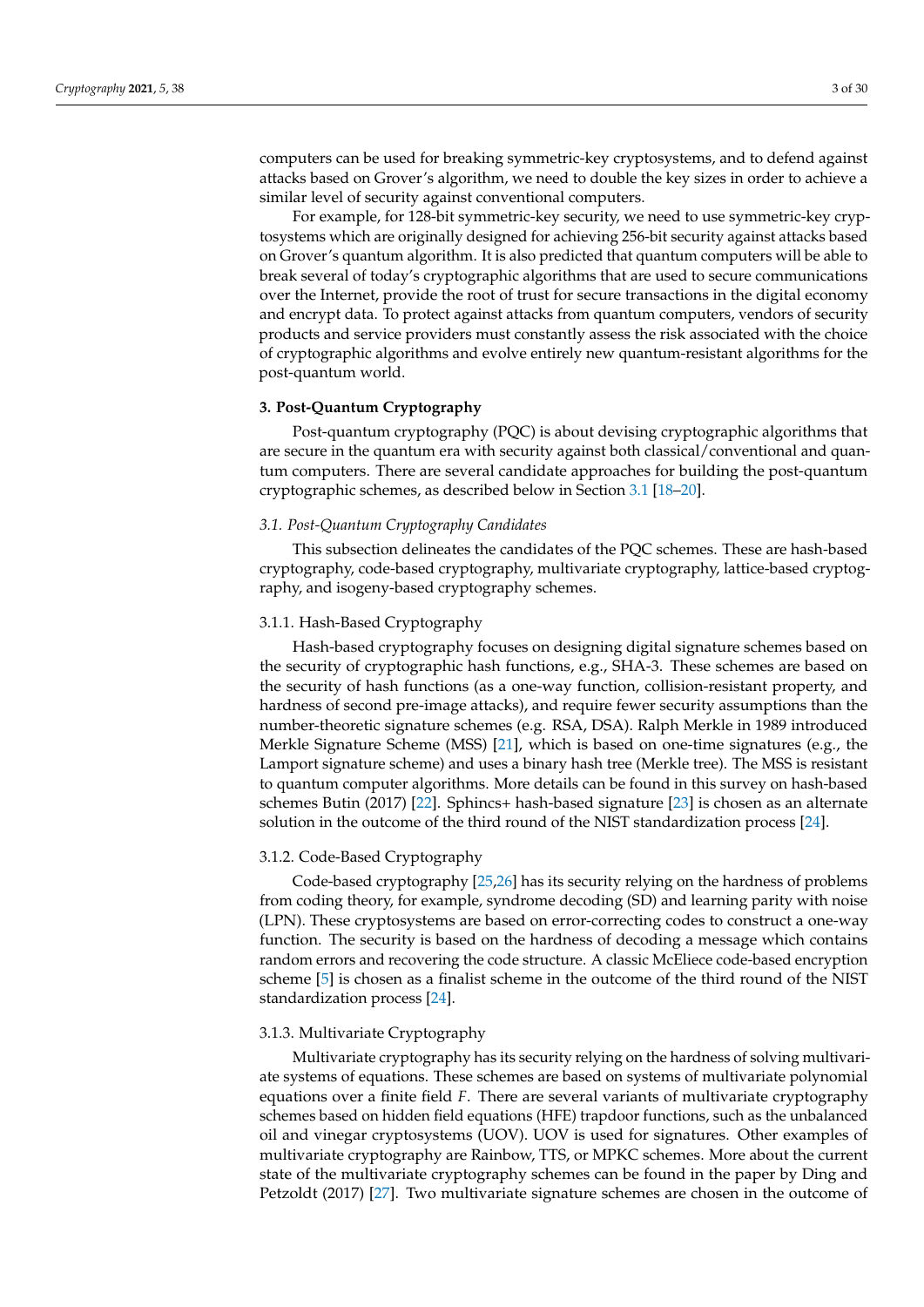the third round of the NIST. Rainbow [\[28\]](#page-25-26) is one of the finalists. GeMSS [\[29\]](#page-25-27) is one of the alternate finalist schemes.

# 3.1.4. Lattice-Based Cryptography

Lattice-based cryptography seems to be one of the most active directions in recent years, for several key reasons. First, it has strong security guarantees from some wellknown lattice problems, for example, shortest vector problem (SVP) and the ring learning with errors (RLWE) problem [\[30\]](#page-25-28). Second, it enables powerful cryptographic primitives; for example, fully homomorphic encryption (FHE) and functional encryption [\[31\]](#page-25-29). Third, some new lattice-based cryptographic schemes have become quite practical recently, for example, the key exchange protocol NewHope [\[32\]](#page-25-30), and a signature scheme BLISS [\[33\]](#page-25-31).

Lattice-based cryptography is one of the successful schemes in the third round result of the NIST standardisation process. Kyber [\[34\]](#page-25-32), NTRU [\[35\]](#page-26-0), SABER [\[36\]](#page-26-1) lattice-based encryption schemes are chosen as the finalists' schemes. NTRUprime [\[37\]](#page-26-2) is in the alternate finalist lattice-based encryption scheme. Dilithium [\[38\]](#page-26-3) and Falcon [\[39\]](#page-26-4) lattice-based signature schemes are also finalist schemes.

#### 3.1.5. Isogeny-Based Cryptography

Isogeny-based cryptography is a specific type of post-quantum cryptography that uses certain well-behaved maps between abelian varieties over finite fields (typically elliptic curves) as its core building block. Its main advantages are relatively small keys and its rich mathematical structure, which pose some extremely interesting questions to cryptographers and computer allegorists. These schemes are based on supersingular elliptic curve isogenies [\[10\]](#page-25-9) that are secure against quantum adversaries. These schemes are secured under the problem of constructing an isogeny between two supersingular curves with the same number of points. Isogeny-based schemes may serve as digital signatures or key exchange, such as the supersingular isogeny Diffie–Hellman (SIDH) scheme [\[40\]](#page-26-5). SIKE [\[41\]](#page-26-6) is the only isogeny-based encryption scheme in the alternate list of NIST third round results. There is no isogeny-based signature scheme identified in the NIST third round outcome.

## 3.1.6. Comparison of Post-Quantum Cryptography Algorithms

The five post-quantum cryptographic algorithm categories have been compared considering only the key algorithm(s) in each category, and the comparison has been presented in Table [1.](#page-4-0) This is to provide a quick summary of the key algorithms in the five postquantum algorithm categories, and is not intended for a complete review of the existing algorithms in each of the post-quantum algorithm categories. An earlier comparison of post-quantum cryptographic algorithms has also been attempted in [\[42\]](#page-26-7).

# *3.2. Industry Adoption of Post-Quantum Cryptography*

The industry adoption of post-quantum cryptography is happening very aggressively. On this front, the following lines of works are found to be available:

- Industry survey of post-quantum cryptography,
- Revenue Assessment of post-quantum cryptography,
- Industry initiatives in PQC—PQC R&D, PQC-based products, PQC products, PQC consulting.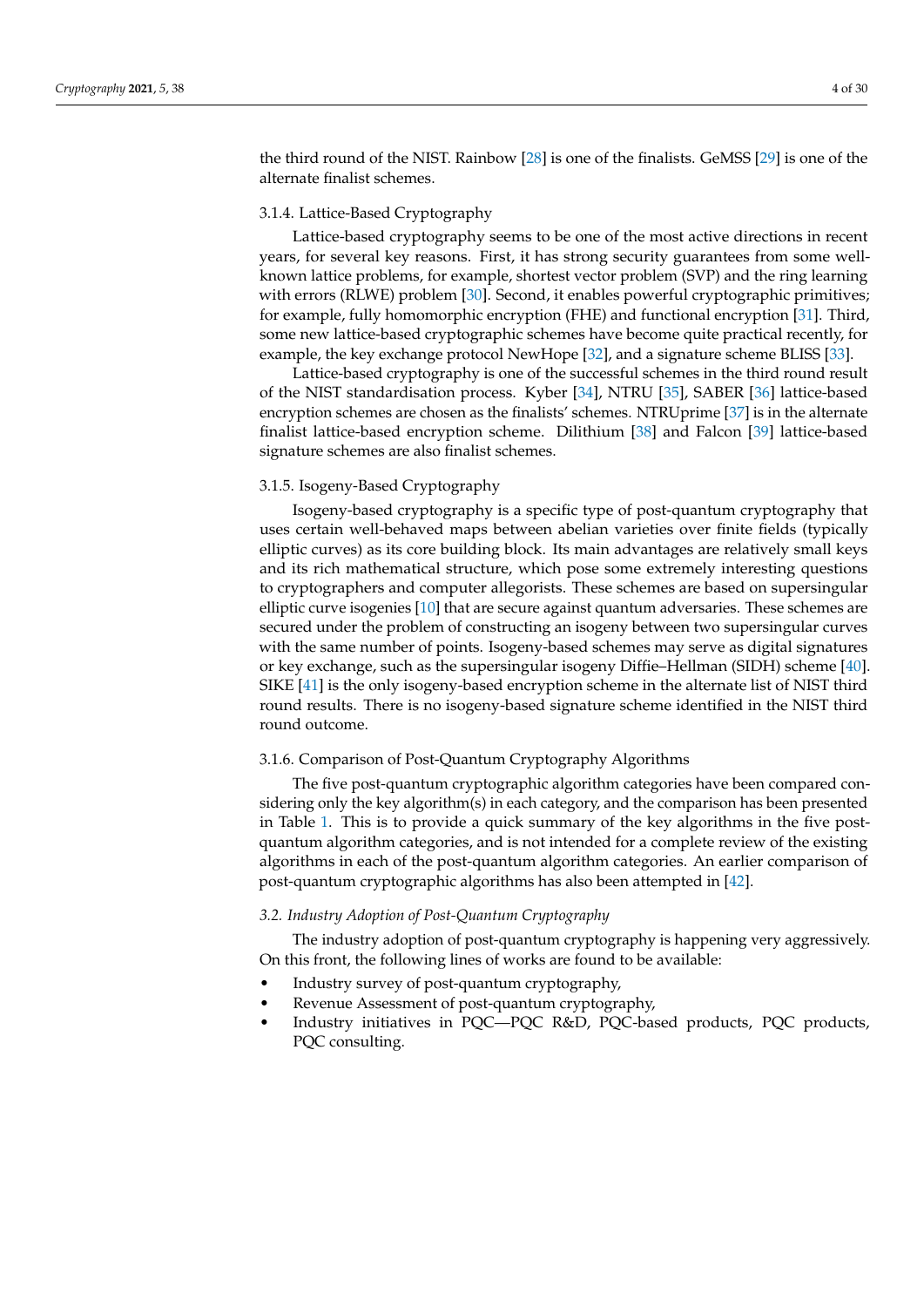**Table 1.** Comparison of PQC algorithms.

<span id="page-4-0"></span>

| Serial Number | Algorithm Category<br>Post-Quantum                            | gorithms available<br>in this Category<br>Post-Quantum<br>₹                                      | Prevalent Algorithm<br>Name of Most                                                 | Encryption/Signature/<br>Type of Algorithm<br>Key Exchange | Public Key Size                              | Private Key Size                     | Signature Size           | Strengths                                                                                                                                                                                                                                                                                          | Weaknesses                                                                                                                                                            | included in open-source library Liboqs | Attacks                                                                                                                                                                                                                     | Other Detailed<br>Comparisons                   |
|---------------|---------------------------------------------------------------|--------------------------------------------------------------------------------------------------|-------------------------------------------------------------------------------------|------------------------------------------------------------|----------------------------------------------|--------------------------------------|--------------------------|----------------------------------------------------------------------------------------------------------------------------------------------------------------------------------------------------------------------------------------------------------------------------------------------------|-----------------------------------------------------------------------------------------------------------------------------------------------------------------------|----------------------------------------|-----------------------------------------------------------------------------------------------------------------------------------------------------------------------------------------------------------------------------|-------------------------------------------------|
| 1             | Lattice<br>Based<br>Crypto-<br>gaphy                          | 1. Encr-<br>yption/<br>Decry-<br>ption<br>2. Signa-<br>ture<br>3. Key<br>Exch-<br>ange<br>(RLWE) | <b>NTRU</b><br>Encrypt                                                              | E                                                          | 6130 B                                       | 6743 B                               | $\overline{\phantom{a}}$ | 1. More efficient encryp-<br>tion and decryption, in<br>both hardware and soft-<br>ware implementations<br>Much faster key<br>2.<br>generation allowing the<br>use of disposable keys.<br>low memory use<br>3.<br>allows it to use in appli-<br>cations such as mobile<br>devices and smart-cards. | 1. Complexity is<br>high in NTRU 2.<br>There is the pos-<br>sibility of the oc-<br>currence of a de-<br>cryption failure<br>from a validly<br>created cipher-<br>text |                                        | Brute Force attack, meet-<br>in-middle attack, lattice<br>reduction attack, chosen<br>cipher text attack                                                                                                                    | Gaithru et al.<br>2014 [43]                     |
|               |                                                               |                                                                                                  | <b>BLISS</b><br>$\scriptstyle\rm II$<br>(Bimodal<br>Lattice<br>Signature<br>Scheme) | S                                                          | 7 KB                                         | 2KB                                  | 5 KB                     |                                                                                                                                                                                                                                                                                                    |                                                                                                                                                                       | Х                                      | Side<br>Channel Attack,<br>Branch tracing attack,<br>Rejection<br>Sampling,<br>Scalar Product Leakage                                                                                                                       | Espitau et al.<br>2017 [44]                     |
| 2             | Multi-Variate                                                 | Signature only                                                                                   | Rainbow                                                                             | S                                                          | 124 KB                                       | 95 KB                                | 424<br>KB                | It is based on the diffi-<br>culty of solving systems<br>of multivariate equations                                                                                                                                                                                                                 | Only Signature<br>Scheme is avail-<br>able                                                                                                                            | ✓                                      | Direct Attack, Min Rank<br>Attack, High Rank At-<br>tack, UOV Attack, UOV<br>Reconciliation attack, At-<br>tacks against hash func-<br>tion                                                                                 | Petzoldt et al.<br>2010 [45]                    |
| 3             | Hash<br>Based<br>Signature                                    | Signature<br>Only                                                                                | <b>SPHINCS</b>                                                                      | S                                                          | 1 KB                                         | 1 KB                                 | 41 KB                    | 1. Best alternative<br>to number theore-<br>tic signature<br>2. Small and medi-<br>um size signatures<br>3. Small Key size                                                                                                                                                                         | Only<br>Signature<br>Scheme is<br>available<br>Speed                                                                                                                  | х                                      | Subset Resilience, One-<br>wayness, Second Pre-<br>image resistance, PRG,<br>PRF and undetectability,<br><b>Fault Injection Attacks</b>                                                                                     | Bernstein et<br>al. 2015 [46]                   |
|               |                                                               |                                                                                                  | SPHINCS+                                                                            | S                                                          | 32 B                                         | 64 B                                 | <b>8 KB</b>              |                                                                                                                                                                                                                                                                                                    |                                                                                                                                                                       | ✓                                      | Distinct-function multi-<br>target second-preimage<br>resistance, Pseudoran-<br>domness (of function<br>families),<br>and inter-<br>leaved target subset<br>resilience, timing attack,<br>differential and fault<br>attacks | Bernstein et<br>al. 2019 [47]                   |
| 4             | Super-singular<br>elliptic curve<br>isogeny cryptog-<br>raphy | Key Exchange<br>Only                                                                             | Supersing-<br>ular Isogeny<br>Diffie Hel-<br>man (SIDH)                             | К                                                          | B<br>751<br>564<br>(com-<br>pressed<br>SIDH) | 48 B 48<br>(com-<br>pressed<br>SIDH) |                          | Difficulty of computing<br>isogenies between super-<br>singular elliptic curves<br>which is immune to<br>quantum attacks                                                                                                                                                                           | Cannot<br>be<br>used for non-<br>interactive key<br>exchange,<br>can<br>only be safely<br>used with CCA2<br>protection                                                | ✓                                      | Side-channel<br>attacks,<br>Auxiliary points active<br>attack, adaptive attack                                                                                                                                              | Costello et al.<br>2016 [41]                    |
| 5             | Code-Based<br>Cryptography                                    | 1.<br>Encryp- Classic<br>tion/Decryption McEliece<br>2. Signature                                | Cryptosys-<br>tem                                                                   | Ε                                                          | 1 MB                                         | 11.5<br>KB                           |                          | One of the cryptosys-<br>tem which is successful<br>till the third round of<br>NIST Post-Quantum al-<br>gorithm standardization<br>process                                                                                                                                                         | Very Large Key<br>size                                                                                                                                                | ✓                                      | Structural Attack, Key<br>recovery attack, Squar-<br>ing Attack, Power Anal-<br>ysis Attack, Side Chan-<br>nel attack, Reaction at-<br>tack, Distinguishing at-<br>tack, message recovery<br>attack                         | Tillich 2018<br>[48], Repka et<br>al. 2014 [49] |

3.2.1. Industry Survey

The industry survey has been carried out by Digicert involving IT Directors, IT Generalists, IT security professionals, and other professionals belonging to the USA, Germany, and Japan. The survey focused on identifying the following:

- The awareness or the understanding about PQC with industry professionals,
- The industry professionals' prediction of timelines by which quantum computers would break the existing modular arithmetic cryptographic algorithms,
- The understanding among the industry professionals about the significance of threat imposed by quantum computing on existing cryptographic algorithms,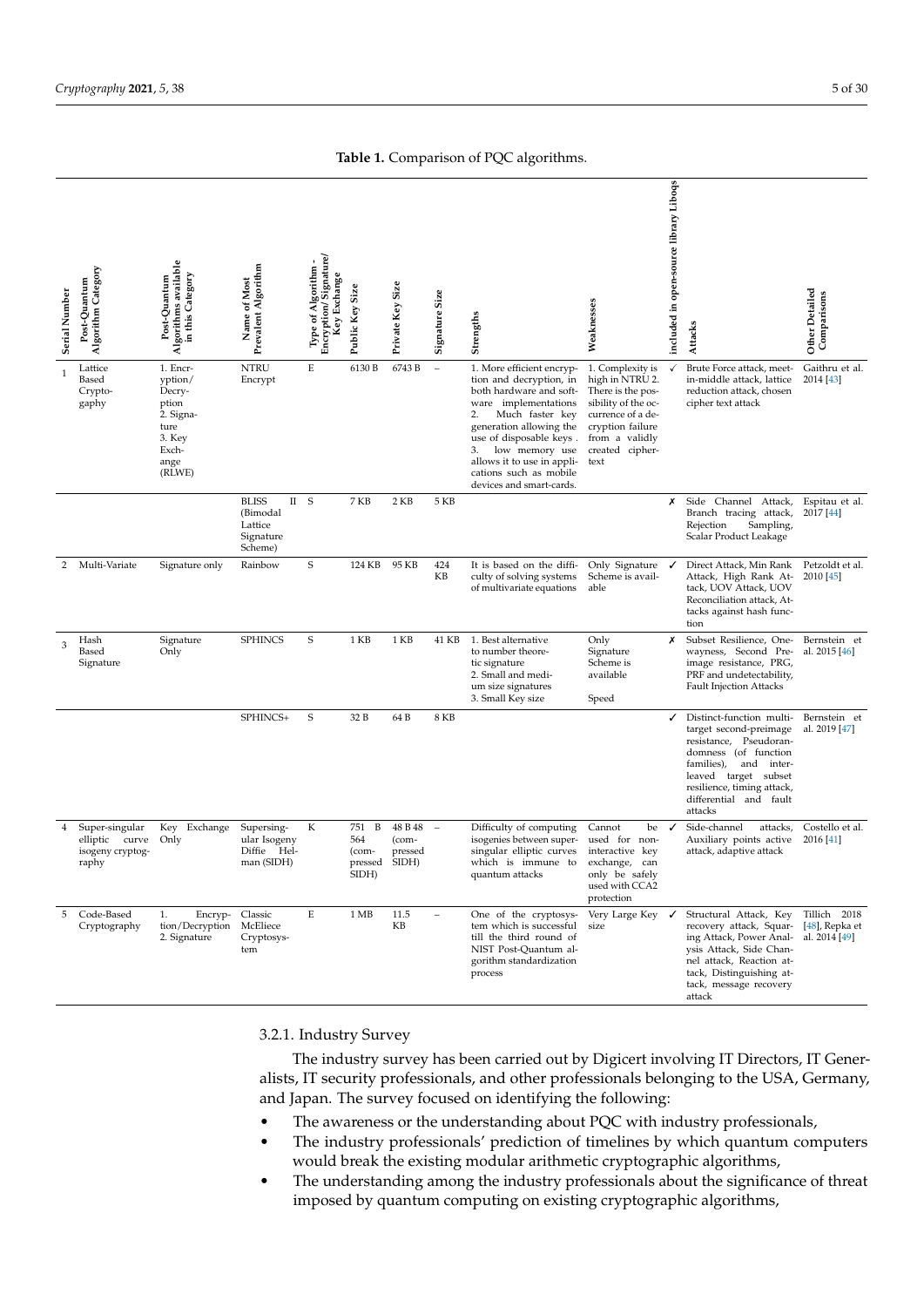## The study of industry readiness to adopt PQC.

The results obtained indicate that the awareness of PQC among industry professionals is reasonably good and they have a clear understanding of an appropriate timeline by which quantum computers would break the existing cryptographic algorithms. The impact of the threat imposed by PQC is also well perceived by the industry professionals. The survey also reveals the industry readiness in the adoption of PQC to be beyond 50%. These aspects indicate that the industry survey has helped to comprehend the line of thought and the industry awareness and preparedness for PQC among industry professionals; this is very important when it comes to starting to be precautious and working out plans for adoption of PQC given the discernment of the threat due to quantum computing technology.

#### 3.2.2. Revenue Assessment of Post-Quantum Cryptography

As per the ten-year Market and Technology Forecast Report in [\[50\]](#page-26-15), a comprehensive study about the prospective markets for PQC products and services has been carried out. The IT industry, cybersecurity industry, telecommunications industry, financial services industry, healthcare industry, manufacturing industry, PQC in IoT, and public sector applications of PQC have been identified as prospective markets for PQC in the report. An elaborate study of how PQC could augment or enhance the functioning of the above industries has been detailed in the report. A ten-year forecast of revenue assessment of PQC in each of the above industries is detailed in the said report, which is indicative of the prospective industry market and trend for PQC.

# 3.2.3. Industry Initiatives in PQC–PQC R& D, PQC-Based Products, PQC Products, PQC Consulting

The IT industry has been closely following up with post-quantum cryptographic research and the standardization process. The industry initiatives could be observed in terms of the following.

- Research and development in post-quantum cryptography—organizations like IBM [\[51\]](#page-26-16), Microsoft [\[52\]](#page-26-17), etc. conduct research and development in post-quantum cryptography.
- Development of post-quantum-based products—for example, Avaya has tied up with post-quantum (a leading organization developing post-quantum solutions), to incorporate post-quantum security into its products.
- PQC products—Organizations like Infineon, Qualcomm (OnBoard Security), Thales, Envieta, etc. have developed post-quantum security hardware/software products [\[50\]](#page-26-15).
- Post-quantum consulting—Utimaco is one of the leading players which provides for post-quantum cryptography consulting.

Table [2](#page-6-0) provides a comparison of the various industry initiatives of PQC concerning PQC-, R&D-, PQC-based security products development, PQC product development, and PQC consulting.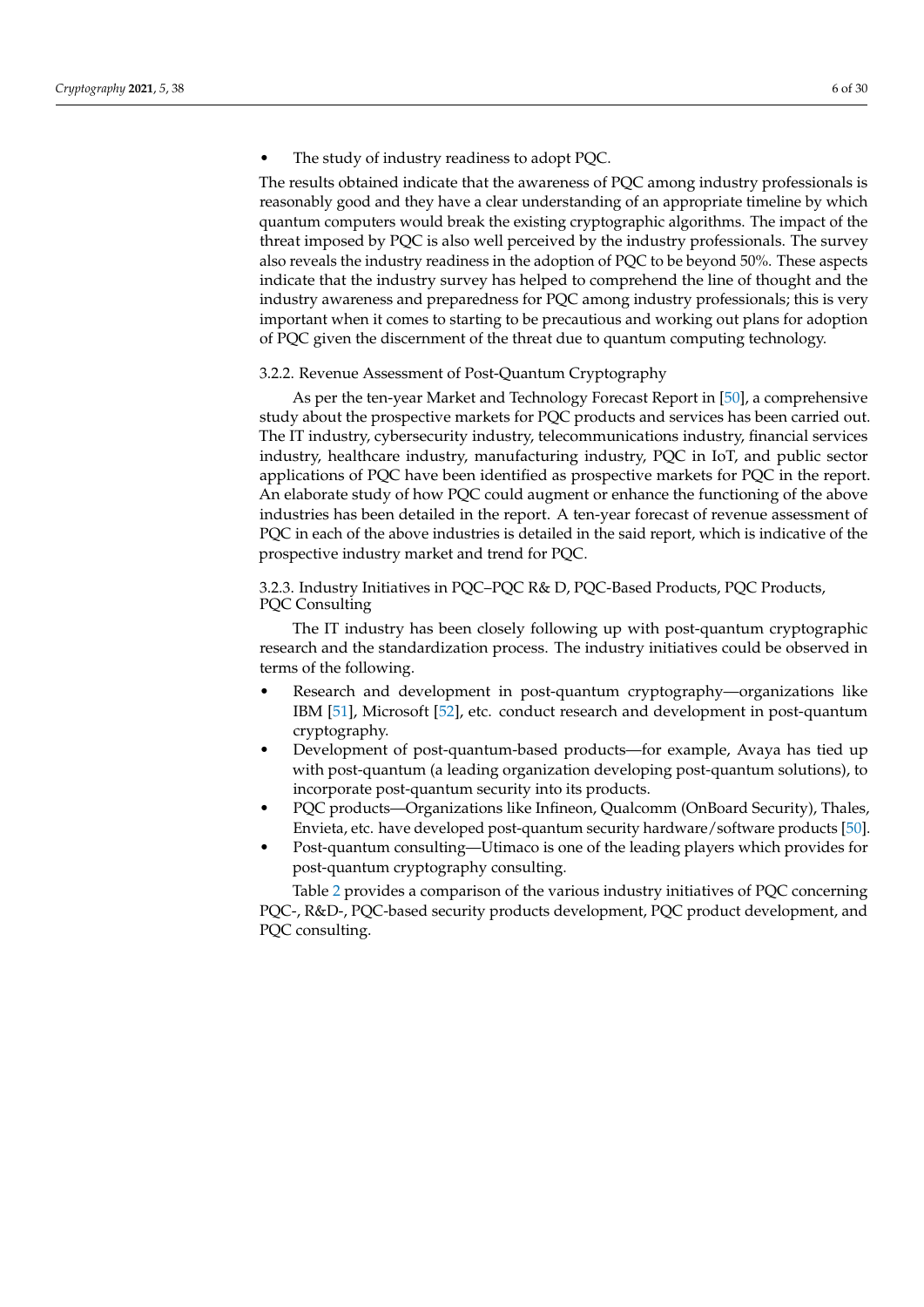<span id="page-6-0"></span>

| <b>Serial</b><br>Number | Name of the<br>Organization           | Country          | Type of PQC Work<br>Involved    | <b>Algorithms Used</b>                                                                       |                              | Collaborator PQC Product Developed                                                                                                                                                                                                                                               |
|-------------------------|---------------------------------------|------------------|---------------------------------|----------------------------------------------------------------------------------------------|------------------------------|----------------------------------------------------------------------------------------------------------------------------------------------------------------------------------------------------------------------------------------------------------------------------------|
| 1.                      | Avaya $[53]$                          | <b>USA</b>       | PQC based<br>products           |                                                                                              | Post-<br>Quantum             | Quantum-safe messaging, voice calls<br>and document sharing                                                                                                                                                                                                                      |
| 2.                      | Envieta<br>Systems [54]               | <b>USA</b>       | PQC products, PQC<br>Consulting |                                                                                              |                              | Developed Hardware and Software<br>Post-Quantum Implementation Cores<br>including those for embedded systems<br>as well                                                                                                                                                          |
| 3.                      | Google [55]                           | <b>USA</b>       | PQC products                    | HRSS-SXY (variant of<br>NTRU encryption) and<br>SIKE (supersingular<br>isogeny key exchange) | Cloudfare                    | Post-quantum<br>cryptography encryption and<br>signature methods for chrome browser                                                                                                                                                                                              |
| 4.                      | IBM [51]                              | Switzer-<br>land | R&D                             | Lattice-based<br>Cryptography                                                                |                              | Quantum safe Cloud and Systems                                                                                                                                                                                                                                                   |
| 5.                      | Infineon [56]                         |                  | Germany PQC products            | Variant of New Hope<br>Algorithm                                                             |                              | Implemented a post-quantum key<br>exchange scheme on a commercially<br>available contactless smart card chip<br>Post-Quantum security for<br>Government Identity Documents, ICT<br>technology, Automotive<br>Security, Communication Protocols                                   |
| 6.                      | Isara $[56]$                          | Canada           | PQC products                    | Hierarchical Signature<br>Scheme (HSS) and<br>eXtended Merkle<br>Signature Scheme<br>(XMSS)  | Futurex,<br>Post-<br>Quantum | ISARA Radiate, Quantum-safe Toolkit<br>is a high-performance, lightweight,<br>standards-based quantum-safe<br>software development kit, built for<br>developers who want to test and<br>integrate next-generation<br>post-quantum cryptography into their<br>commercial products |
| 7.                      | Microsoft<br>Research [52]            | <b>USA</b>       | PQC products                    | FrodoKEM, SIKE,<br>Picnic, QTesla                                                            |                              | Post-Quantum SSH, TLS, VPN                                                                                                                                                                                                                                                       |
| 8.                      | Qualcomm/<br>OnBoard<br>Security [57] | <b>USA</b>       | PQC based<br>products           | pqNTRUsign                                                                                   | OnBoard<br>Security          | OnBoard Security has developed a<br>digital signature algorithm that can<br>resist all known quantum computing<br>attacks. pqNTRUsign will replace RSA<br>and ECDSA, the most commonly used<br>quantum-vulnerable signature<br>schemes.                                          |

#### **Table 2.** Summary of Industry Initiatives in Post-Quantum Cryptography.

# *3.3. Standardization Efforts in PQC*

The standardization of post-quantum algorithms has been taken up by different standardization bodies across the globe. The following section provides an overview of the standardization activities taken up by the following standardization bodies viz. NIST, ITU, ISO, ETSI, and CRYPTREC.

#### 3.3.1. NIST

NIST is one of the primary bodies involved in the standardization of post-quantum algorithms [\[58\]](#page-26-23). The standardization process began in 2016, and it is currently in the third round after two previous rounds of post-quantum algorithm evaluations. The third round finalists [\[24\]](#page-25-22) comprise 4 public-key encryption algorithms and 3 digital signature algorithms, along with 5 and 4 alternate candidates for public-key encryption and digital signature algorithms, respectively. These are listed in the Table [3.](#page-7-0) For standardization, the algorithm submissions were first ensured to fulfill certain minimum acceptability requirements before evaluation, and evicted otherwise. In each round, the evaluations were carried out using a set of criteria under security, cost, and efficiency concerning algorithm implementation aspects, respectively. From Table [3,](#page-7-0) it is obvious that lattice-based postquantum technology has the majority contribution among the list of standardized postquantum algorithms.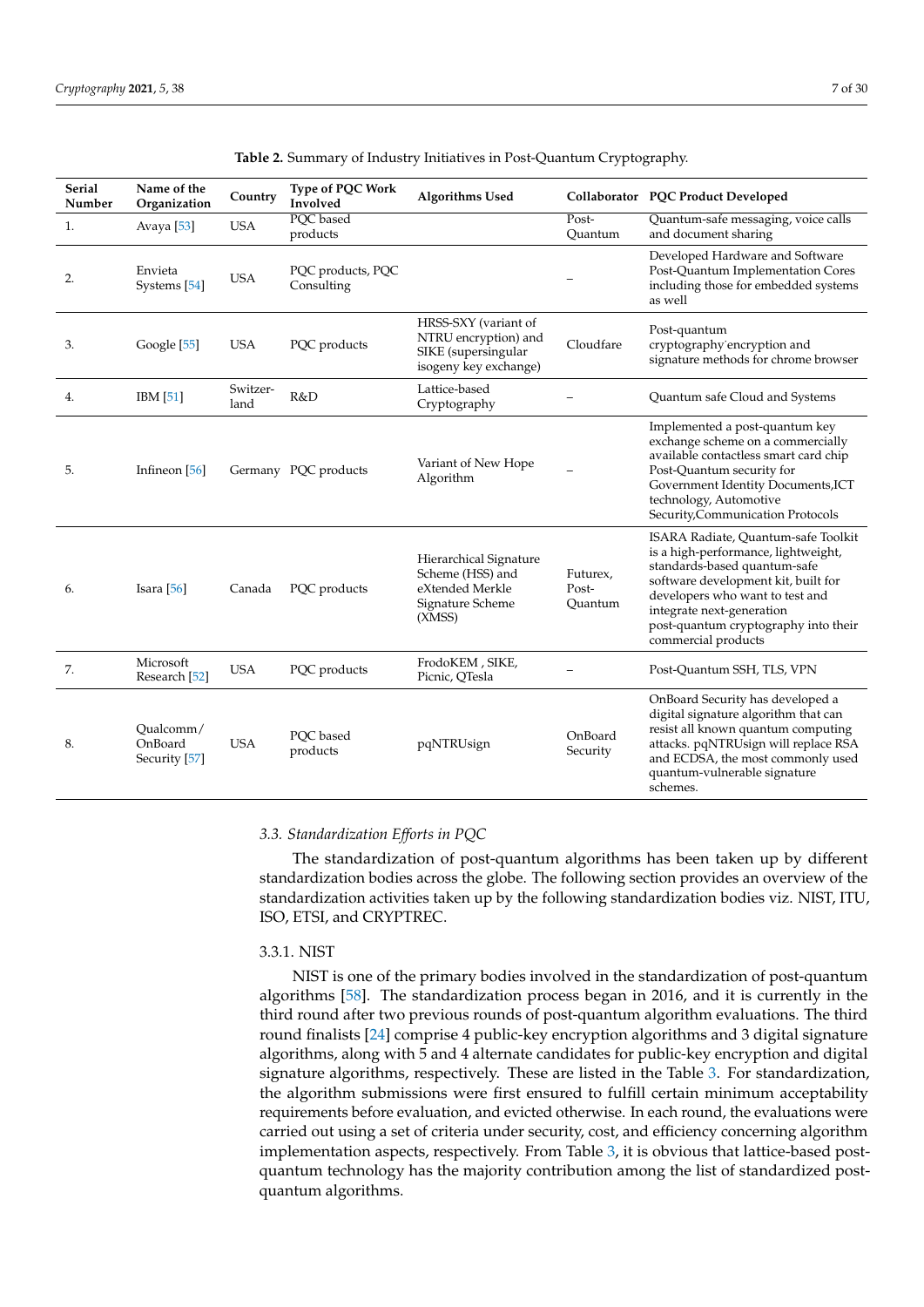| Post-Ouantum<br>Algorithm Type  | <b>Third Round Finalist</b>      | Technology                 | Alternate<br>Candidates | Technology                 |
|---------------------------------|----------------------------------|----------------------------|-------------------------|----------------------------|
|                                 | <b>Classic McEliece</b>          | Code                       | <b>BIKE</b>             | Code                       |
| Public Key<br>Encryption/       | <b>CRYSTALS KYBER</b><br>Lattice |                            | FrodoKEM                | Lattice                    |
| Key Encapsulation               | <b>NTRU</b><br>Lattice           |                            | <b>HOC</b>              | Code                       |
| Mechanisms                      | <b>SABER</b>                     | Lattice                    | <b>SIKE</b>             | Supersingular<br>Isogeny   |
|                                 | CRYSTALS-<br><b>DILITHIUM</b>    | Lattice                    | GeMSS                   | Multivariate<br>Polynomial |
| Digital Signature<br>Algorithms | <b>FALCON</b><br>Lattice         |                            | <b>PICNIC</b>           | Other                      |
|                                 | <b>RAINBOW</b>                   | Multivariate<br>Polynomial | SPHIMCS+                | Hash                       |

<span id="page-7-0"></span>**Table 3.** NIST Standardization Efforts [\[59\]](#page-26-24).

## 3.3.2. International Telecommunication Union (ITU)

International Telecommunication Union (ITU) has two study groups SG13 and SG17 for PQC and a focus group FG QIT4N [\[60\]](#page-26-25), which works on pre-standardization activities. SG13 has provided a plethora of standards under the categories of (i) Architecture, Framework, Function of Quantum Key Distribution Network and (ii) Quality of Service of Quantum Key Distribution Network. Some of these standards are published and many are work-in-progress. SG17 has provided a set of standards related to the security aspects of the Quantum Key Distribution Network. FG QIT4N group focuses on the pre-standardization activities related to Quantum Information Technology for Networks. It has two working groups, WG1 and WG2; working on this and relevant technical reports has been published by these working groups. A detailed listing of the standards and pre-standardization reports of ITU could be found in [\[60\]](#page-26-25).

#### 3.3.3. European Telecommunications Standards Institute (ETSI)

European Telecommunications Standards Institute (ETSI) ETSI develops ETSI group specifications and group reports describing quantum cryptography for ICT networks. The ETSI has been involved in the standardization activities of QKD since 2008. The standards developed by ETSI pertain to Quantum-Safe Cryptography, CYBER, and Quantum Key Distribution. Various standards under the said three categories have been developed by ETSI. The listing and details of the standards under the said categories could be found in [\[61\]](#page-26-26).

# 3.3.4. ISO

ISO/IEC JTC 1/SC 27 IT Security techniques include 5 working groups [\[60,](#page-26-25)[62\]](#page-26-27). SC27 has developed many cryptography standards in the past 28 years. In ISO/IEC JTC 1/SC27, WG2 is for the standardization of cryptography and security mechanisms. The standards cover a large scope, from relatively advanced topics such as homomorphic encryption, group signatures to some essential functions such as block ciphers and hash functions. A six-month study period on Quantum Resistant Cryptography was initiated at a SC 27/WG 2 meeting held in Jaipur, India October 2015. After the first six months, the study period was extended three times and determined to close at SC 27/WG 2 meeting held in Berlin, Germany, in November 2017. As a result of the study period, it was determined to generate a WG2 standing document (SD). An outcome of this post-quantum cryptography study is SD8. SD8 provides a survey on different categories/families of post-quantum cryptography, and is intended to prepare WG2 experts for standardization. SD8 is created in multiple parts, where each part corresponds to each of the post-quantum cryptographic techniques vires. Hash, Lattice, Code, etc. ISO/IEC JTC1 SC27 WG3 (ISO/IEC 23837) focus on security requirements, test, and evaluation methods for quantum key distribution. This addresses QKD implementation security issues. A high-level framework for the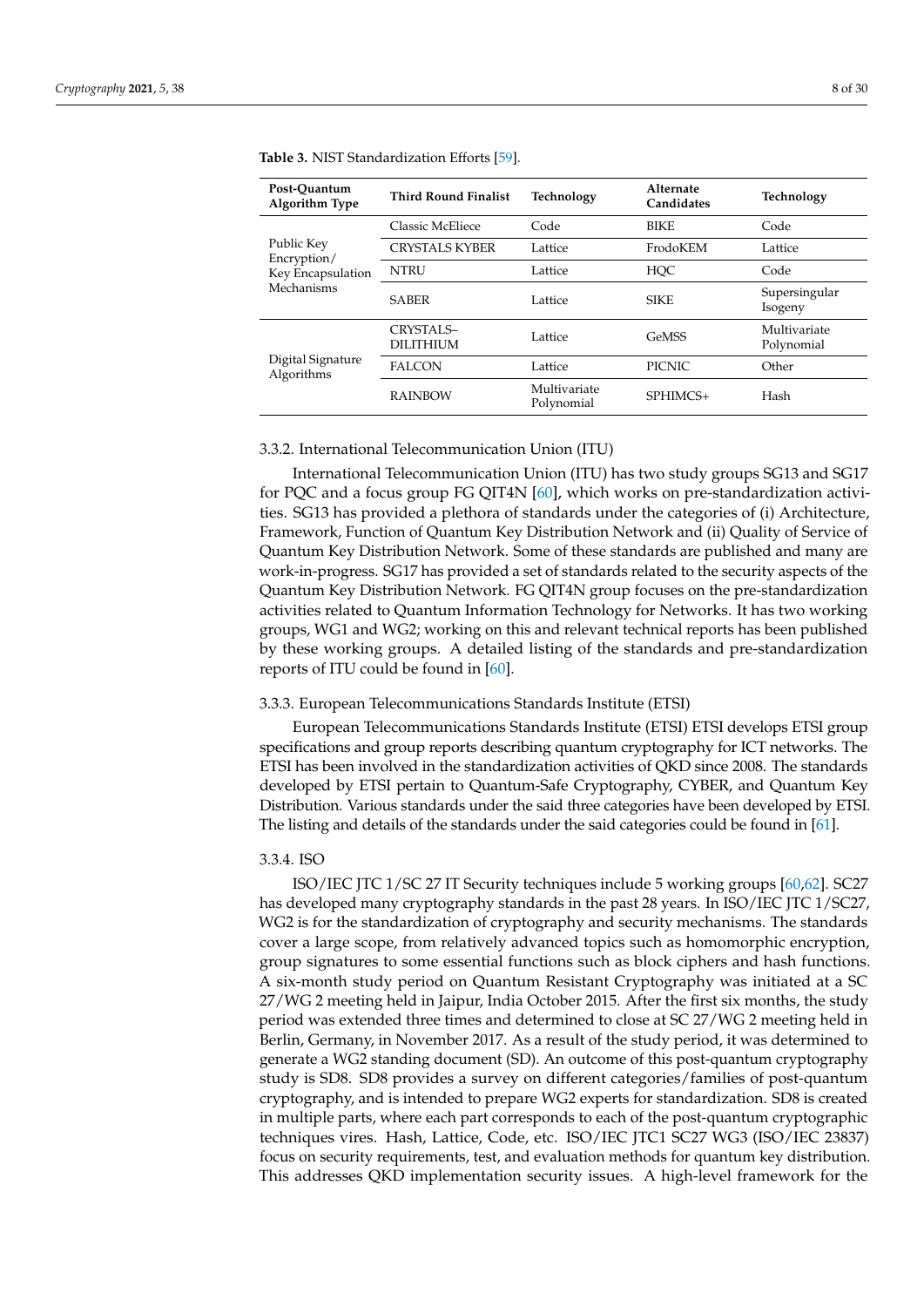security evaluation of the QKD module under the Common Criteria (CC) (ISO/IEC 15408) framework has evolved.

#### 3.3.5. CRYPTREC

CRYPTREC is the Cryptography Research and Evaluation Committees set up by the Japanese Government to evaluate and recommend cryptographic techniques for government and industrial use. The following activities have been carried out as part of CRYPTREC. The CRYPTREC cipher list was published in 2013, followed by the CRYPTREC Report 2014 on lattice problems. The Cryptanalysis Evaluation Working Group was formed in 2015. This group has published a Report on PQC in 2018. CRYPTREC plans to revise the CRYPTREC Cipher List to include post-quantum algorithms by 2022–2024. The details of the above activities are detailed in [\[63\]](#page-27-0).

Table [4](#page-8-0) provides a summary of all the standardization efforts described.

| Parameter       | Country                                             | Focus Area of<br>Standardization in PQC                                                                                  | <b>Function</b><br>Standards/OOS<br><b>Standards</b> | Status                                                                                    |  |  |
|-----------------|-----------------------------------------------------|--------------------------------------------------------------------------------------------------------------------------|------------------------------------------------------|-------------------------------------------------------------------------------------------|--|--|
| <b>NIST</b>     | <b>USA</b>                                          | Quantum resistant<br>Algorithm Standardization<br>for Cryptography, Key<br>encapsulation mechanism,<br>digital signature | Function<br>Standards                                | Round 1 and Round 2 of<br>standardization process<br>is completed. Round 3 in<br>progress |  |  |
| <b>ETSI</b>     | Europe                                              | <b>Ouantum Safe</b><br>Cryptography, Quantum<br>Key Distribution                                                         | Function<br>Standards                                | Published standards                                                                       |  |  |
| <b>ISO</b>      | NA (A Non-<br>Governmental<br>Organization)         | Quantum Key Distribution                                                                                                 | Function<br>Standards                                | Work in<br>progress—Standards yet<br>to be published                                      |  |  |
| <b>ITU</b>      | A specialized<br>agency of United<br><b>Nations</b> | Quantum Key Distribution                                                                                                 | Function and<br><b>OOS</b><br>Standards              | Only two standards<br>published. Others are<br>work in progress                           |  |  |
| <b>CRYPTREC</b> | Japan                                               | Quantum resistant<br>Algorithm Standardization<br>for Cryptography, Key<br>encapsulation mechanism,<br>digital signature | <b>Function</b><br><b>Standards</b>                  | List of standardized<br>algorithms are expected<br>to be published between<br>2022-2024   |  |  |

<span id="page-8-0"></span>**Table 4.** Summary of standardisation efforts in Post-Quantum Cryptography.

In addition to the above efforts, the following works are being carried out by other organizations for PQC:

- IETF has formulated a Framework to Integrate Post-quantum Key Exchanges into Internet Key Exchange Protocol Version 2 (IKEv2), refs. [\[64](#page-27-1)[,65\]](#page-27-2).
- libpqcrypto [\[66\]](#page-27-3) is a new cryptographic software library produced by the PQCRYPTO project. libpqcrypto collects this software into an integrated library, with (i) a unified compilation framework; (ii) an automatic test framework; (iii) automatic selection of the fastest implementation of each system; (iv) a unified C interface following the NaCl/TweetNaCl/SUPERCOP/libsodium API; (v) a unified Python interface (vi) command-line signature/verification/encryption/decryption tools, and (vii) command-line benchmarking tools.
- The Cloud Security Alliance Quantum-Safe Security Working Group's [\[67\]](#page-27-4) goal is to address key generation and transmission methods that will aid the industry in understanding quantum-safe methods for protecting data through quantum key distribution (QKD) and post-quantum cryptography (PQC). The goal of the working group is to support the quantum-safe cryptography community in the development and deployment of a framework to protect data, whether in movement or at rest. Several reports and whitepapers on quantum safe cryptography have been published.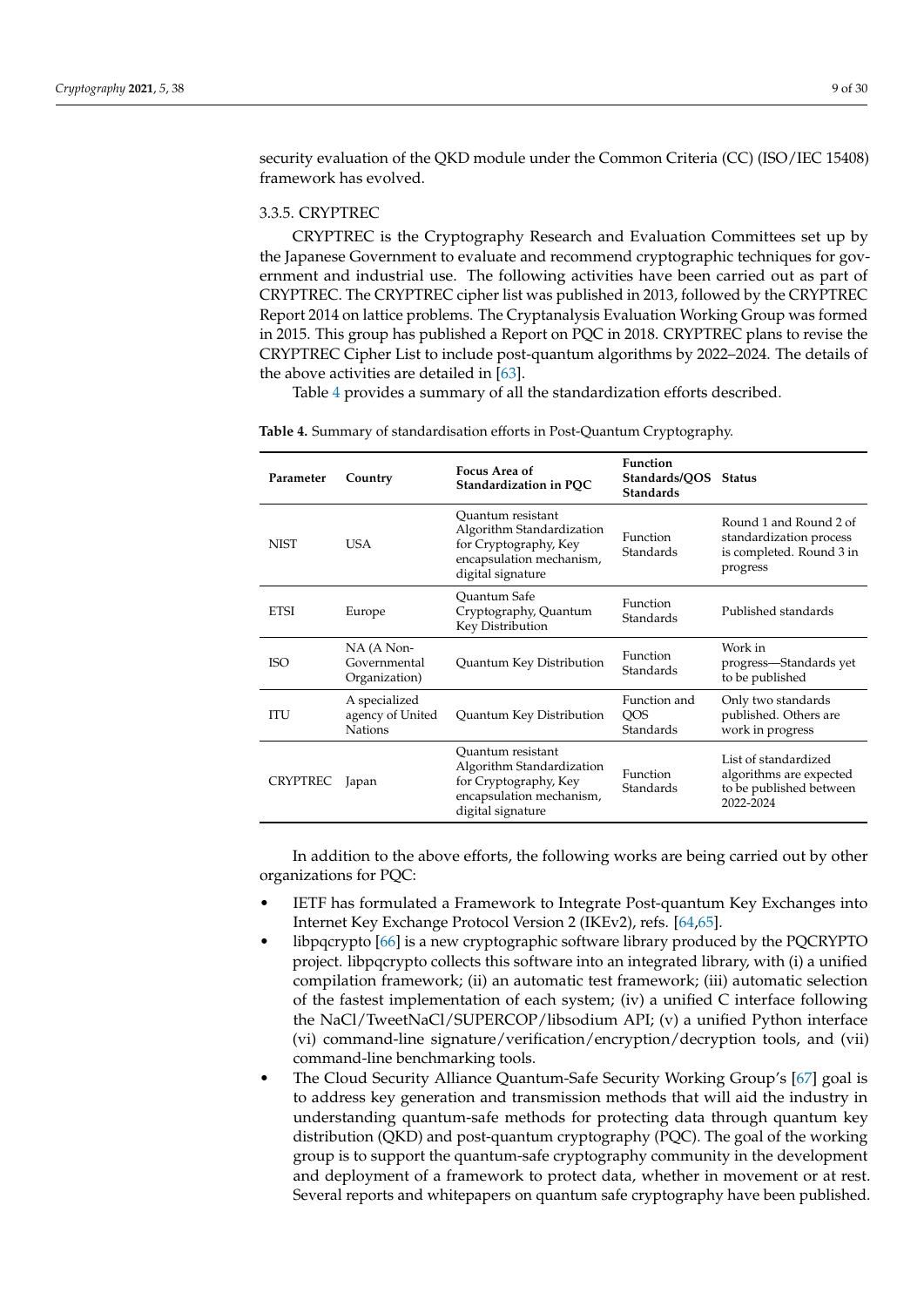• NSA is publicly sharing guidance on quantum key distribution (QKD) and quantum cryptography (QC) as it relates to secure National Security Systems (NSS). NSA is responsible for the cybersecurity of NSS, i.e., systems that transmit classified and/or otherwise sensitive data. Due to the nature of these systems, NSS owners require especially robust assurance in their cryptographic solutions; some amount of uncertainty may be acceptable for other system owners, but not for NSS. While it has great theoretical interest, and has been the subject of many widely publicized demonstrations, it suffers from limitations and implementation challenges that make it impractical for use in NSS operational networks.

## *3.4. Post-Quantum Cryptography Tools and Technology*

Numerous open-source projects and libraries implement quantum-safe schemes with free public access to the source code and packages. This subsection provides a walkthrough of such existing tools and libraries which may benefit future research in this domain.

# 3.4.1. Codecrypt

Codecrypt is the first free-of-cost software package available for quantum-safe encryption and digital signatures. Codecrypt [\[68\]](#page-27-5) was originally written by Miroslav Kratochvíl in 2013–2017, and is available in the Github repository [\(https://github.com/exaexa/code](https://github.com/exaexa/codecrypt) [crypt,](https://github.com/exaexa/codecrypt) accessed on 18 November 2020). The C++ language has been chosen for the development of this package. It uses McEliece Cryptosystem with IND CCA2 secure QD—MDPC variant for encryption and Hash-based Merkle Tree Algorithm (FMTSeq variant) for digital signatures. It has a command-line interface which provides multiple commands under the following categories:

- Encrypt, decrypt, sign and verify data
- Key management operations
- Input and output from standard  $I/O$ , as well as files
- View options including help and ASCII formatting

The cryptographic primitives of Codecrypt are similar to GnuPG software. The advantage of Codecrypt is that the complexity of all these quantum-safe cryptographic operations was scaled down to linear complexity from the respective exponential complexities in GnuPG. The speed of operations has increased significantly in Codecrypt due to this factor. The disadvantage of this software is that, although the signature schemes perform better than GnuPG, the encryption timing seems to be varying when the size of the message increases, except for the key generation part.

#### 3.4.2. Open Quantum Safe

Open Quantum Safe (OQS) is a project for implementing and evaluating various quantum-resistant cryptographic primitives. It is created by a team headed by researchers Douglas Stebila and Michele Mosca [\[69\]](#page-27-6). The entire project is bifurcated into an opensource C library named 'liboqs' and a prototype integration suite of quantum-resistant algorithms in existing protocols and applications. The 'liboqs' library [\(https://github](https://github.com/open-quantum-safe/liboqs) [.com/open-quantum-safe/liboqs,](https://github.com/open-quantum-safe/liboqs) accessed on 18 November 2020) provides the opensource implementation of various post-quantum key encapsulation mechanisms (KEM) and digital signature algorithms through a common API which can build on Windows, Linux and macOS. These can be executed overwork multiple platforms, including Intel x86, AMD, and ARM. The latest version of this library is 'liboqs 0.6.0' updated in June 2021, which is available in the Github repository, and is open to contributions. It includes all algorithms which made their entry to NIST Round 3 finalists or alternate candidates, except GeMSS. 'liboqs' can be integrated into different languages using language wrappers available with the package.

Prototype integration is achieved by modifying original protocols and applications to provide post-quantum primitives. The developers forked OpenSSL and BoringSSL to integrate liboqs supporting quantum-safe hybrid key exchange and authentication (KEA)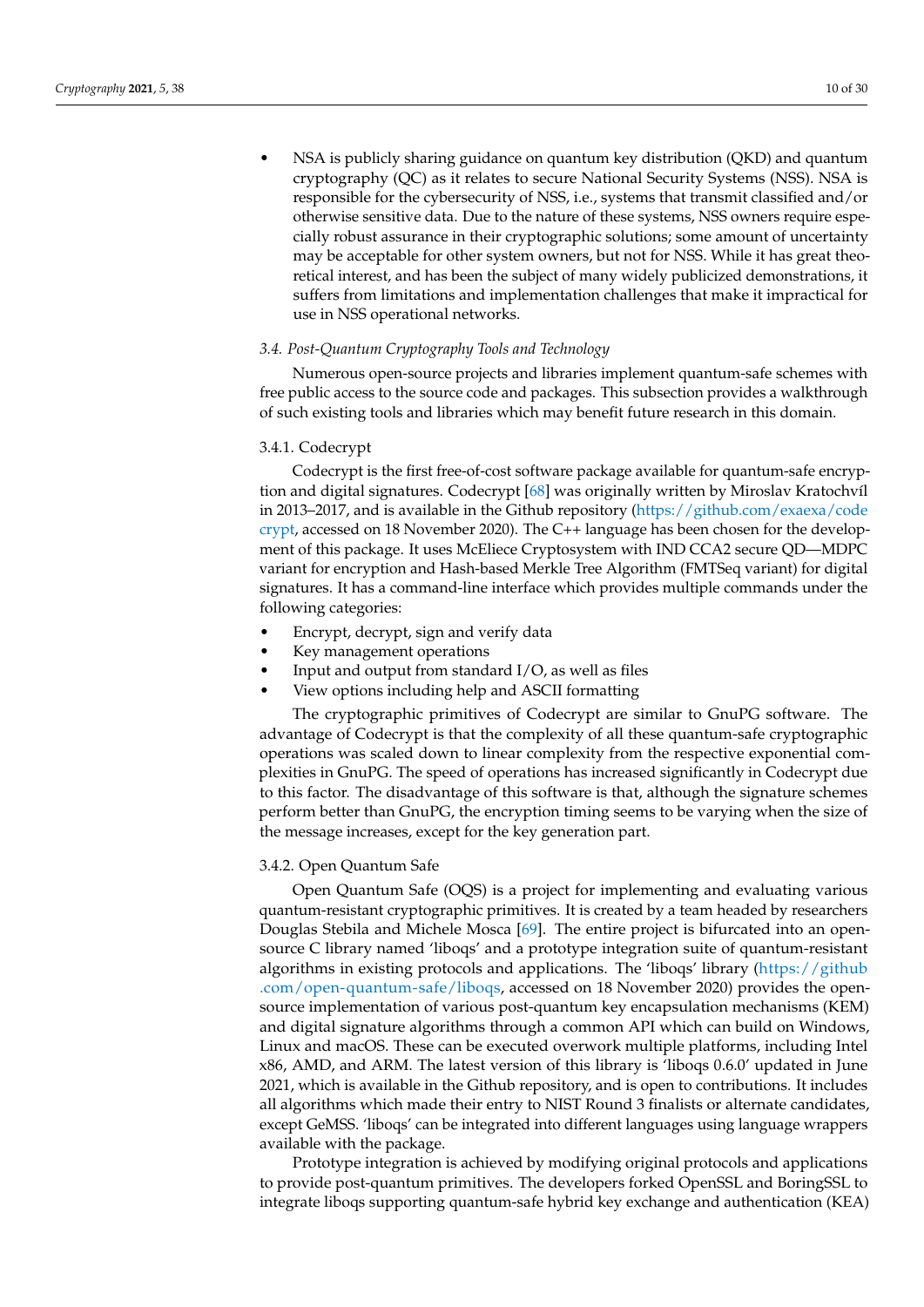and cipher suites in TLS protocol. It also supports post-quantum algorithms in X.509 certificate generation and S/MIME/CMS message handling. Test servers are provided to test the interoperability of these prototypes. OpenSSH is also modified into OQS-OpenSSH for implementing KEA. New algorithms can be added to this suite at any time through the options available in the interface.

#### 3.4.3. jLBC

The Java Lattice-based Cryptography Library (jLBC) [\(http://gas.dia.unisa.it/proje](http://gas.dia.unisa.it/projects/jlbc/buildHowto.html) [cts/jlbc/buildHowto.html,](http://gas.dia.unisa.it/projects/jlbc/buildHowto.html) accessed on 17 November 2020) is a free Java library created by Angelo De Caro [\(https://github.com/adecaro/jlbc,](https://github.com/adecaro/jlbc) accessed on 17 November 2020), a researcher at IBM Research Zurich. It is released under GNU public license. It has several modules providing API for the implementation of some lattice-based cryptosystems. 'jlbc-crypto' is the main supporting library implementing such algorithms. It utilizes the Bouncy Castle Cryptographic API framework [\(https://www.bouncycastle.org/,](https://www.bouncycastle.org/) accessed on 18 November 2020), which acts as an intermediary providing Java Cryptography Extension (JCE) and Java Cryptography Architecture (JCA) [\(https://docs.oracle.](https://docs.oracle.com/javase/7/docs/technotes/guides/security/crypto/CryptoSpec.html) [com/javase/7/docs/technotes/guides/security/crypto/CryptoSpec.html,](https://docs.oracle.com/javase/7/docs/technotes/guides/security/crypto/CryptoSpec.html) accessed on 18 November 2020) services. JCA provides a platform-independent, interoperable, and extensible architecture, and a set of APIs for implementing various cryptographic primitives. JCE supports advanced cryptographic operations. It also contains generators/processors for integration into other protocols and applications as well. All classes belonging to JCA and JCE are called engines. JCA engines are located in the 'java.security' package, whereas the JCE classes are located in the 'javax.crypto' package. The implementations of cryptographic algorithms are done via provider classes for these libraries. jLBC also implements few Homomorphic Encryption Schemes with the help of the Bouncy Castle framework [\(https://www.bouncycastle.org/java.html,](https://www.bouncycastle.org/java.html) accessed on 18 November 2020).

#### 3.4.4. Microsoft's Lattice Cryptography Library

Microsoft product LatticeCrypto [\(https://www.microsoft.com/en-us/research/p](https://www.microsoft.com/en-us/research/project/lattice-cryptography-library/) [roject/lattice-cryptography-library/,](https://www.microsoft.com/en-us/research/project/lattice-cryptography-library/) accessed on 20 November 2020) is a post-quantum cryptographic software that concentrates on lattice-based algorithms. It is created by a team of researchers including Michael Naehrig and Patrick Longa as principal contributors. The software is portable across a variety of platforms and is interoperable. It implements latticebased cryptographic primitives for key exchange and authentication KEA built on R-LWE for its security. The ring-based Learning With Errors (R-LWE) Problem is unbreakable with quantum computers, and thus the cryptographic schemes in this software are supposed to be efficient against resisting quantum attacks. The implementation includes novel techniques for computing the number theoretic transform to achieve higher performance. The library successfully resists all timing and cache attacks reported so far. It supports Windows and Linux, and can be used on a wide range of platforms, including x86, x64, and ARM, and provides at least 128 bits of classical and quantum security.

#### 3.4.5. libPQP

libPQP [\(https://github.com/grocid/libPQP/blob/869dfbf86b8fe3a56ba3dbddc86f](https://github.com/grocid/libPQP/blob/869dfbf86b8fe3a56ba3dbddc86f1291ee0263d1/README.md) [1291ee0263d1/README.md,](https://github.com/grocid/libPQP/blob/869dfbf86b8fe3a56ba3dbddc86f1291ee0263d1/README.md) accessed on 20 November 2020) is a Python post-quantum library that stands for post-quantum PGP. The source code of this library has not yet been audited and can be used only for testing purposes, as declared by the developer. It concentrates on improving the efficiency of the QC- MDPC variant of the McEliece cryptosystem and has several vulnerabilities. The final product was supposed to use Salsa-20 and Poly 1305 cryptographic primitives. The current version of the library was deprecated due to a key recovery attack10 on QC- MDPC variant published in 2016.

Besides these, there are other packages like ISARA Radiate Quantum-Safe Library that give a free sample code license, Palisade Homomorphic Encryption Library [\(https://palisade-crypto.org/,]( https://palisade-crypto.org/) accessed on 20 November 2020) which is an open-source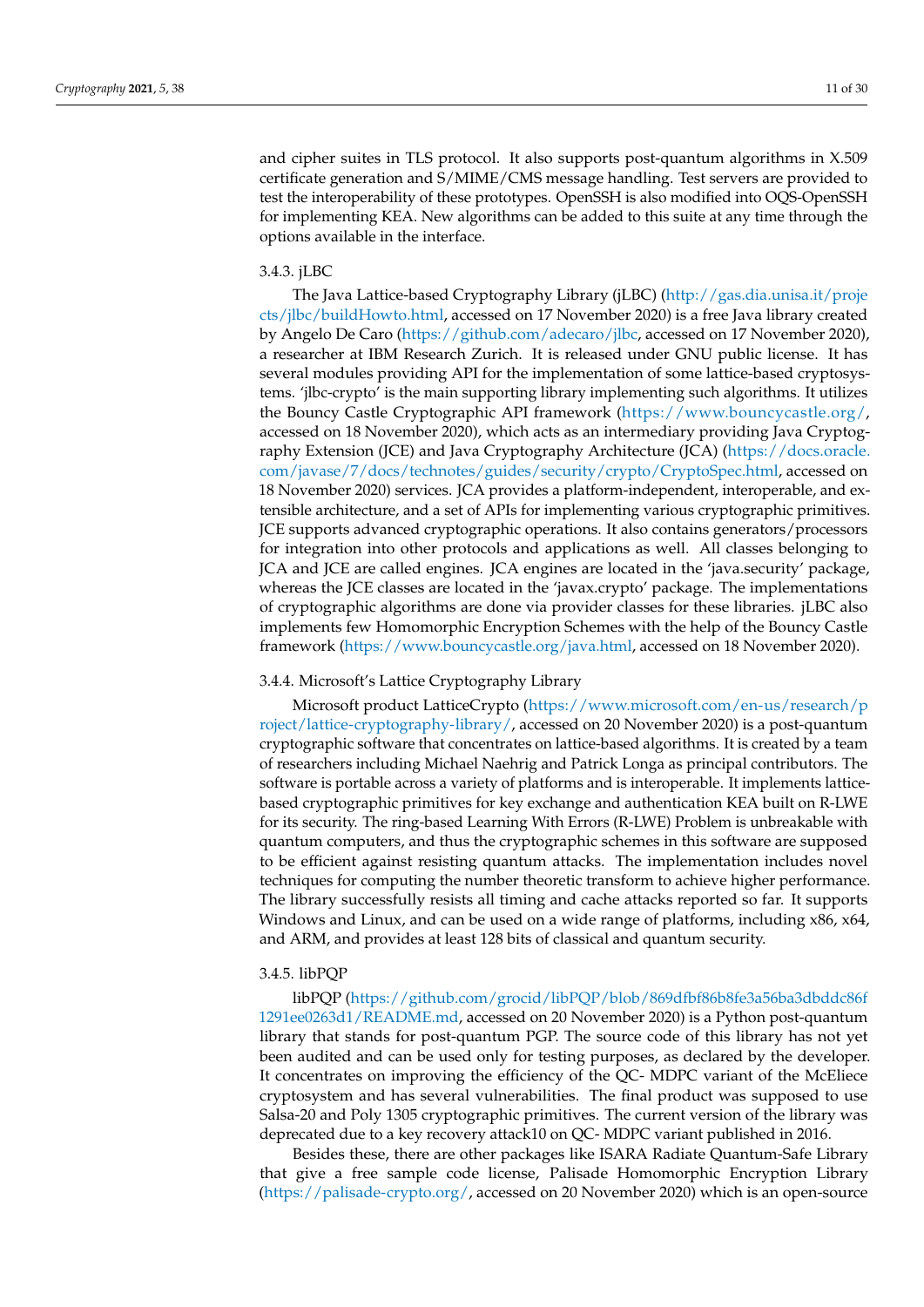lattice crypto-library, and Lattigo, which is a Go module that implements ring-learningwith-errors-based homomorphic-encryption primitives and multiparty-homomorphicencryption-based secure protocols.

The implementation of post-quantum cryptographic schemes on the Android platform is highly necessary, as 90% of the mobile devices work on it. The liboqs, jLBC, and LatticeCrypto are all capable of adapting the algorithms to the ARM platform, and are efficient candidates for developing quantum-safe schemes for Android devices. 'liboqs' library is mostly used by developers for building such applications. The source code can be compiled and integrated into several applications via cross-platform compilers and APIs. A licensed library of quantum-safe cryptographic schemes has been created by O.S.Estrada and team14, which is a ready-to-use package for quantum-safe development in an Android environment. Moreover, numerous independent researchers are working to integrate quantum safety on android devices.

#### <span id="page-11-0"></span>**4. Code-Based Cryptography**

Linear codes [\[19\]](#page-25-33) are originally used for digital communication and are based on coding theory. Coding theory is an important study that attempts to minimize data loss due to errors introduced in transmission from noise, interference, or other forces. Data to be transmitted are encoded by the sender as linear codes which are decoded by the receiver. Data encoding is accomplished by adding additional information to each transmitted message, to enable the message to be decoded even if errors occur.

Different codes are being studied to provide solutions to various problems occurring in applications. The most prominent type of error-correcting code is called linear code. The linear codes can be represented by  $k \times n$  matrices, where k is the length of the original messages, and n is the length of the encoded message. It is computationally difficult to decode messages without knowing the underlying linear code. This hardness underpins the security of the code-based cryptosystem, which includes all cryptosystems, symmetric or asymmetric, whose security relies, partially or totally, on the hardness of decoding in a linear error-correcting code, possibly chosen with some particular structure or in a specific family of linear codes.

Linear codes [\[70,](#page-27-7)[71\]](#page-27-8) are linear block codes over an alphabet  $A = F_a$ , where  $F_a$  denotes the finite field with  $q = p^l$  elements  $l \in N^x$ ,  $p$  prime. The alphabet is often assumed to be binary, that is  $p = 2$ ,  $l = 1$ ,  $q = 2$ ,  $F_2 = \{0, 1\}$ . The encoding of the source bits is done in blocks of predefined length k, giving rise to the name "block code".

The following are the matrices used in code-based cryptography.

- A generator matrix *G* of an  $[n, k]$  code *C* is a *kn* matrix *G* such that  $C = \{xG : x \in F_2^k\}.$ Generator matrix is of the form  $(I_k | Q)$ , where  $I_k$  is the  $(k \times k)$  identity matrix and  $Q$ is a  $k \times (n-k)$  matrix (redundant part).
- A parity-check matrix *H* of an  $[n, k]$  code *C* is an  $(n-k) \times n$  matrix *H*, such that  $C = \{c : \in F_2^n : Hc^T = 0\}.$
- Parity-check matrix *H* is generated from the generator matrix as  $H = (Q^T | I_{n-k})$ .

Encoding process applies an injective  $F_2$ –linear function  $f_c : F_2^k \to F_2^n$  on an input block of length *k*, i.e., every codeword can be generated by multiplying a source vector  $x \in F_2^k$  with  $GC = x \cdot G \mid x \in F_2^k \leq F_2^n$ . Hence, the matrix *G* corresponds to a map  $F_2^k \to F_2^n$ mapping a message of length *k* to an n-bit string. This encoding process corresponds to encryption in code-based cryptography.

The decoding process is about finding the closest codeword  $x \in C$  to a given  $y \in F_2^n$ , assuming that there is a unique closest codeword. Decoding a generic binary code of  $(0.5+o(1))\times n$ 

length *n* and without knowing anything about its structure requires about 2 <sup>log</sup>2<sup>(n)</sup> binary operations, assuming a rate  $\approx 1/2$ . The following are the common decoding techniques [\[71\]](#page-27-8):

List Decoding—Given *C* and *x*, outputs the list  $L_c(x, t) := \{c \in C \mid d(x, c) \le t\}$ , of all codewords at distance at most t to the vector *x* with decoding radius t.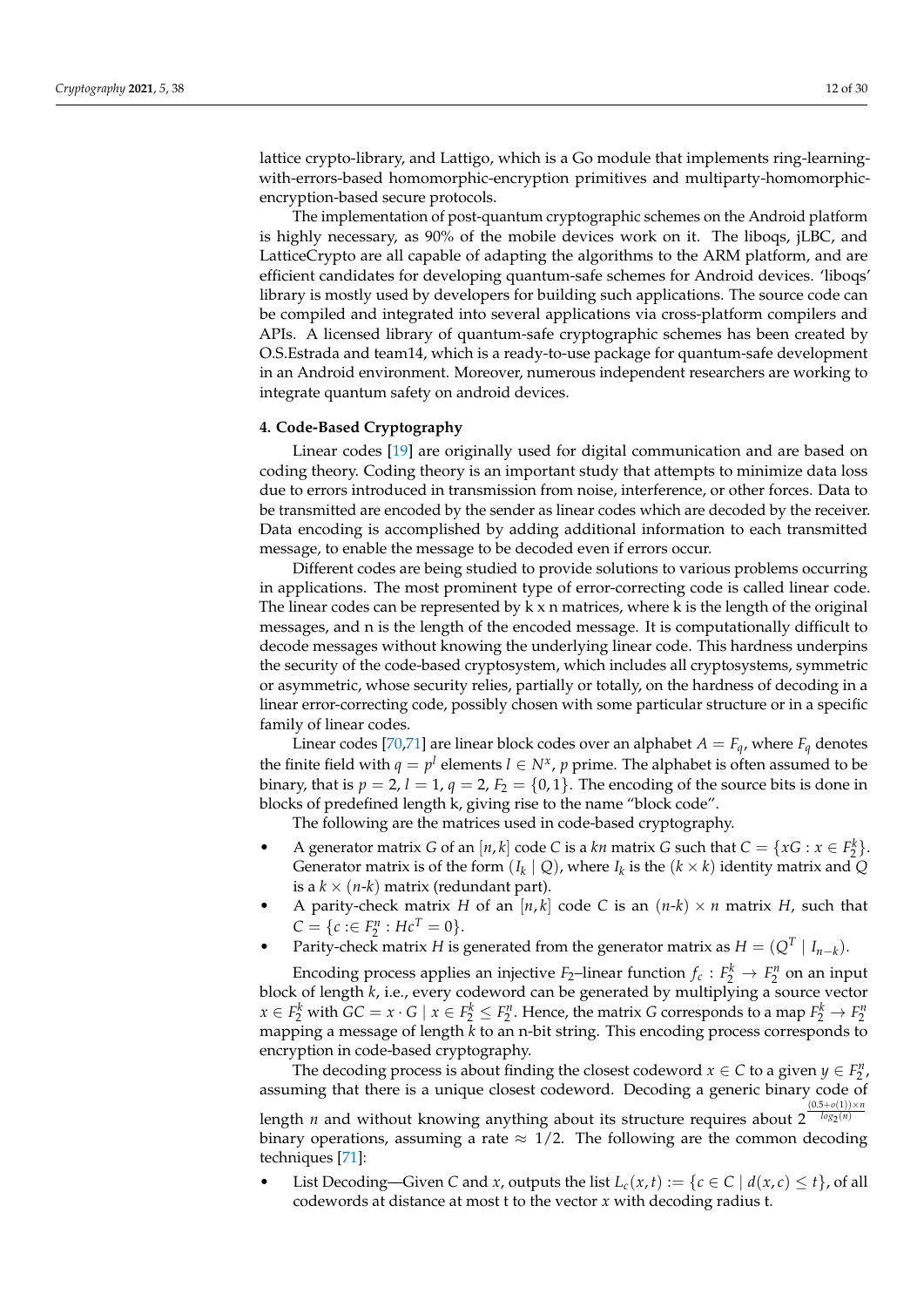- Minimum Distance Decoding—Minimum distance decoding (MDD) is also known as nearest neighbour decoding, and tries to minimize the Hamming distance  $d(x; y)$  for all codewords  $y \in C$  given a received  $F_2^n$ .
- Maximum Likelihood Decoding—Given a received codeword  $x \in F_2^n$ , maximum likelihood decoding (MLD) tries to find the codeword  $y \in C$  to maximize the probability that x was received, given that y was sent.
- Syndrome Decoding—For an [*n*; *k*; *d*] code *C*, we can assume that the parity-check matrix *H* is given. Syndrome  $S = [Y][H^T]$ ,  $Y$  is received code and  $x = e + Y$  where  $e$ is the error bit.

The decoding process corresponds to the decryption in code-based cryptography.

## *4.1. Different Types of Error-Correcting Codes*

Error-correcting codes could be broadly classified into block codes and convolutional codes [\[71\]](#page-27-8).

In block codes, the input is divided into blocks of *k* digits. The coder then produces a block of *n* digits for transmission, and the code is described as an (*n*, *k*) code, as depicted in Figure [1.](#page-12-0) Linear block codes and non-linear block codes are types of block codes.

<span id="page-12-0"></span>

**Figure 1.** Sample Code Word of length n.

In convolutions coding, the coder input and output are continuous streams of digits. The coder outputs *n* output digits for every *k* digits input, and the code is described as a rate *k*/*n* code.

#### <span id="page-12-1"></span>*4.2. Operations on Codes*

In many applications, the allowed length of the error control code is determined by system constraints unrelated to error control. When the length of the code that one wishes to use is unsuitable, the code's length can be modified by the following operations on codes viz. (i) puncturing, (ii) extending, (iii) shortening, (iv) lengthening, (v) expurgating, or (vi) augmenting, which can be carried out in the following ways:

- An  $(n, k)$  code is punctured by deleting any of its parity bits to become a  $(n 1, k)$  code.
- An  $(n, k)$  code is extended by adding an additional parity bit to become a  $(n + 1, k)$  code.
- An  $(n, k)$  code is shortened by deleting any of its information bits to become a  $(n-1, k-1)$  code.
- An (*n*, *k*) code is lengthened by adding an additional information bit to become a  $(n+1, k+1)$  code.
- An (*n*, *k*) code is expurgated by deleting some of its codewords. If half of the codewords are deleted such that the remainder form a linear subcode, then the code becomes a  $(n, k - 1)$  code.
- An  $(n, k)$  code is augmented by adding new codewords. If the number of codewords added is 2k such that the resulting code is linear, then the code becomes a  $(n, k + 1)$  code.

## *4.3. Properties to Be Fulfilled by Linear Codes*

The properties to be fulfilled by linear codes depend on the code metric based upon which they are designed. Hamming metric, Rank metric and Lee metric codes are the most widely used codes. The description below provides an overview of each of these metrics.

#### 4.3.1. Hamming Metric

The Hamming metric is based on the Hamming Distance which is described below [\[72\]](#page-27-9).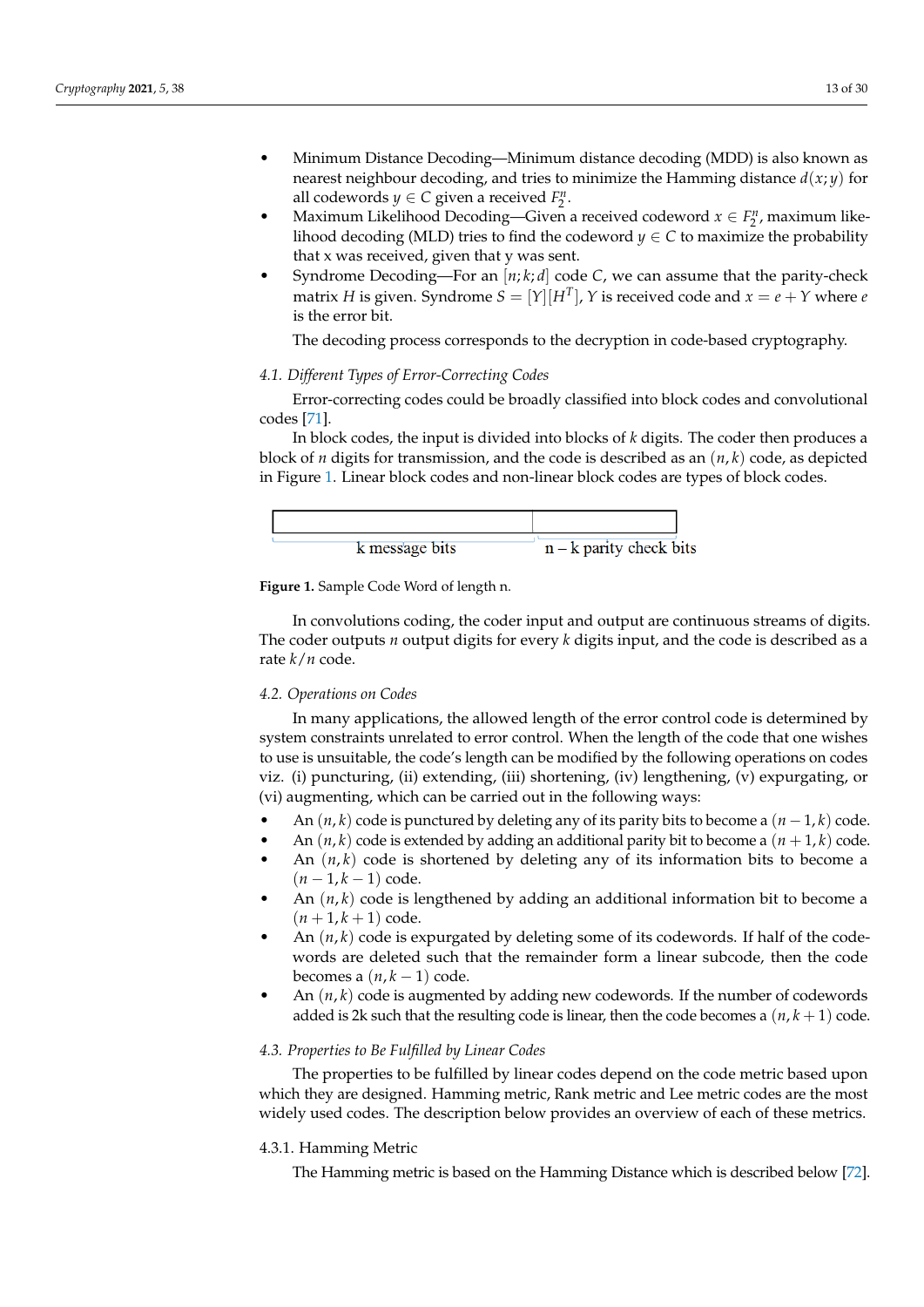- The Hamming Distance between two linear codes in  $F_2^n$  is the number of coordinates where they differ.
- The Hamming Weight of a linear code is the number of non-zero coordinates.
- The Minimum Distance *dmin* of a linear code *C* is the smallest Hamming weight of a nonzero codeword in *C*.
- A code is called maximum distance separable (MDS) code when its *dmin* is equal to  $n - k + 1$ .

There exist many bounds for linear codes, which are mentioned below. Plotkin bound and the Hamming bound are upper bounds on *dmin* for a given fixed value of *n* and *k*. The Hamming bound is a tighter bound for high rate codes, but the Plotkin bound is for low rate codes.

- Singleton bound [\[70,](#page-27-7)[72\]](#page-27-9): The minimum distance *dmin* for an (*n*, *k*) Binary Linear Block Code is bounded by  $d_{min} \leq (n - k + 1)$ .
- Plotkin bound [\[72\]](#page-27-9): For any  $(n, k)$  binary linear block code,  $d_{min} \leq \frac{n \times 2^{k-1}}{(2^{k-1})}$  $\frac{n \times 2^{n} - 1}{(2^{k-1})}$ , the minimum distance of a code cannot exceed the average weight of all nonzero codewords.
- Gilbert Varshamov Bound [\[72\]](#page-27-9): For a fixed value of *n* and *k*, Gilbert–Varshamov Bound gives a lower bound on  $d_{min}$ . According to this bound, if  $\sum_{j=0}^{(d_{min}-2)} \binom{n-1}{j} \leq 2^{n-k}$  then there exists an  $(n, k)$  binary linear block code whose minimum distance is outlast  $d_{min}$ .
- A Hamming sphere of radius *t* contains all possible received vectors that are at a Hamming distance less than *t* from a code word. The size of a Hamming sphere for an  $(n, k)$  Binary Linear Block Code is,  $V(n, t)$ , where  $V(n, t) = \sum_{j=0}^{t} {n \choose j}$ .
- The Hamming bound: A t-error correcting (*n*, *k*) Binary Linear Block Code must have redundancy n – k such that  $(n-k) \ge \log_2 V(n,t)$ . An  $(n, k)$  Binary Linear Block Code which satisfies the Hamming bound is called a perfect code.

The Hamming metric codes which were used in code-based cryptography include [\[19\]](#page-25-33) Reed–Muller Codes, Generalized Reed–Solomon Codes, Binary Goppa Codes, BCH Codes, Generalized Shrivastava Codes. More recently, to reduce the key size, some new kinds of codes with additional structures viz. Quasi-Cyclic Medium Density Parity Check Codes, Quasi-Cyclic Low Density Parity Check Codes, Quasi-Dyadic Generalized Shrivastava codes, Quasi-Cyclic Goppa Codes have been used for code-based cryptography.

#### 4.3.2. Rank Metric

In coding theory [\[73](#page-27-10)[,74\]](#page-27-11), the most common metric is the Hamming metric, where the distance between two codewords is given by the number of positions in which they differ. An alternative to this is the rank metric. Let  $X<sup>n</sup>$  be an n-dimensional vector space over finite field  $GF(q^N)$ , where q is a power of prime and N is a positive integer. Let  $(u_1, u_2, u_3, ... u_n)$  with  $u_i \in GF(q^N)$  be a base of  $GF(q^N)$  as a vector space over the field *GF*(*q*). Every element  $x_i \in GF(q^N)$  can be represented as  $x_i = a_{1i}u_1 + a_{2i}u_2 + a_{Ni}u_N$ . Hence, every vector  $\vec{x} = (x_1, x_2, x_3, ... x_n)$  over the field  $GF(qN)$  can be written as a matrix.

Every vector  $\vec{x}$  over the field  $GF(q^N)$  is a rank of the corresponding matrix  $A(\vec{x})$  over the field  $GF(q)$  denoted by  $r(\vec{x}; q) \cdot (\vec{x}, \vec{y}) = r(\vec{x} - \vec{y}; q)$ . A set  $(x1, x2, x3, ...xn)$  of vectors from  $X^n$  is called a code with distance  $d = min(x_i, x_j)$ . If the set also forms a k-dimensional subspace of  $X^n$ , then it is called a linear  $(n, k)$  code with distance d. Such a linear rank metric code always satisfies the Singleton bound  $d \leq n - k + 1$ . Such codes are called maximum rank distance (MRD) codes.

$$
\overrightarrow{x} = \begin{vmatrix} a_{1,1} & a_{1,2} & a_{1,n} \\ a_{2,1} & a_{2,1} & a_{2,n} \\ a_{N,1} & a_{N,1} & a_{N,n} \end{vmatrix}
$$

Non-binary linear codes have been defined using rank-metric. Such codes are called rank codes or Gabidulin codes. The rank metric defines a systematic way of building codes that could detect and correct multiple random rank errors. By adding redundancy with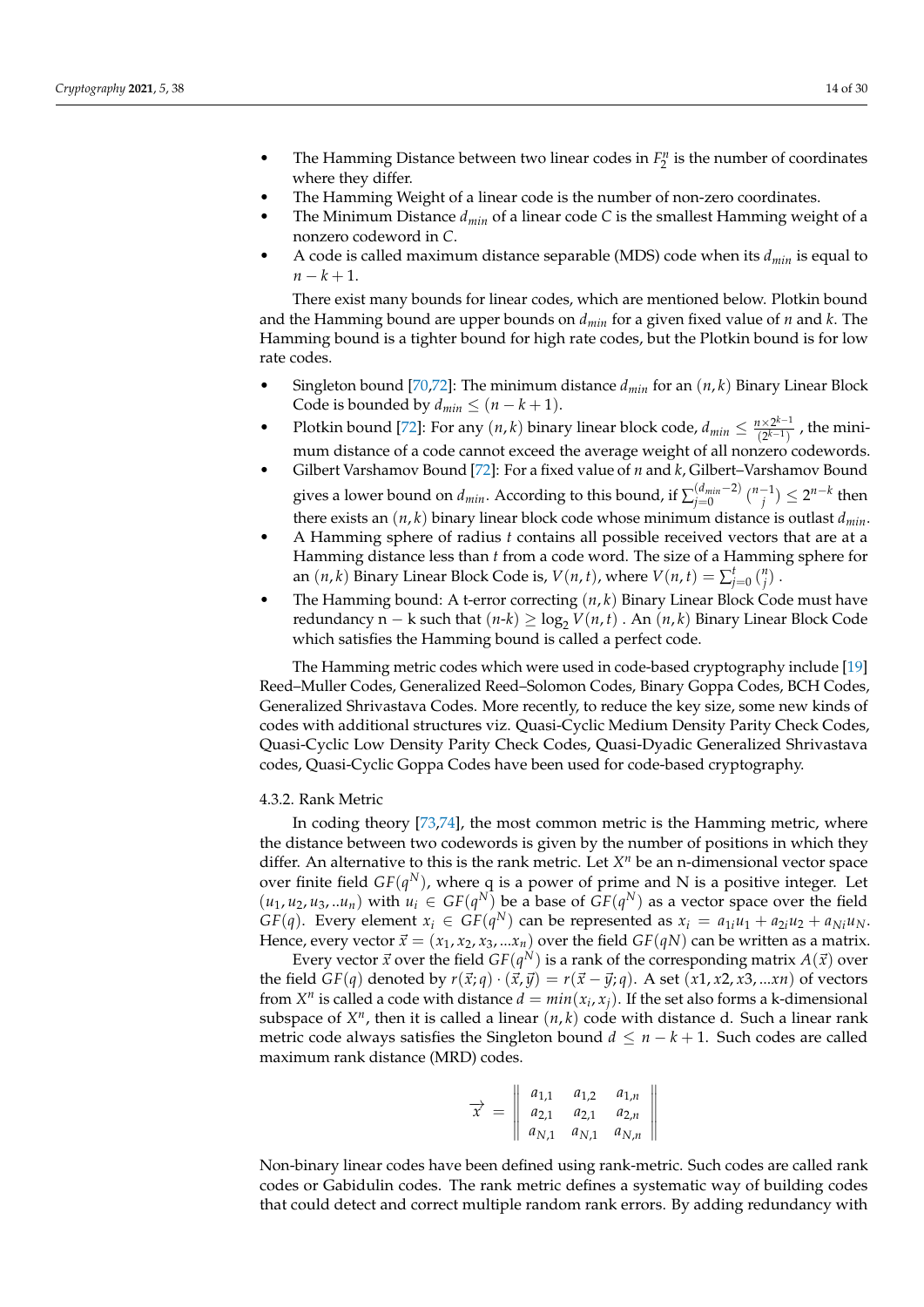coding k-symbol word to an-symbol word, a rank code can correct any errors of rank up to  $t = \frac{[(d-1)/2]}{k}$ , where d is a code distance. Some rank metric codes using codebased cryptography are [\[19\]](#page-25-33) Rank Gabidulin Codes, Low Rank Parity Check Codes, Rank Quasi-Cyclic Codes, Ideal LRPC Codes.

#### 4.3.3. Lee Metric

Lee metric was introduced by Lee as an alternative to Hamming metric for certain noisy channels [\[75\]](#page-27-12). Let  $\mathbb{Z} = q\{0, 1, \ldots, q-1\}$  be the set of representatives of the integer equivalence classes modulo *q*. The Lee weight of any element  $a \in \mathbb{Z}_q$  is given by *W*<sub>*L*</sub>(*a*) = *min*{*a*, *q* − *a*}. Given an element *c* = (*c*<sub>1</sub>, *c*<sub>2</sub>, *c*<sub>3</sub> . . . *c*<sub>*n*</sub>) ∈  $\mathbb{Z}_q$ , the Lee weight of c denoted as  $W_L(c)$  is given by

$$
W_L(c) = \sum_{i=1}^n \min\{a, q - a\}
$$

For  $c, e \in Z_q^n$ , the Lee distance  $d_L(c, e)$  between  $c$  and  $e$  is defined to be the Lee weight of their difference

$$
d_L(c, e) = W_L(c - e) = \sum_{i=1}^n \min\{c_i - e_i \pmod{q}, e_i - c_i \pmod{q}\}
$$

The codes defined using Lee metric are called Lee codes. A Lee code will be specified by  $(n, k, d<sub>L</sub>)<sub>q</sub>$ . If  $q = 2$  or 3, then the Hamming Metric and Lee Metric are identical. The Preparata Code and Kerdock Code are examples of Lee Codes. However, they have not been used in code-based cryptography.

# *4.4. Relationship between Codes*

The relationship between codes has been abstractly specified in [\[19\]](#page-25-33), as shown in Figure [2.](#page-14-0)

<span id="page-14-0"></span>

**Figure 2.** Relationship between codes.

Based on our study of the various linear codes, the following relationship between codes has been identified as part of this research work, which is depicted in Figure [3.](#page-15-0) The relationship between the special codes is depicted in Figure [4.](#page-16-0)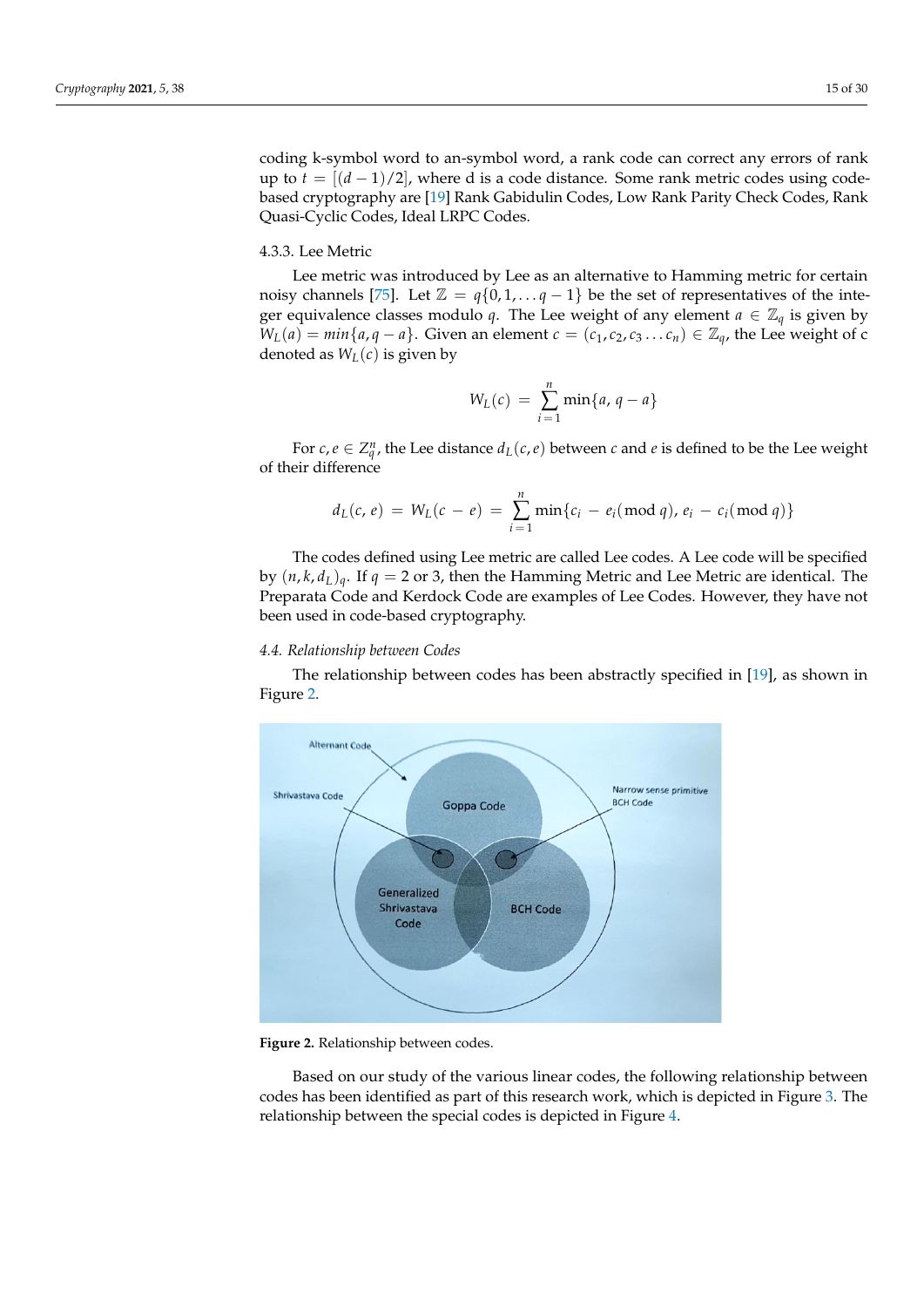<span id="page-15-0"></span>

**Figure 3.** Relationship Between Codes.

#### *4.5. Common Code-Based Cryptographic Algorithms*

Research in code-based cryptography provides for public-key encryption and digital signature algorithms. An overview of the same is provided in subsequent sections.

## 4.5.1. Code-Based Encryption

McEliece and Niederreiter are two of the earliest cryptographic algorithms developed in code-based cryptography. The McEliece was initially built in 1978 using the binary goppa code with  $[n,k] = [1024, 524]$  [\[76\]](#page-27-13). Subsequently, several variants of McEliece were built using different linear codes [\[26\]](#page-25-24). However, those variants were proven to be susceptible to attacks [\[19](#page-25-33)[,77\]](#page-27-14), and only the McEliece built using the Binary Goppa Code is found to be quantum attack resistant to date. Thus, it has also been chosen for the third round of standardization by NIST [\[24\]](#page-25-22). The McEliece has quadratic complexity in block length, and no polynomial-time quantum algorithm is found to decode the general linear block code [\[78\]](#page-27-15). Moreover, the algorithm incorporates an element of randomness in every encryption by the use of e, which is a randomly generated error vector [\[79\]](#page-27-16). These are the advantages of McEliece [\[79\]](#page-27-16). The large key size is the limitation of McEliece [\[78,](#page-27-15)[79\]](#page-27-16).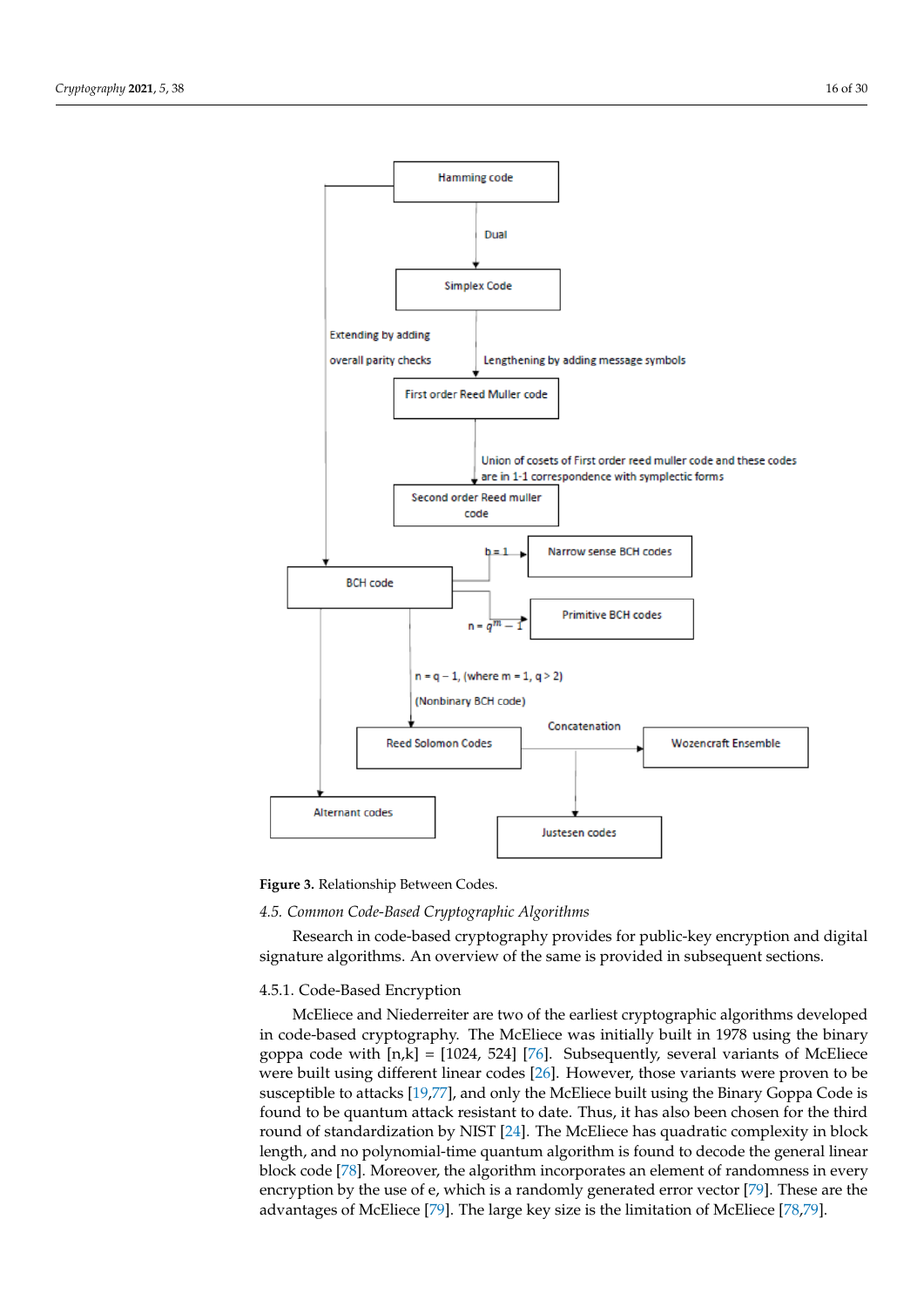The Niederreiter cryptographic algorithm [\[80\]](#page-27-17) was developed in 1986, and is very similar to McEliece, and encrypts messages using parity check matrices, unlike generator matrices used in McEliece, and uses the Generalized Reed–Solomon Codes. Table [5](#page-16-1) shows an indicative comparison of the two cryptosystems.

<span id="page-16-0"></span>

**Figure 4.** Special codes.

<span id="page-16-1"></span>**Table 5.** Common Code-based Cryptosystems, Codes used and thier Application.

| Code-Based<br><b>Serial Number</b><br>Cryptography |              | Technique & Codes Used                                                                                                                                                                 | Applied to                                                        |  |  |  |
|----------------------------------------------------|--------------|----------------------------------------------------------------------------------------------------------------------------------------------------------------------------------------|-------------------------------------------------------------------|--|--|--|
|                                                    | Mc Eliece    | Binary Goppa Codes, GRS,<br>Concatenated Codes, Product codes,<br>Quasi- Cyclic, Reed muller codes,<br>Rank matric (Gadidulin) codes,<br>LDPC, MDPC, Genaralized Shri<br>vastava codes | Computing Systems,<br>Embedded Devices [81].<br>FPGA systems [82] |  |  |  |
|                                                    | Niederreiter | GRS Codes, Quasi-Cyclic Codes,<br>Binary Goppa codes                                                                                                                                   | Computing Systems,<br>FPGA Systems [83]                           |  |  |  |

4.5.2. Code-Based Signature Schemes

Signature schemes based on linear codes have been developed based on the FDHlike (full domain hash) approach by Courtois–Finiasz–Sendrier (called CFS) [\[84\]](#page-27-21), and uses Goppa Codes. The modified CFS signature—mCFS—was developed by Dallot [\[85\]](#page-27-22). Signature schemes based on Fiat–Shamir Transformation on zero-knowledge identification schemes have been developed by Stern et al. [\[86\]](#page-27-23), Jain et al. [\[87\]](#page-27-24), and Cayrel et al. [\[88\]](#page-27-25). However, none of the code-based signature schemes have been shortlisted by NIST for the third round of standardization. A comparison of the latter three signature schemes is provided in Table [6](#page-17-0) [\[89\]](#page-27-26).

In addition to these works, a signature scheme with the name RankSign in the rank metric setting was proposed [\[90\]](#page-27-27). The security of RankSign builds on the assumption that the special codes are indistinguishable from random linear rank metric codes. However, this scheme was attacked with a structural key-recovery attack in 2018 [\[91\]](#page-27-28). The Random Code-based Signature Scheme (RaCoSS) was submitted to NIST [\[92\]](#page-27-29). The RaCoSS scheme builds upon random linear codes. This scheme was attacked [\[93\]](#page-28-0) two days after submission.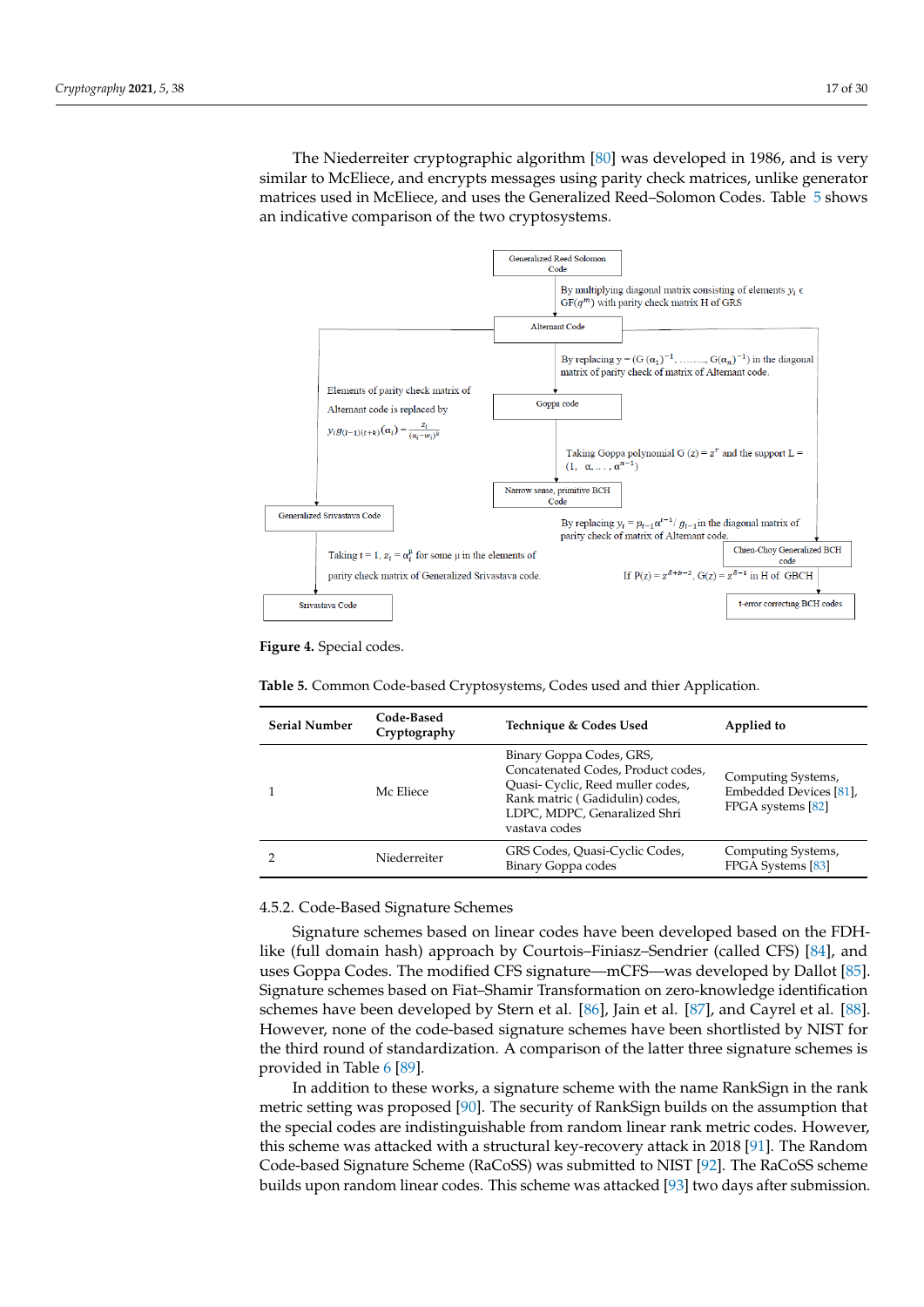Subsequently, the scheme was patched [\[94\]](#page-28-1) and attacked again in the same year—2018 [\[95\]](#page-28-2). The main issue of the schemes [\[92,](#page-27-29)[94\]](#page-28-1) is that the weight of valid signatures is large.

<span id="page-17-0"></span>**Table 6.** Comparison of Code-based signature schemes.

|              | <b>Stern</b>        | Jain et al.       | Cayrel et al.     |
|--------------|---------------------|-------------------|-------------------|
| Keygen       | $0.0170 \text{ ms}$ | $0.0201$ ms       | $0.339$ ms        |
| Sign         | $31.5 \text{ ms}$   | $16.5 \text{ ms}$ | $24.3 \text{ ms}$ |
| Verify       | $2.27$ ms           | $135 \text{ ms}$  | $9.81$ ms         |
| sk           | 1.24 bits           | 1536 bits         | 1840 bits         |
| pk           | 512 bits            | 1024 bits         | 920 bits          |
| System prams | $65.5$ kB           | 65.5 kB           | $229$ kB          |
| Signature    | 245 kB              | $263$ kB          | $229$ kB          |

In the same year of 2018, Persichetti [\[96\]](#page-28-3) conformed the Lyubashevsky scheme to random quasi-cyclic Hamming metric codes. Persichetti's proposal does not suffer from the weakness of RaCoSS, because the weight of a valid signature is below the GV bound of the code [\[97\]](#page-28-4). This scheme [\[96\]](#page-28-3) was attacked in the two subsequent independent works [\[98](#page-28-5)[,99\]](#page-28-6).

In 2019, Anguil et al. [\[100\]](#page-28-7) proposed a signature scheme with the name Durandal in the rank metric context. The security of Durandal builds on a complicated new problem— PSSI+. It is not proven that the signature distribution is independent of the secret key.

The Wave [\[101\]](#page-28-8) signature scheme was proposed in 2019, which follows the hash-andsign framework. The security of Wave builds on the new assumption that generalized  $(U, U + V)$  codes are independent of random linear codes. The hardness of distinguishing generalized  $(U, U + V)$  codes from random linear codes is still unclear [\[97\]](#page-28-4). The output signature is proven to be independent of the secret key. Different from traditional codebased cryptography, the Wave signature chooses the desired weight of the underlying syndrome decoding problem to lie at the large end [\[97\]](#page-28-4).

In summary, the existing works on secure code-based signature schemes build the security on immature intractability assumptions.

## *4.6. Attacks in Code-Based Cryptography*

The attacks on code-based cryptography can be classified into critical [\[102\]](#page-28-9) and noncritical attacks (Chapter 4 in [\[103\]](#page-28-10)).

#### Critical Attacks:

The following are the different types of critical attacks possible in code-based cryptography. Critical attacks aim to recover the key or cryptanalysis of the ciphertexts to decrypt the ciphertext.

- 1. **Broadcast attack:** This attack [\[104\]](#page-28-11) aims to recover a single message sent to several recipients. Here, the cryptanalyst knows only several ciphertexts of the same message. Since the same message is encrypted with several public keys, it was found that it is possible to recover the message. This attack has been used to break the Niederreiter and HyMES (Hybrid McEliece Encryption Scheme) cryptosystems.
- 2. **Known partial plaintext attack:** A known partial plaintext attack [\[105\]](#page-28-12) is an attack for which only a part of the plaintext is known.
- 3. **Sidelnikov–Shestakov attack:** This attack [\[106\]](#page-28-13) aims to recover an alternative private key from the public key.
- 4. **Generalised known partial plaintext attack:** This attack [\[102\]](#page-28-9) allows to recover the plaintext by knowing a bit's positions of the original message.
- 5. **Message-resend attack:** A message-resend condition [\[102\]](#page-28-9) is given if the same message is encrypted and sent twice (or several times) with two different random error vectors to the same recipient.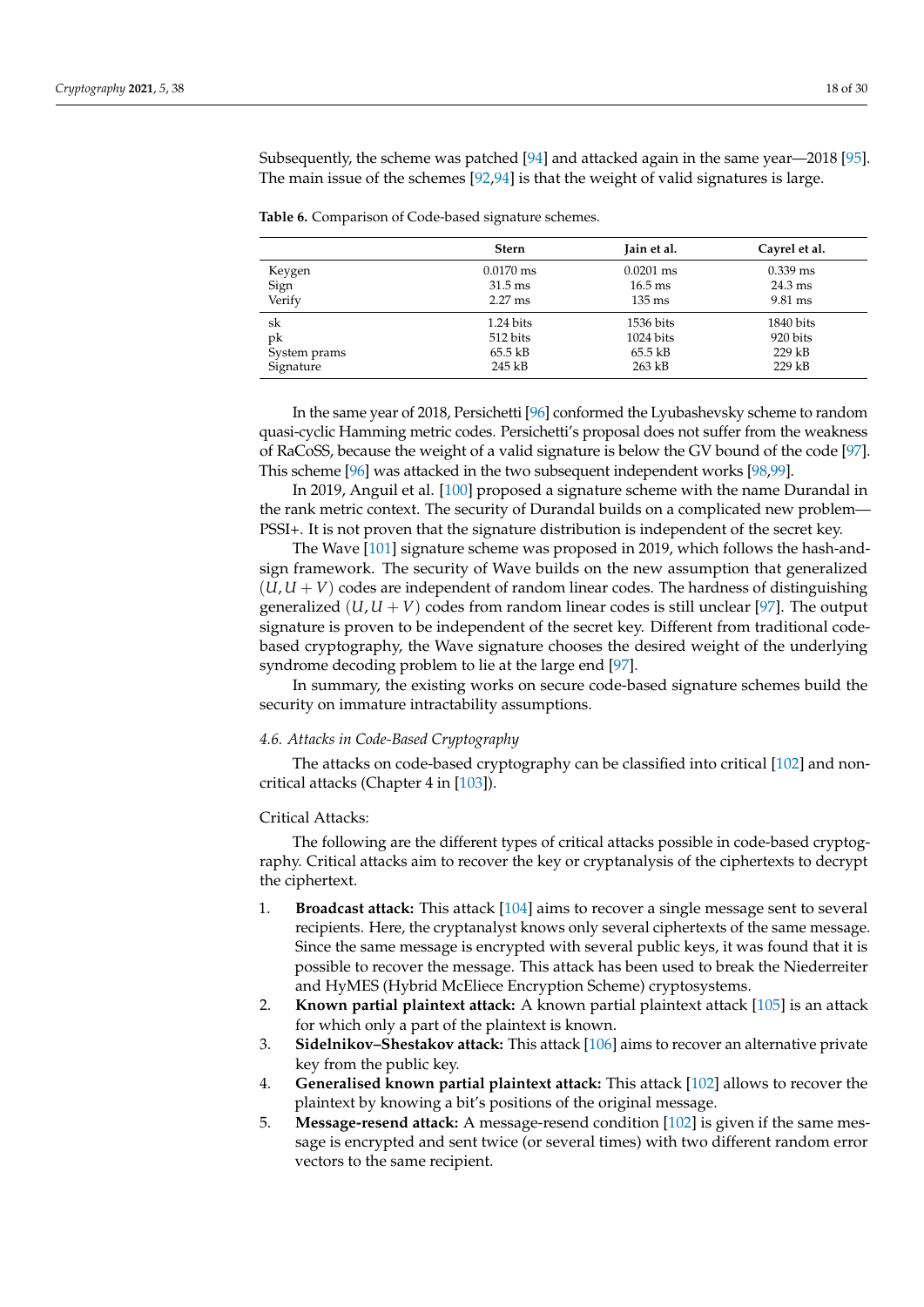- 6. **Related-message:** In a related-message attack against a cryptosystem, the attacker obtains several ciphertexts such that there exists a known relation between the corresponding plaintexts.
- 7. **Chosen plaintext (CPA):** A chosen-plaintext attack [\[102\]](#page-28-9) is an attack model for cryptanalysis which presumes that the attacker can choose arbitrary plaintexts to be encrypted and obtain the corresponding ciphertexts. The goal of the attack is to gain some further information that reduces the security of the encryption scheme. In the worst case, a chosen-plaintext attack could reveal the scheme's secret key. For some chosen-plaintext attacks, only a small part of the plaintext needs to be chosen by the attacker: such attacks are known as plaintext injection attacks. Two forms of chosen-plaintext attack can be distinguished: *Batch chosen-plaintext attack*, where the cryptanalyst chooses all plaintexts before any of them are encrypted.

*Adaptive chosen plaintext attack*, where the cryptanalyst makes a series of interactive queries, choosing subsequent plaintexts based on the information from the previous encryptions.

8. **Chosen-ciphertext attack (CCA)** In a chosen-ciphertext attack [\[102\]](#page-28-9), an attacker has access to a decryption oracle that allows decrypting any chosen ciphertext (except the one that the attacker attempts to reveal). In the general setting, the attacker has to choose all cipher texts in advance before querying the oracle.

In the adaptive chosen-ciphertext attack, formalized by Rackoff and Simon (1991), one can adapt this selection depending on the interaction with the oracle. An especially noted variant of the chosen-ciphertext attack is the lunchtime, midnight, or indifferent attack, in which an attacker may make adaptive chosen-ciphertext queries, but only up until a certain point, after which the attacker must demonstrate some improved ability to attack the system.

- 9. **Reaction attack:** This attack [\[107\]](#page-28-14) can be considered as a weaker version of the chosenciphertext attack. Here, instead of receiving the decrypted ciphertexts from the oracle, the attacker only observes the reaction of this one. Usually, this means whether the oracle was able to decrypt the ciphertext.
- 10. **Malleability attack:** A cryptosystem is vulnerable to a malleability attack [\[107\]](#page-28-14) of its ciphertexts if an attacker can create new valid ciphertexts from a given one, and if the new ciphertexts decrypt to a clear text which is related to the original message.

Non-Critical Attacks:

These kinds of attacks attempt to decode a ciphertext by solving either the general decoding problem or the syndrome decoding problem, and do not focus on recovering the secret key.

- 1. **Information Set Decoding (ISD) Attack:** ISD algorithms [\[103\]](#page-28-10)) are the most efficient attacks against the code-based cryptosystems. They attempt to solve the general decoding problem. That is, if m is a plaintext and  $c = mG + e$  is a ciphertext, where e is a vector of weight t and G a generator matrix, then ISD algorithms take *c* as input and recover *m* (or, equivalently, *e*).
- 2. **Generalized Birthday Algorithm (GBA):** The GBA algorithm [\[108\]](#page-28-15) is named after the famous birthday paradox which allows one to quickly find common entries in lists. This algorithm tries to solve the syndrome decoding problem. That is, for given parity check matrix *H*, syndrome s, and integer t, it tries to find a vector e of weight t such that  $HeT = sT$ . In other words, it tries to find a set of columns of H whose weighted sum equals the given syndrome.
- 3. **Support Splitting Algorithm (SSA):** The SSA algorithm [\[109\]](#page-28-16) decides the question of whether two given codes are permutation equivalent, i.e., one can be obtained from the other by permuting the coordinates. For this, SSA makes use of invariants and signatures (not digital signatures). An invariant is a property of a code that is invariant under permutation, while a signature is a local property of a code and one of its coordinates. The difficulty of using invariants and signatures to decide whether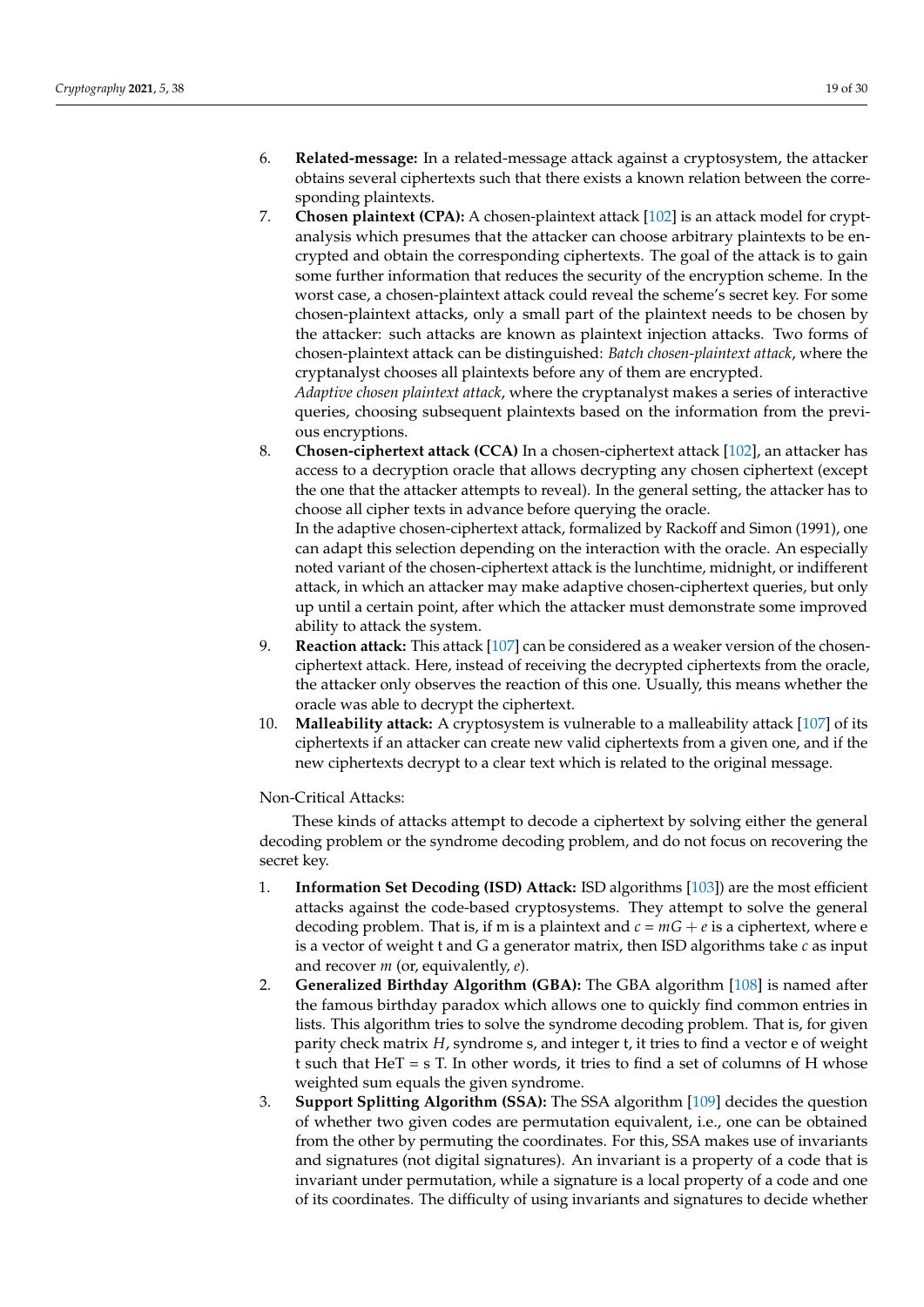two codes are permutation equivalent is that most invariants are either too coarse (i.e., they take the same value for too many codes which are not permutation equivalent) or the complexity to compute them is very high. The SSA solves this issue by starting with a coarse signature and adaptively refines it in every iteration.

#### *4.7. Related Work*

This section provides an overview of the various surveys that have been conducted in CBC. This has been provided to substantiate the fact that the prospective research dimensions to be explored that have been delineated by us in the subsequent section have not been in the focus of any of the existing works in CBC. Towards this, we reviewed the surveys from 2008 till now. In 2008, Overbeck and Sendrier [\[110\]](#page-28-17) published a comprehensive state-of-the-art of code-based cryptography. In this work, the authors illustrate the theory and the practice of code-based cryptographic systems. In 2011, Cayrel et al. [\[25\]](#page-25-23) presented a survey paper which has included state-of-the-art of publications since 2008 in code-based cryptography, including encryption and identification schemes, digital signatures, secretkey cryptography, and cryptanalysis. This work provides a comprehensive study and an extension of the chapter "Code-based cryptography" of the book [\[111\]](#page-28-18).

In the same year, 2014, Repka and Cayrel [\[112\]](#page-28-19) proposed a survey paper on cryptography based on error-correcting codes. This paper surveys the code-based cryptography existing schemes, as well as implementations and side-channel attacks. This work also recalls briefly the basic ideas and provides a roadmap to readers.

In 2015, PQCRYPTO project Horizon 2020 ICT-645622 [\[113\]](#page-28-20) published a report on postquantum cryptography for long-term security which provides the PQCRYPTO project's intermediate report on optimized software. This report also provides the preliminary software implementation results of selected post-quantum schemes and the corresponding parameters for embedded systems. This report surveys modern post-quantum schemes regarding their implementation on such small embedded microcontrollers. This report reviews the most popular schemes in post-quantum cryptography such as encryption and digital signatures schemes.

In 2017, Sendrier [\[26\]](#page-25-24) published a survey paper that focuses on the McEliece public-key encryption scheme and its variants which are the candidates of post-quantum public-key encryption standard. This paper also focuses on other cryptographic primitives using codes such as zero-knowledge authentication and digital signature.

In parallel to this work in 2017, Bucerzan et al. [\[114\]](#page-28-21) analyzed the evolution of the main encryption variants coming from code-based cryptography field. The authors focus on security issues and Rank-based cryptography. This paper provides the details and survey on the McEliece encryption scheme. In addition to this, these papers detail the main security threats for the scheme and for each of the mentioned variants.

The most recent survey in code-based cryptography was published in 2018 [\[115\]](#page-28-22). In this paper, the authors survey code-based cryptography, essentially for encryption and signature schemes. The authors also provide the main ideas for theoretical and physical cryptanalysis.

According to the best of our knowledge, these are the surveys available in the direction of code-based cryptography research. A review of these surveys helped to understand that the existing works in code-based cryptography have mostly identified the following as the prospective research dimensions that could be explored in CBC research:

- reduction of key size—large key size is one of the important limitations of CBC and reducing the key size is an important research direction explored
- use of new kinds of linear and non-linear codes in CBC, viz. QC-MDPC, QC-LDPC, etc.—recently CBC using these kinds of codes have been proposed to overcome various kinds of attacks
- algorithms for resolving new kinds of security attacks—there are various security attacks possible in CBC and various techniques and algorithms to counteract the same have been proposed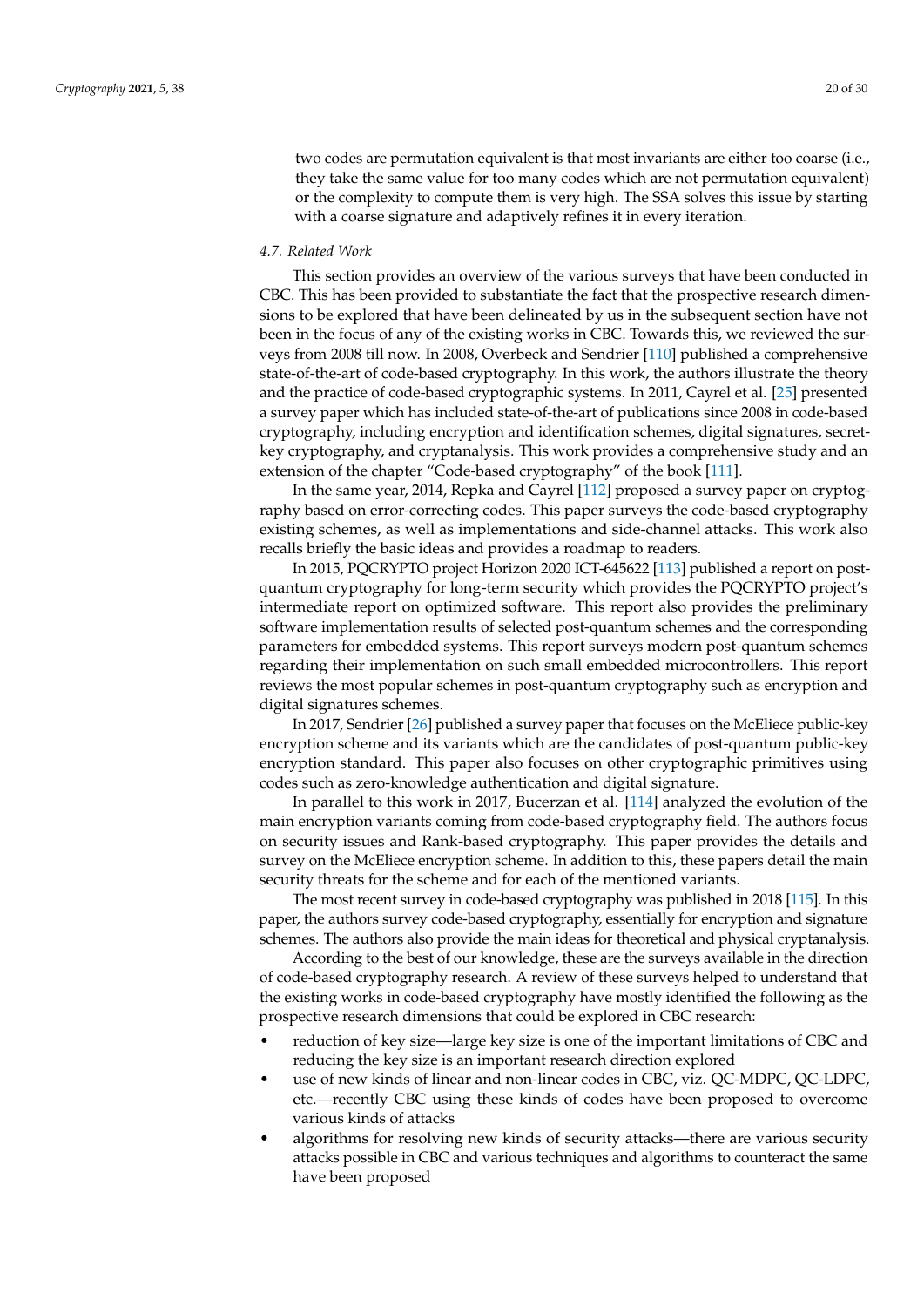• evolving new signature schemes—signature schemes using CBC were a recent addition to CBC research

The above research directions proposed in the existing works help to emphasize the fact that the ones which have been provided in this paper are novel and yet to receive the interest of the CBC research community.

#### <span id="page-20-0"></span>**5. Research Directions Identified in Code-Based Cryptography**

In this section, we lay out some of the research directions which have been least explored and remain as white spaces in the code-based cryptographic research. Though this paper elaborates on both PQC and code-based cryptography, the future research directions confine only to code-based cryptography for two reasons (i) future research direction in PQC ultimately boils down to any one of the PQC schemes viz. code-based, lattice-based, etc and (ii) our current research directions centers around code-based cryptography.

#### *5.1. Dynamic Code-Based Cryptographic Algorithms*

The linear codes are many in number and various code-based cryptographic algorithms using these code variants have been proposed. However, these cryptosystems except the McEleice cryptosystem which uses binary Goppa codes have been reported to be broken, discouraging the use of other linear codes. Even The variants of the McEliece algorithm using the other different types of linear codes apart from binary Goppa codes are susceptible to attacks. This is because the static code used in the algorithm is known earlier and also it results in a known structure of the linear code which could be cryptanalysed easily. However, the study of linear codes and the relationships between them, as described above explicate that it is possible to transform one code to another utilizing some operations on codes viz. augmenting, puncturing, extending, . . . etc as mentioned in Section [4.2.](#page-12-1) The existing variants of code-based cryptographic algorithms, for example, the McEliece uses a single code (binary goppa) as the basis for the encryption algorithm. Since, it is possible to transform one linear code to another using the possible code transformation operations, the same could be exploited in the encryption. Thereby, the cryptographic algorithm can dynamically choose to use any type of linear code to perform the encryption operation. This dynamic code transformation may produce any other existing linear codes or a new code that fulfills the properties for linear codes viz. Gilbert Varshmov bound, Singleton bound, etc. – for example, from the alternant code one can transform to the Generalized Shrivastava code or a new code fulfilling the linear code bounds. This dynamic approach provides two-fold advantages viz. (i) the cryptographic algorithm can dynamically choose to use a particular type of linear code randomly with every session or even in between sessions so that it becomes very difficult to break the cipher since the structure of the linear code keeps varying (ii) renders the otherwise unsafe linear codes to provide for quantum attack resistance thereby augmenting the utility of the various types of linear codes available in code-based cryptographic algorithms.

All aspects of this proposal including the study of various relationships between codes, (in this paper we have provided the relationship between only a subset of linear codes) the transformations that can help a linear code to transform into another code dynamically, the design and engineering of such cryptographic algorithms efficiently are the research directions intended to be explored here.

#### *5.2. Use of Other Types of Codes in Code-Based Cryptography*

Codes have existed for a long in the computing domain, and there are a variety of codes available, which have been used for a variety of encoding purposes. The following is a representative list of encoding purposes commonly encountered in the computing domain [\[116\]](#page-28-23). (i) To encode data for digital data communication (ii) To encode data for digital data communication with error correction capabilities (iii) To encode data in a compressed format for faster message communication (iv) To represent data in a digital system (v) To store and manipulate data in a digital system (vi) Programmatic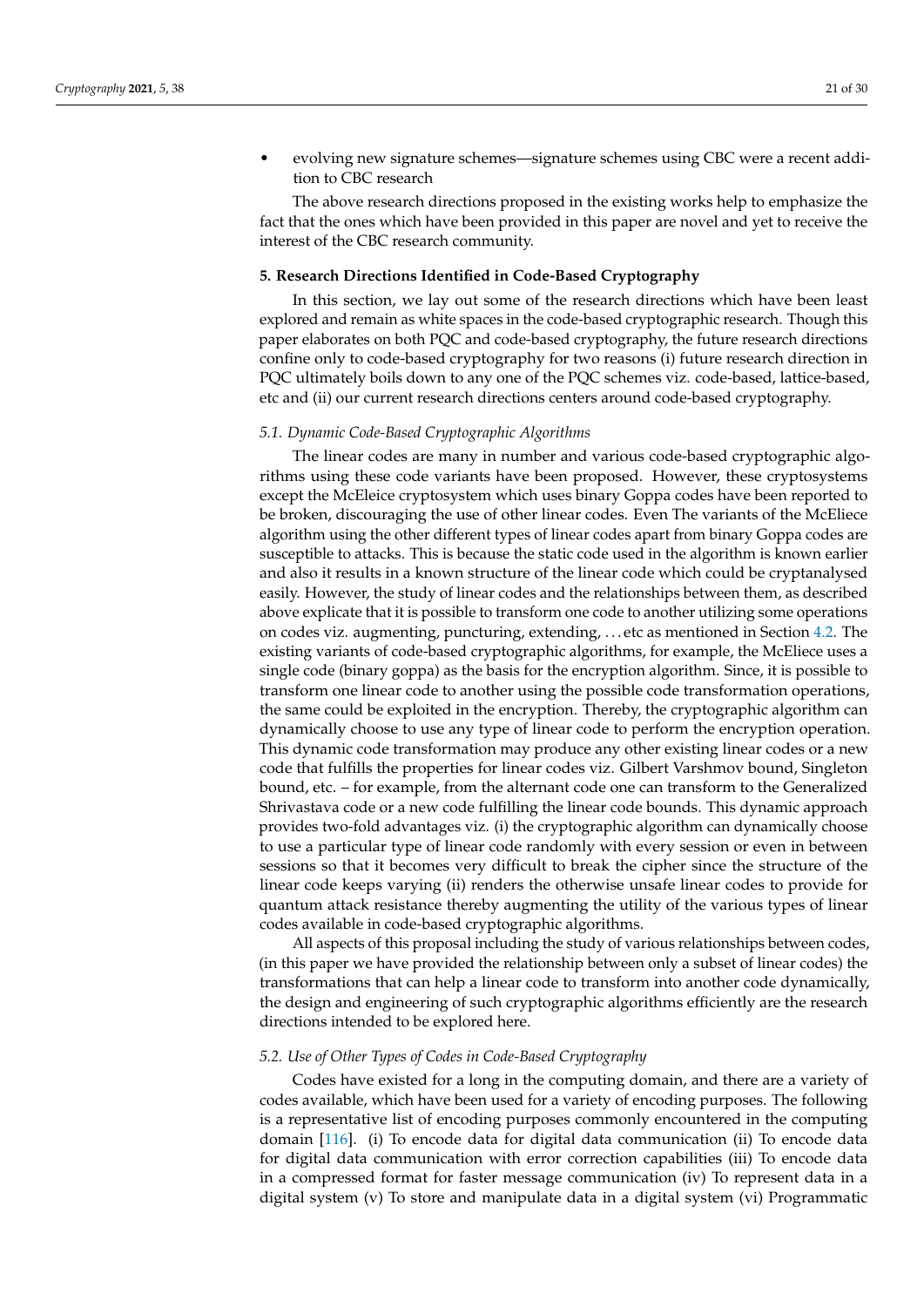representation of Character set (vii) To communicate digital data confidentially (viii) To represent data or data set features to be used in machine learning (ix)To represent data in a format comprehensible for visually challenged persons.

In each of the above said seven purposes, the encoding achieves either one of the following encoding (i) Alphabets/character set encoded to another alphabet (ii) Alphabets/character set encoded to a sequence of alphabets (iii) character set encoded to a number (iv) Alphabets/character set encoded to binary/BCD/Hexadecimal/Octal through ordinal encoding, (v) Alphabets/character set encoded to image(s)/symbol(s)/pattern(s) (vi) Alphabets/character set encoded to a compressed code (vii) Binary data encoded to linear codes (viii) Data encoded to a vector (ix) Data encoded to a non-numerical label.

As is evident from above, the said encoding types work at multiple levels of abstractions viz. The encoding may work to encode alphabets or a complete character set, or it may encode binary data, or it may encode a data unit.

Since we consider encoding from a cryptographic perspective, the following requirements are to be fulfilled by the code/encoding technique to constitute a complete and secure code/encoding technique. These requirements have already been identified in our earlier work in [\[117\]](#page-28-24).

*Support for encoding of complete character set*—Some coding techniques provide code for encoding only the alphabets like the Caesar cipher, A1Z26, Atbash codes, etc. However, since a plain text message may be alphanumerically comprising of alphabets, numbers, and special characters, the coding technique must help to encode the complete character set.

*Possible for representation, manipulation, and storage in digital systems*—Some encoding techniques result in the production of codes which are in the form of an image(s) or symbol(s) or pattern(s) for the alphabet or character set that is encoded. However, these image(s) or symbol(s) or pattern(s) cannot be directly represented, manipulated, and stored in digital systems. Dorabella cipher, Morse codes, Dice Cipher, Rosicrucian Cipher are some examples of such coding techniques which produce symbols or patterns as codes that are not suitable for direct representation, manipulation, and storage in digital systems.

*Enables Data Hiding*—Since the codes are approached from the perspective of cryptography, enabling data hiding as a result of encoding is one of the important properties expected to be fulfilled by the code and hence the encoding technique.

*Support for multiple data type*—Since, the plain text may not only be plain text and also be of any data type viz., audio, video, etc. it is essential that the encoding technique can encode any data type.

*Dynamicity of encoding*—Usually, the encoding techniques provide for static encoding whereby a particular element of a character set or data is always encoded to the same code any time encoding happens. This may enable ease of encoding – but approached from a cryptographic perspective, a dynamic encoding scheme which produces a different code for an element of the character set or data for different data communications sessions should help augment the strength and effectiveness of the encoding.

*Variable Encoding*—Even in a single session of communication, the plain text to be encoded should be subject to the production of varied codes unlike the Caesar cipher codes, Atbash Cipher codes which produce the same code for the same character in all of the plain text which leaves a lot of ques for easy decoding.

*Hard Decoding*—The encoding technique should be able to produce codes which are hard to decode. In other words, the decoding should be a computationally hard problem to solve.

*Randomness of Encoding*—Usually, an encoding technique comprises steps constituting for the generation of code in some particular static order. If the steps of encoding itself are randomized, then it constitutes a higher strength of the generated code making the decoding a computationally hard problem to solve.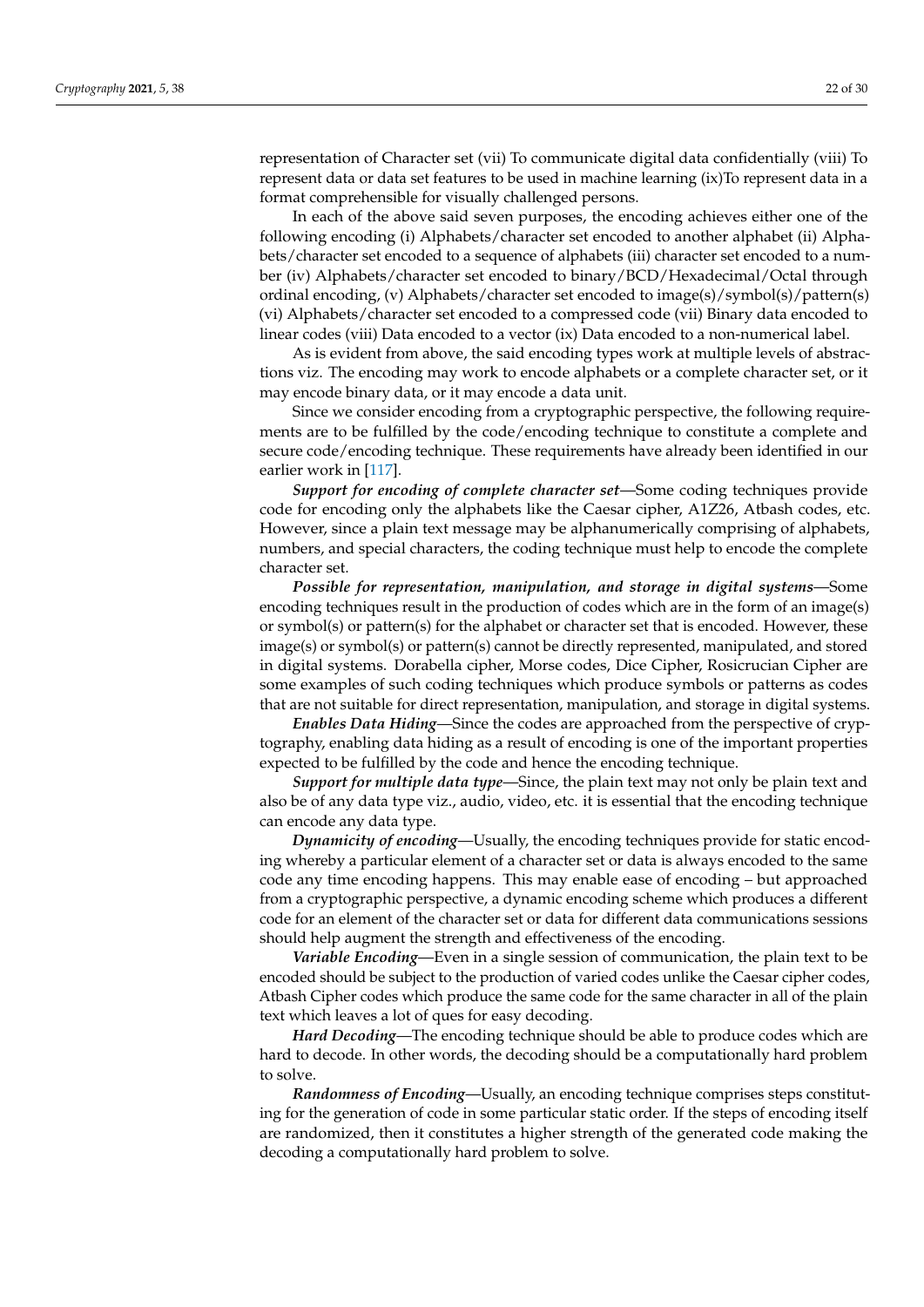*Possibility for Decoding*—Though the decoding is required to be a computationally hard problem, it should be possible to decode the code given the key – unlike the hash codes which cannot be decoded since the process of hashing is a one-way function.

*Random Character Set and Collating Sequence*—In encoding, character set is considered and its collating sequence is usually adopted. To provide for a high degree of randomness and hence to render strength to the code, it should be possible to use alphabets across character sets and specify a user-defined collating sequence of those alphabets chosen.

Table [7](#page-23-0) shows the various requirements for data encoding listed above and the types of codes available in each of them and the properties fulfilled by each of them.

From the comparison in Table [7,](#page-23-0) it is observed that more than the linear codes which are presently used in code-based cryptography, the DNA codes provide promising scope to be used for cryptography. This has been described in detail in [\[117\]](#page-28-24). Though research in DNA cryptography is active and the domain has been explored in interesting dimensions, DNA cryptography has not been proven to be quantum attack resistant. If DNA cryptography is proved to be quantum attack resistant, then it provides for a bio-inspired, best value addition to the field of code-based cryptography. This dimension needs to be explored in further detail.

Thus, DNA codes and identifying other kinds of codes amenable for code-based cryptography and designing and engineering code-based cryptographic algorithms using these other kinds of codes efficiently are prospective research directions to be explored.

#### *5.3. Privacy-Preserving Code-Based Cryptography*

Privacy-preserving encryption algorithms are the need of the hour owing to the growing privacy issues and concerns globally. Privacy-preserving encryption can be achieved in the following ways:

- Attribute-based Encryption—Key Policy-based encryption and Cipher Policy-based encryption [\[118\]](#page-28-25)
- Homomorphic encryption [\[119\]](#page-28-26)

Whereas attribute-based encryption provides for selective decryption of ciphertext based on the fulfillment of attributes by the receiver, homomorphic encryption enables one to perform computations on the encrypted data itself, eliminating the requirement for decryption.

In code-based cryptography, only the McEliece cryptosystem has been proven to be somewhat homomorphic [\[120\]](#page-28-27). However, attribute-based encryption in code-based cryptography is yet to be explored. Hence, there is a need for a lot of research to enable the maturity of this dimension of code-based cryptography and its practical use in privacy demanding domains such as healthcare, the financial sector, etc. This constitutes another prospective line of research in code-based cryptography.

## *5.4. Prospective Applicability of Codes with Lattice-Based Cryptography*

Codes and Lattices are having similar mathematical properties. A linear code *C* of length *n* and dimension *k* is a k-dimensional subspace of finite field typically endowed with hamming metric.

Given n-linearly independent vectors  $b_1$ , ...,  $b_n$  in  $R^n$ , the lattice generated by them is the set of vectors

 $L(b1, ..., bn) = \sum_{i=1}^{n} xibi : xi \in Zfor1 \le i \le n$ 

The vectors  $b_1, \ldots, b_n$  are known as a basis of the lattice.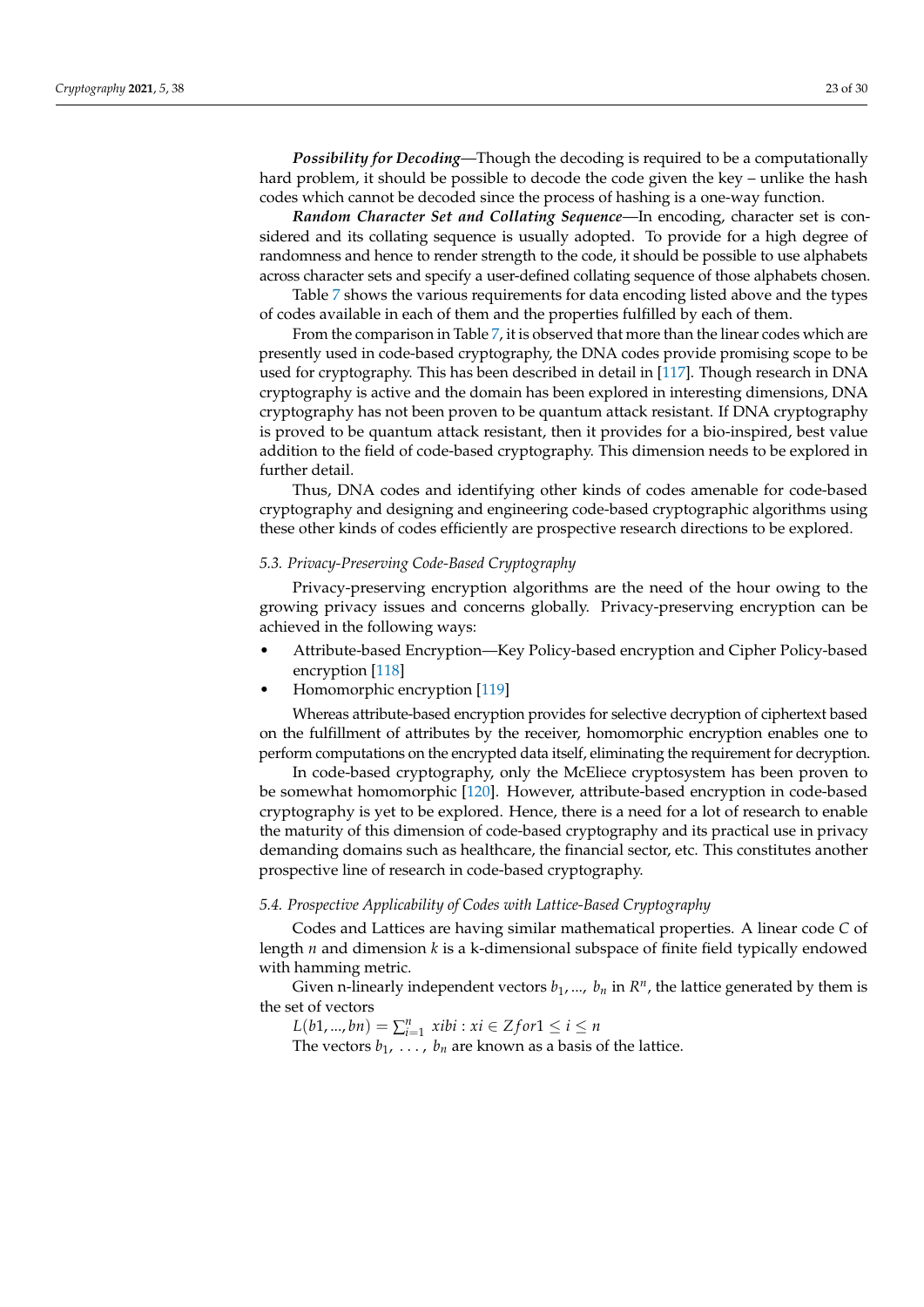<span id="page-23-0"></span>

|                |                                                                                                       |                                                                                                                                                                   | Properties to Be Fulfilled for Encoding                                                                       |                                    |                                                                   |              |                             |                  |                   |               |                        |                       |         |
|----------------|-------------------------------------------------------------------------------------------------------|-------------------------------------------------------------------------------------------------------------------------------------------------------------------|---------------------------------------------------------------------------------------------------------------|------------------------------------|-------------------------------------------------------------------|--------------|-----------------------------|------------------|-------------------|---------------|------------------------|-----------------------|---------|
| Serial Number  | <b>Purpose of Encoding</b>                                                                            | Code                                                                                                                                                              | Type of Code                                                                                                  | Complete Character<br>Set Encoding | and Storage in Digital Systems<br>Manipulation<br>Representation, | Data Hiding  | Support Multiple Data Types | Dynamic Encoding | Variable Encoding | Hard Decoding | Randomness of Encoding | Possible for Decoding | Support |
| $\mathbf{1}$   | To encode data for dig-<br>ital data communica-<br>tion                                               | All codes generated using Line<br>coding techniques [121]                                                                                                         | Binary data encoded to digi-<br>tal signals                                                                   | $\checkmark$                       | ✓                                                                 | ✓            | $\checkmark$                | Х                | X                 | X             | X                      | $\checkmark$          | Х       |
| $\overline{2}$ | To encode data for dig-<br>ital data communica-<br>tion with error correc-<br>tion capabilities [121] | All codes generated using Block<br>Codes and Convolutional Cod-<br>ing Techniques [72]                                                                            | Binary data encoded to linear<br>or non-linear codes with er-<br>ror detection and correction<br>capabilities | $\checkmark$                       | ✓                                                                 | ✓            | ✓                           | x                | Х                 | ✓             | Х                      | ✓                     | Х       |
| 3              | To encode<br>data in a                                                                                | Huffman Codes [122],                                                                                                                                              | Alphabets/character set en-<br>coded to a compressed code                                                     | $\checkmark$                       | ✓                                                                 | $\checkmark$ | NA                          | X                | Х                 | ✓             | Х                      | ✓                     | X       |
|                | compressed<br>format for<br>faster<br>message<br>communication                                        | Morse Code [123]                                                                                                                                                  | (a)Alphabets/ Character set<br>encoded to a compressed<br>code<br>(b)Alphabets/ Character set                 |                                    |                                                                   |              | NA                          | Х                | Х                 | ✓             |                        | ✓                     | Х       |
| 4              |                                                                                                       |                                                                                                                                                                   | encoded to image(s)/ sym-<br>bols(s)/ patterns(s)                                                             |                                    | ✓                                                                 | $\checkmark$ | Х                           | Х                | Х                 | Х             | Х                      | √                     | Х       |
|                | digital system                                                                                        | To represent data in a Ascii, Unicode,[124,125]                                                                                                                   | Alphabets/character set en-<br>coded to a number                                                              | $\checkmark$                       |                                                                   |              |                             |                  |                   |               |                        |                       |         |
| 5              | To store and manipu-<br>late data in a digital<br>system                                              | Binary, BCD, Hexadecimal, Oc-<br>tal $[126]$                                                                                                                      | Alphabets/character<br>bi-<br>set<br>encoded<br>to<br>nary/BCD/Hexadecimal/Octal<br>through ordinal encoding  | ✓                                  |                                                                   |              |                             | X                | Х                 | Х             | Х                      |                       | Х       |
| 6              | Programmatic Repre- HTML Code [127]<br>sentation of Character<br>Set                                  |                                                                                                                                                                   | Alphabets/character set en- √<br>coded to a Hexadecimal num-<br>ber                                           |                                    | Х                                                                 | ✓            | Х                           | Х                | Х                 | Х             | Х                      |                       | Х       |
| $\sqrt{2}$     | To<br>communicate<br>digital<br>data<br>confidentially                                                | Atbash, Caesar Cipher, Colum-<br>nar Cipher, Combination cipher,<br>Grid Transposition cipher, Key-<br>board Code, Phone code, Rot Ci-<br>pher, Rout Cipher [116] | Alphabets encoded to an- $\boldsymbol{\chi}$<br>other alphabet                                                |                                    | ✓                                                                 | ✓            | Х                           | Х                | Х                 | Х             | Х                      |                       | Х       |
|                |                                                                                                       | A1Z26                                                                                                                                                             | Alphabets encoded to a num- $\boldsymbol{\chi}$<br>ber                                                        |                                    | ✓                                                                 | $\checkmark$ | Х                           | Х                | Х                 | Х             | Х                      | ✓                     | Х       |
|                |                                                                                                       | OR Code, Bar Code,<br>Dice Cipher, Digraph cipher,<br>Rosicru-<br>Dorabella Cipher,<br>cian Cipher, Pigpen cipher<br>[116, 128, 129]                              | Alphabets/Character<br>Set encoded to<br>image(s)/symbol(s)/path(s)                                           | Х                                  |                                                                   |              | Х                           | Х                | Х                 | Х             | Х                      |                       | Х       |
|                |                                                                                                       | Francis Bacon Code [116]                                                                                                                                          | Alphabets/character set en- $\boldsymbol{x}$<br>coded to a sequence of alpha-<br>bets                         |                                    |                                                                   |              | Х                           | Х                | х                 | х             | Х                      |                       | Х       |
|                |                                                                                                       | DNA Code [117]                                                                                                                                                    | Alphabets/character set en- √<br>coded to a sequence of alpha-<br>bets                                        |                                    | ✓                                                                 | ✓            | $\checkmark$                | ✓                | $\checkmark$      | ✓             | $\checkmark$           | ✓                     | ✓       |
| 8              | To represent<br>data or data                                                                          | Ordinal Code or label code                                                                                                                                        | Data encoded to a non- NA<br>numerical label                                                                  |                                    | $\checkmark$                                                      | $\checkmark$ | NA                          | <b>NA</b>        | NA                | NA.           | NA                     | ✓                     | Х       |
|                | set features<br>to be used in<br>machine<br>learning                                                  | One Hot Encoding, Dummy En-<br>coding, Effect Encoding, Binary<br>Encoding, Base N Encoding,<br>Multi-Label Binarizer, DictVec-<br>torizer $[130]$                | Data is converted to a vector                                                                                 | NA                                 | ✓                                                                 | $\checkmark$ | NA.                         | NA               | NA.               | NA.           | NA                     | ✓                     | Х       |
|                |                                                                                                       | Hash Encoding [130]                                                                                                                                               | Data is converted to its hash<br>value                                                                        | NA                                 | $\checkmark$                                                      | $\checkmark$ | NA.                         | NA               | NA.               | NA.           | NA                     | Х                     | Х       |
|                |                                                                                                       | Bayesian Encoding [131]                                                                                                                                           | Data is encoded to its average<br>value                                                                       | ΝA                                 |                                                                   | $\checkmark$ | NA                          | NA               | NA                | ΝA            | NA                     | NA                    | Х       |
| 9              | To represent data in<br>a format comprehensi-<br>ble for visually chal-<br>lenged persons             | Braille Code [132]                                                                                                                                                | Alphabets/character<br>encoded<br>to<br>set<br>im-<br>age(s)/symbol(s)/pattern(s)                             | $\checkmark$                       | ✓                                                                 | $\checkmark$ | NA.                         | Х                | Х                 | Х             | Х                      | ✓                     | Х       |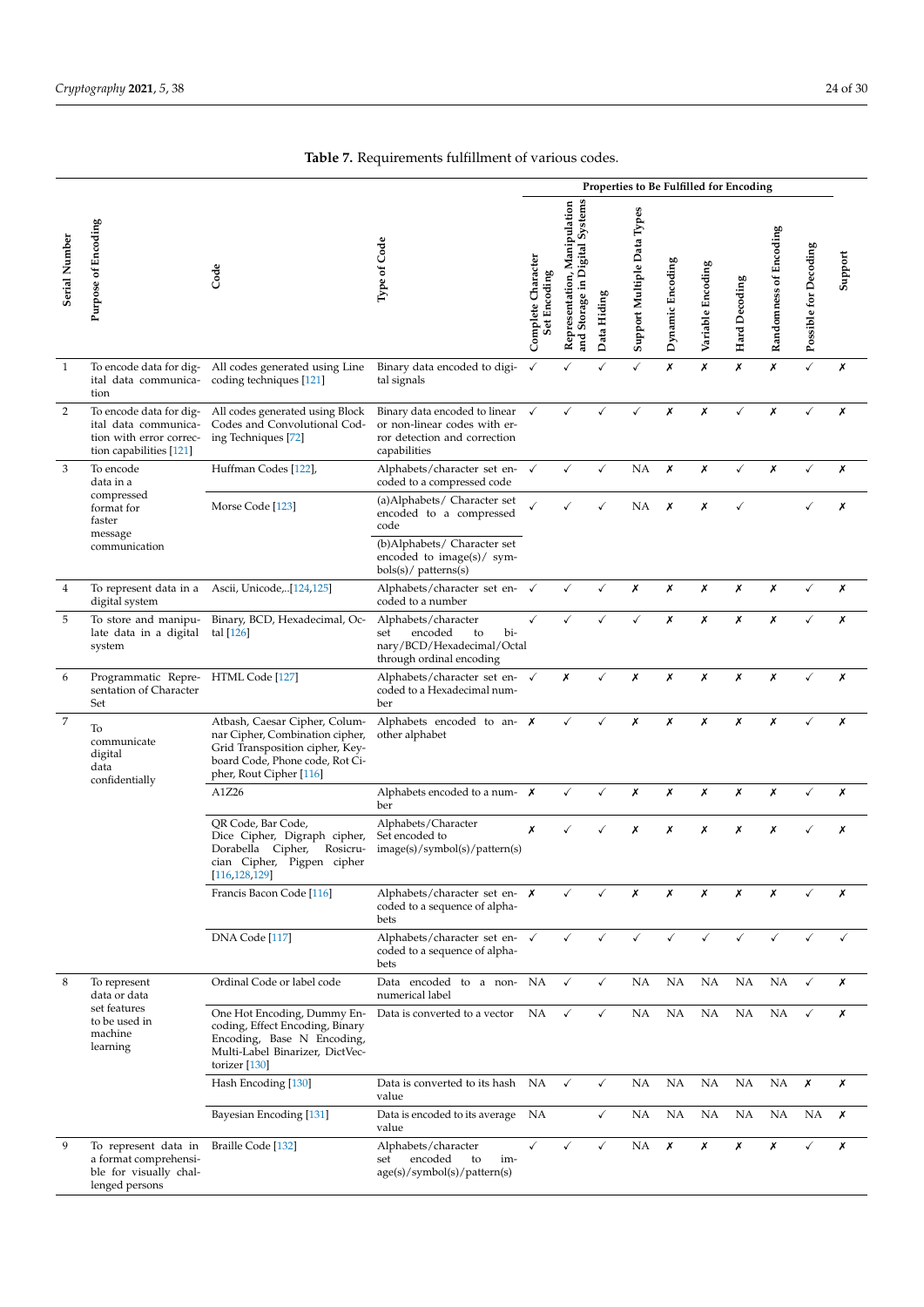Both of them are vector spaces over some finite fields.

- 1. Typical lattice-based cryptographic schemes have used q-ary lattices to solve SIS and LWE problems [\[133\]](#page-29-7). Linear code of length n and dimension k is a linear subspace which is called a q-ary code. The possibility of using q-ary lattices [\[134\]](#page-29-8) to implement ternary codes i.e., q-ary codes in code-based cryptographic schemes is an unexplored area. It may be noted here that DNA cryptography is a Quaternary code which has received due exploration from the authors but only needs to be ascertained for its quantum attack resistance.
- 2. There is a major lattice algorithmic technique that has no clear counterpart for codes, namely, basis reduction. There seems to be no analogue notions of reduction for codes, or at least they are not explicit nor associated with reduction algorithms. We are also unaware of any study of how such reduced bases would help with decoding tasks. This observation leads to two questions.
- Is there an algorithmic reduction theory for codes, analogue to one of the lattices?
- If so, can it be useful for decoding tasks?

These questions are potential leads towards prospective research directions in codebased cryptography.

#### <span id="page-24-0"></span>**6. Conclusions**

Post-quantum cryptography research has branched out in many dimensions and a considerable research outcome has been emerging in each of these dimensions. While this evinces the maturity of post-quantum cryptography research, each of these outcomes is available in discrete sources hindering the broad spectrum view and comprehension of these outcomes. This paper addresses this limitation, whereby, it provides a one-stop reference of the entire spectrum of post-quantum cryptography research and briefs the research happening in those directions.

Furthermore, from the NIST standardization, it has been observed that though codebased cryptography provides scope to be recognized as a complete cryptosystem with the availability of encryption, key exchange, and digital signature schemes, unlike its post-quantum counterparts which provide for a subset of these. Hence, an overview of the research directions that have been explored in code-based cryptography has been provided and the promising research directions that can augment the prospects of code-based cryptography from the codes perspective have been identified and described. Thereby, this paper provides two solid contributions in the roadmap of post-quantum computing research.

**Author Contributions:** Idea Conceptualization and Writing, C.B. and K.S.; methodology, C.B. and K.S.; formal analysis, C.B.; investigation, C.B. and K.S.; resources, C.B. and K.S.; writing—original draft preparation, C.B. and K.S.; writing—review and editing, C.B., K.S. and G.G.; supervision, C.B., K.S. and M.R.; project administration, K.S.; funding acquisition, K.S. All authors have read and agreed to the published version of the manuscript.

**Funding:** This research received funding from IRT SystemX.

**Institutional Review Board Statement:** Not applicable.

**Informed Consent Statement:** Not applicable.

**Data Availability Statement:** The data presented in this study are available in artcile.

**Acknowledgments:** This research work has been carried out under the leadership of the Institute for Technological Research SystemX, and therefore granted within the scope of the program "Recherche Exploratoire".

**Conflicts of Interest:** The authors declare no conflict of interest.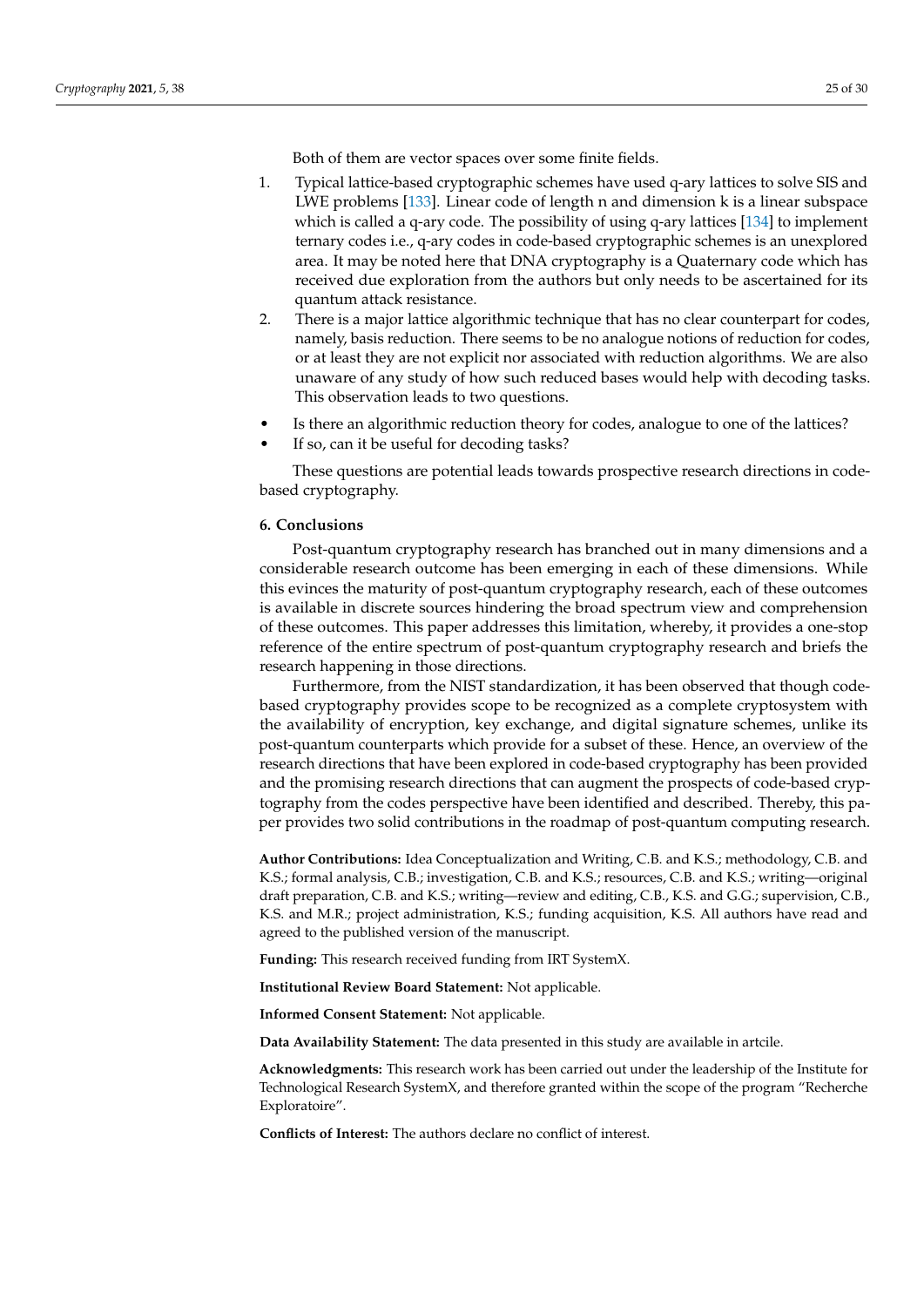# **References**

- <span id="page-25-0"></span>1. Shor, P.W. Polynomial-Time Algorithms for Prime Factorization and Discrete Logarithms on a Quantum Computer. *SIAM J. Comput.* **1997**, *26*, 1484–1509. [\[CrossRef\]](http://doi.org/10.1137/S0097539795293172)
- <span id="page-25-1"></span>2. Yan, S.Y. *Integer Factorization and Discrete Logarithms. Primality Testing and Integer Factorization in Public-Key Cryptography*; Springer: Berlin/Heidelberg, Germany, 2004; pp. 139–191.
- <span id="page-25-2"></span>3. Rivest, R.; Shamir, A.; Adleman, L. A method for obtaining digital for signatures and public-Key cryptosystems. *Commun. ACM* **1978**, *21*, 120–126. [\[CrossRef\]](http://dx.doi.org/10.1145/359340.359342)
- <span id="page-25-3"></span>4. Kuwakado, H.; Morii, M. Quantum distinguisher between the 3-round Feistel cipher and the random permutation. In Proceedings of the IEEE International Symposium on Information Theory, Austin, TX, USA, 12–18 June 2010; pp. 2682–2685.
- <span id="page-25-4"></span>5. McEliece, R.J. A public-key cryptosystem based on algebraic. *Coding Thv* **1978**, *4244*, 114–116.
- <span id="page-25-5"></span>6. Merkle, R. *Secrecy, Authentication, and Public Key Systems*; Computer Science Series; UMI Research Press: Ann Arbor, MI, USA, 1982.
- <span id="page-25-6"></span>7. Patarin, J. Hidden fields equations (HFE) and isomorphisms of polynomials (IP): Two new families of asymmetric algorithms. In Proceedings of the International Conference on the Theory and Applications of Cryptographic Techniques, Saragossa, Spain, 12–16 May 1996; pp. 33–48.
- <span id="page-25-7"></span>8. Hoffstein, J.; Pipher, J.; Silverman, J.H. NTRU: A ring-based public key cryptosystem. In *International Algorithmic Number Theory Symposium*; Springer: Berlin/Heidelberg, Germany, 1998; pp. 267–288.
- <span id="page-25-8"></span>9. Regev, O. On lattices, learning with errors, random linear codes, and cryptography. *JACM* **2009**, *56*, 34. [\[CrossRef\]](http://dx.doi.org/10.1145/1568318.1568324)
- <span id="page-25-9"></span>10. Jao, D.; Feo, L.D. Towards Quantum-Resistant Cryptosystems from Supersingular Elliptic Curve Isogenies. *PQCrypto* **2011**, *7071*, 19–34.
- <span id="page-25-10"></span>11. Nielsen, M.A.; Chuang, I. *Quantum Computation and Quantum Information*; Cambridge University Press: Cambridge, UK, 2002.
- <span id="page-25-11"></span>12. Benioff, P. The computer as a physical system: A microscopic quantum mechanical Hamiltonian model of computers as represented by Turing machines. *J. Stat. Phys.* **1980**, *22*, 563–591. [\[CrossRef\]](http://dx.doi.org/10.1007/BF01011339)
- <span id="page-25-12"></span>13. Manin, Y. *Mathematics and Physics*; American Mathematical Society: Providence, RI, USA, 1981.
- <span id="page-25-13"></span>14. Feynman, R.P.U. Simulating physics with computers. *Int. J. Theor. Phys.* **1982**, *21*, 467–488. [\[CrossRef\]](http://dx.doi.org/10.1007/BF02650179)
- <span id="page-25-14"></span>15. Deutsch, D. Quantum Theory, the Church-Turing Principle and the Universal Quantum Computer. *Proc. R. Soc. Lond.* **1985**, *A400*, 97–117.
- <span id="page-25-15"></span>16. Shor, P.W. Algorithms for quantum computation: Discrete Logarithms and Factoring. In Proceedings of the 35th Annual Symposium on Foundations of Computer Science, Santa Fe, NM, USA, 20–22 November 1994; pp. 124–134.
- <span id="page-25-16"></span>17. Grover, L.K. A fast quantum mechanical algorithm for database search. In Proceedings of the 28th Annual ACM Symposium on Theory of Computing, Philadephia, PA, USA, 22–24 May 1996; pp. 212–219.
- <span id="page-25-17"></span>18. Buchmann, J.; Lauter, K.; Mosca, M. Postquantum Cryptography-State of the Art. *IEEE Secur. Priv.* **2017**, *15*, 12–13. [\[CrossRef\]](http://dx.doi.org/10.1109/MSP.2017.3151326)
- <span id="page-25-33"></span>19. Umana, V.G. Post Quantum Cryptography. Ph.D. Thesis, Technical University of Denmark, Lyngby, Denmark, 2011.
- <span id="page-25-18"></span>20. Beullens, W.; D'Anvers, J.; Hülsing, A.; Lange, T.; Panny, L.; de S. Guilhem, C.; Smart, N.P. *Post-Quantum Cryptography: Current State and Quantum Mitigation*; Technical Report; European Union Agency for Cybersecurity: Athens, Greece, 2021.
- <span id="page-25-19"></span>21. Merkle, R. A certified digital signature. In *Advances in Cryptology – CRYPTO'89*; Springer: Berlin/Heidelberg, Germany, 1989; pp. 218–238.
- <span id="page-25-20"></span>22. Butin, D. Hash-based signatures: State of play. *IEEE Secur. Priv.* **2007**, *15*, 37–43. [\[CrossRef\]](http://dx.doi.org/10.1109/MSP.2017.3151334)
- <span id="page-25-21"></span>23. Bernstein, D.J.; Hülsing, A.; Kölbl, S.; Niederhagen, R.; Rijneveld, J.; Schwabe, P. The SPHINCS+ Signature Framework. Available online: <http://www.informationweek.com/news/201202317> (accessed on 20 November 2020).
- <span id="page-25-22"></span>24. NIST. PQC Standardization Process: Third Round Candidate Announcement. 2020. Available online: [https://csrc.nist.gov/Ne](https://csrc.nist.gov/News/2020/pqc-third-round-candidate-announcement) [ws/2020/pqc-third-round-candidate-announcement](https://csrc.nist.gov/News/2020/pqc-third-round-candidate-announcement) (accessed on 20 November 2020).
- <span id="page-25-23"></span>25. Cayrel, P.L.; ElYousfi, M.; Hoffmann, G.; Meziani, M.; Niebuhr, R. Recent Progress in Code-Based Cryptography. In *International Conference on Information Security and Assurance*; Springer: Berlin/Heidelberg, Germany, 2011; pp. 21–32.
- <span id="page-25-24"></span>26. Sendrier, N. Code-Based Cryptography: State of the Art and Perspectives. *IEEE Secur. Priv.* **2017**, *15*, 44–50. [\[CrossRef\]](http://dx.doi.org/10.1109/MSP.2017.3151345)
- <span id="page-25-25"></span>27. Ding, J.; Petzoldt, A. Current state of multivariate cryptography. *IEEE Secur. Priv.* **2017**, *15*, 28–36. [\[CrossRef\]](http://dx.doi.org/10.1109/MSP.2017.3151328)
- <span id="page-25-26"></span>28. Chen, M.; Ding, J.; Kannwischer, M.; Patarin, J.; Petzoldt, A.; Schmidt, D.; Yang, B. Rainbow Signature. Available online: <https://www.pqcrainbow.org/> (accessed on 27 August 2020).
- <span id="page-25-27"></span>29. Casanova, A.; Faueère, J.C.; Macario-Rat, G.; Patarin, J.; Perret, L.; Ryckeghem, J. GeMSS: A great multivariate short signature. Available online: <https://www-polsys.lip6.fr/Links/NIST/GeMSS.html> (accessed on 8 December 2020).
- <span id="page-25-28"></span>30. Chi, D.P.; Choi, J.W.; Kim, J.S.; Kim, T. Lattice Based Cryptography for Beginners. Available online: [https://eprint.iacr.org/2015](https://eprint.iacr.org/2015/938) [/938](https://eprint.iacr.org/2015/938) (accessed on 20 November 2020).
- <span id="page-25-29"></span>31. Lepoint, T. Design and Implementation of Lattice-Based Cryptography. Ph.D. Thesis, Ecole Normale Euérieure de Paris—ENS, Paris, France, 2014.
- <span id="page-25-30"></span>32. Alkim, D.; L.Ducas.; Pöppelmann, T.; Schwabe, P. Post-Quantum Key Exchange—A New Hope. Available online: [https:](https://eprint.iacr.org/2015/1092) [//eprint.iacr.org/2015/1092](https://eprint.iacr.org/2015/1092) (accessed on 20 November 2020).
- <span id="page-25-31"></span>33. Ducas, L.; Durmus, A.; Lepoint, T.; Lyubashevsky, V. Lattice Signatures and Bimodal Gaussians. Available online: [https:](https://eprint.iacr.org/2013/383) [//eprint.iacr.org/2013/383](https://eprint.iacr.org/2013/383) (accessed on 20 November 2020).
- <span id="page-25-32"></span>34. Bos, J.; Ducas, L.; Kiltz, E.; Lepoint, T.; Lyubashevsky, V.; Schanck, J.M.; Schwabe, P.; Seiler, G.; Stehlé, D. Available online: <https://eprint.iacr.org/2017/634/20170627:201157> (accessed on 20 November 2020).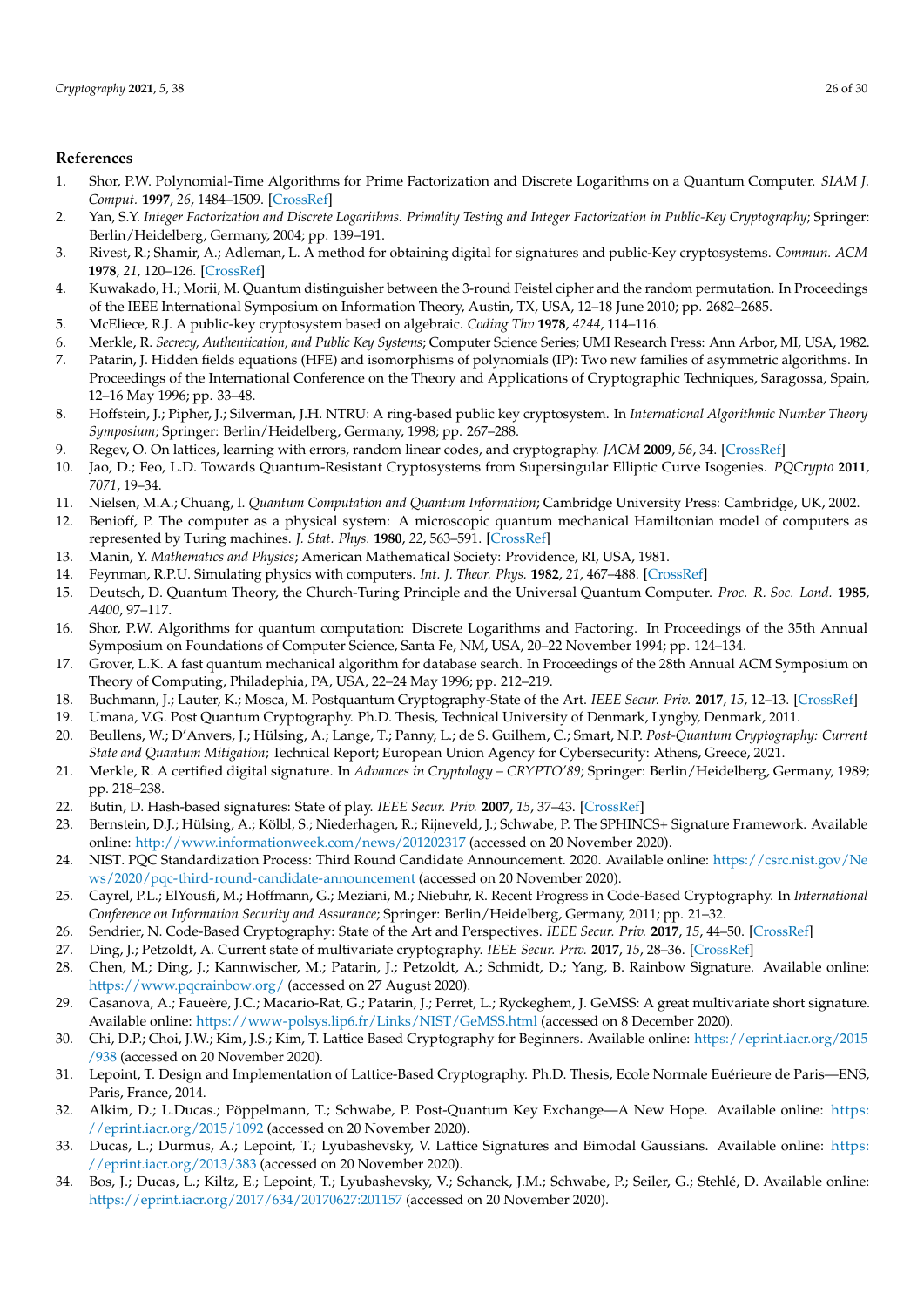- <span id="page-26-0"></span>35. Chen, C.; Danba, O.; Hoffstein, J.; Hülsing, A.; Rijneveld, J.; Saito, T.; Schanck, J.M.; Schwabe, P.; Whyte, W.; Xagawa, K.; et al. NTRU: A Submission to the NIST Post-Quantum Standardization Effort. Available online: <https://ntru.org/> (accessed on 12 July 2020).
- <span id="page-26-1"></span>36. D'Anvers, J.P.; Karmakar, A.; Roy, S.S.; Vercauteren, F. Saber: Module-LWR Based Key Exchange, CPA-Secure Encryption and CCA-Secure KEM. Available online: <https://eprint.iacr.org/2018/230/20181026:121404> (accessed on 20 November 2020).
- <span id="page-26-2"></span>37. Bernstein, D.J.; Chuengsatiansup, C.; Lange, T.; Vredendaal, C.V. NTRU Prime: Reducing Attack Surface at Low Cost. Available online: <https://eprint.iacr.org/2016/461> (accessed on 20 November 2020).
- <span id="page-26-3"></span>38. Ducas, L.; Lepoint, T.; Lyubashevsky, V.; Schwabe, P.; Seiler, G.; Stehle, D. CRYSTALS—Dilithium: Digital Signatures from Module Lattices. Available online: <https://eprint.iacr.org/2017/633> (accessed on 20 November 2020).
- <span id="page-26-4"></span>39. Fouque, P.A.; Hoffstein, J.; Kirchner, P.; Lyubashevsky, V.; Pornin, T.; Prest, T.; Ricosset, T.; Seiler, G.; Whyte, W.; Zhang, Z. Falcon: Fast-Fourier Lattice-Based Compact Signatures over NTRU. Available online: [https://www.di.ens.fr/~prest/Publications/falc](https://www.di.ens.fr/~prest/Publications/falcon.pdf) [on.pdf](https://www.di.ens.fr/~prest/Publications/falcon.pdf) (accessed on 3 January 2021).
- <span id="page-26-5"></span>40. Supersingular Isogeny Diffie–Hellman Key Exchange (SIDH). Available online: [https://en.wikipedia.org/wiki/Supersingular\\_i](https://en.wikipedia.org/wiki/Supersingular_isogeny_key_exchange) [sogeny\\_key\\_exchange](https://en.wikipedia.org/wiki/Supersingular_isogeny_key_exchange) (accessed on 4 February 2021).
- <span id="page-26-6"></span>41. Costello, C.; Longa, P.; Naehrig, M. Efficient algorithms for supersingular isogeny Diffie-Hellman. In Proceedings of the Annual International Cryptology Conference, Santa Barbara, CA, USA, 14–18 August 2016.
- <span id="page-26-7"></span>42. Valyukh, V. Performance and Compari-Son of Post-Quantum Crypto-Graphic Algorithms. 2017. Available online: [http:](http://www.liu.se) [//www.liu.se](http://www.liu.se) (accessed on 18 August 2020).
- <span id="page-26-8"></span>43. Gaithuru, J.N.; Bakhtiari, M. Insight into the operation of NTRU and a comparative study of NTRU, RSA and ECC public key cryptosystems. In Proceedings of the 2014 8th Malaysian Software Engineering Conference (MySEC), Langkawi, Malaysia, 23–24 September 2014; pp. 273–278.
- <span id="page-26-9"></span>44. Espitau, T.; Fouque, P.A.; Gérard, B.; Tibouchi, M. Side-channel attacks on BLISS lattice-based signatures. In Proceedings of the ACM SIGSAC Conference, Dallas, TX, USA, 30 October–3 November 2017; pp. 1857–1874.
- <span id="page-26-10"></span>45. Petzoldt, A.; Bulygin, S.; Buchmann, J. Selecting parameters for the rainbow signature scheme. *Lect. Notes Comput. Sci.* **2010**, *6061*, 218–240.
- <span id="page-26-11"></span>46. Bernstein, D.J.; Hopwood, D.; Hülsing, A.; Lange, T.; Niederhagen, R.; Papachristodoulou, L.; Schneider, M.; Schwabe, P.; Wilcox-O'hearn, Z. SPHINCS: Practical stateless hash-based signatures. *Lect. Notes Comput. Sci.* **2015**, *9056*, 368–397.
- <span id="page-26-12"></span>47. Bernstein, D.J.; Dobraunig, C.; Eichlseder, M.; Fluhrer, S.; Gazdag, S.-L.; Kampanakis, P.; Lange, T.; Lauridsen, M.M.; Mendel, F.; Niederhagen, R.; et al. SPHINCS+: Submission to the NIST Post-Quantum Project. 2019 Available online: [https://sphincs.org/](https://sphincs.org/data/sphincs+-round2-specification.pdf#page=6&zoom=100,0,254) data/sphincs+[-round2-specification.pdf#page=6&zoom=100,0,254](https://sphincs.org/data/sphincs+-round2-specification.pdf#page=6&zoom=100,0,254) (accessed on 15 July 2020).
- <span id="page-26-13"></span>48. Tillich, J. Attacks in Code Based Cryptography: A Survey, New Results and Open Problems. 2018. Available online: [www.math.f](www.math.fau.edu/april09.code.based.survey.pdf) [au.edu/april09.code.based.survey.pdf](www.math.fau.edu/april09.code.based.survey.pdf) (accessed on 12 September 2020).
- <span id="page-26-14"></span>49. Repka, M. McELIECE PKC calculator. *J. Electr. Eng.* **2014**, *65*, 342–348.
- <span id="page-26-15"></span>50. Post-Quantum Cryptography: A Ten-Year Market and Technology Forecast. 2020. Available online: [https://www.researchandm](https://www.researchandmarkets.com/reports/4700915/post-quantum-cryptography-a-ten-year-market-and#relb0-5118342) [arkets.com/reports/4700915/post-quantum-cryptography-a-ten-year-market-and#relb0-5118342](https://www.researchandmarkets.com/reports/4700915/post-quantum-cryptography-a-ten-year-market-and#relb0-5118342) (accessed on 5 July 2020).
- <span id="page-26-16"></span>51. IBM. Post-Quantum Cryptography. Available online: [https://researcher.watson.ibm.com/researcher/view\\_group.php?id=8231](https://researcher.watson.ibm.com/researcher/view_group.php?id=8231) (accessed on 11 November 2020).
- <span id="page-26-17"></span>52. Microsoft. Post Quantum Cryptography. Available online: [https://www.microsoft.com/en-us/research/project/post-quantum](https://www.microsoft.com/en-us/research/project/post-quantum-cryptography/)[cryptography/](https://www.microsoft.com/en-us/research/project/post-quantum-cryptography/) (accessed on 11 November 2020).
- <span id="page-26-18"></span>53. Avaya. Post-Quantum to Team on Identity-as-a-Service. Available online: [https://www.avaya.com/en/about-avaya/newsroo](https://www.avaya.com/en/about-avaya/newsroom/pr-us-1803012c/) [m/pr-us-1803012c/](https://www.avaya.com/en/about-avaya/newsroom/pr-us-1803012c/) (accessed on 28 February 2021).
- <span id="page-26-19"></span>54. Envieta. Post Quantum Consulting. Available online: <https://envieta.com/post-quantum-consulting> (accessed on 28 February 2021).
- <span id="page-26-20"></span>55. Google and Cloudflare are Testing Post-Quantum Cryptography. Available online: [https://www.revyuh.com/news/hardware-a](https://www.revyuh.com/news/hardware-and-gadgets/google-cloudflare-testing-post-quantum-cryptography/) [nd-gadgets/google-cloudflare-testing-post-quantum-cryptography/](https://www.revyuh.com/news/hardware-and-gadgets/google-cloudflare-testing-post-quantum-cryptography/) (accessed on 9 February 2021).
- <span id="page-26-21"></span>56. Infineon Technologies. Post-Quantum Cryptography: Cybersecurity in Post-Quantum Computer World. Available online: <https://www.infineon.com/cms/en/product/promopages/post-quantum-cryptography/> (accessed on 9 February 2021).
- <span id="page-26-22"></span>57. Security Innovation Announces Intent to Create OnBoard Security Inc. Available online: [https://www.globenewswire.com/](https://www.globenewswire.com/news-release/2017/02/14/917023/0/en/Security-Innovation-Announces-Intent-to-Create-OnBoard-Security-Inc.html) [news-release/2017/02/14/917023/0/en/Security-Innovation-Announces-Intent-to-Create-OnBoard-Security-Inc.html](https://www.globenewswire.com/news-release/2017/02/14/917023/0/en/Security-Innovation-Announces-Intent-to-Create-OnBoard-Security-Inc.html) (accessed on 10 February 2021).
- <span id="page-26-23"></span>58. Post-Quantum Cryptography|CSRC. Available online: [https://csrc.nist.gov/projects/post-quantum-cryptography/post-quan](https://csrc.nist.gov/projects/post-quantum-cryptography/post-quantum-cryptography-standardization) [tum-cryptography-standardization](https://csrc.nist.gov/projects/post-quantum-cryptography/post-quantum-cryptography-standardization) (accessed on 7 February 2021).
- <span id="page-26-24"></span>59. Alagic, G.; Alperin-Sheriff, J.; Apon, D.; Cooper, D.; Dang, Q.; Kelsey, J.; Liu, Y.; Miller, C.; Moody, D.; Peralta, R.; et al. Status Report on the Second Round of the NIST Post-Quantum Cryptography Standardization Proces. Available online: <https://csrc.nist.gov/publications/detail/nistir/8309/final> (accessed on 3 February 2021).
- <span id="page-26-25"></span>60. Qin, H. Standardization of Quantum Cryptography in ITU-T and ISO/IEC, Qcrypt. 2020. Available online: [https://2020.qcrypt.](https://2020.qcrypt.net/slides/Qcrypt2020_ITU_ISO.pdf) [net/slides/Qcrypt2020\\_ITU\\_ISO.pdf](https://2020.qcrypt.net/slides/Qcrypt2020_ITU_ISO.pdf) (accessed on 5 February 2021).
- <span id="page-26-26"></span>61. ETSI ICT Standards. Available online: <https://www.etsi.org/standards> (accessed on 5 February 2021).
- <span id="page-26-27"></span>62. Chen, L. Preparation of Standardization of Quantum-Resistant Cryptography in ISO/IEC JTC1 SC27. 2018. Available online: [https://docbox.etsi.org/Workshop/2018/201811\\_ETSI\\_IQC\\_QUANTUMSAFE/TECHNICAL\\_TRACK/01worldtour/NIC](https://docbox.etsi.org/Workshop/2018/201811_ETSI_IQC_QUANTUMSAFE/TECHNICAL_TRACK/01worldtour/NICT_Moriai.pdf) [T\\_Moriai.pdf](https://docbox.etsi.org/Workshop/2018/201811_ETSI_IQC_QUANTUMSAFE/TECHNICAL_TRACK/01worldtour/NICT_Moriai.pdf) (accessed on 5 February 2021).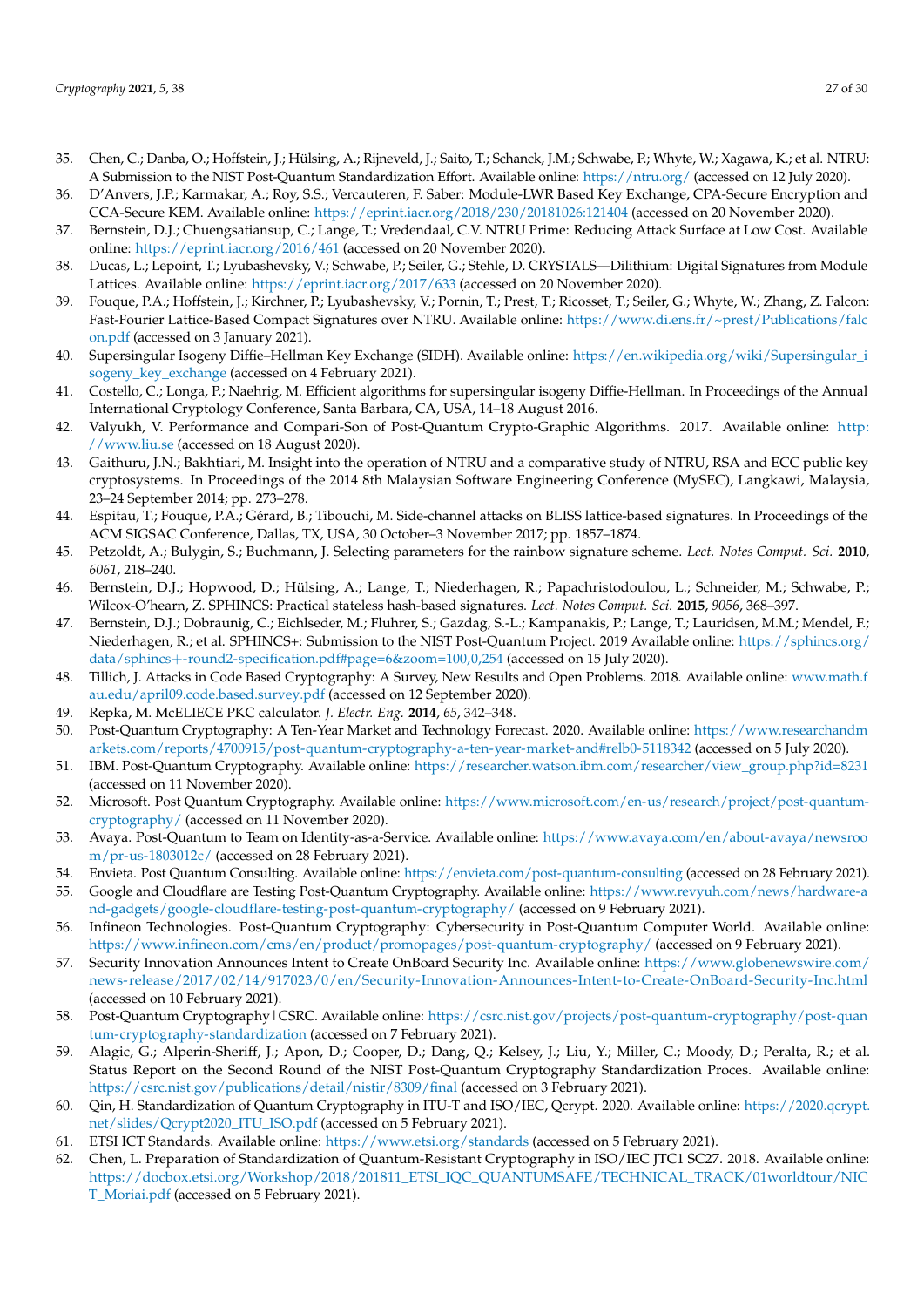- <span id="page-27-0"></span>63. Shinohara, N.; Moriai, S. Trends in Post-Quantum Cryptography: Cryptosystems for the Quantum Computing Era. 2019. Available online: [https://www.ituaj.jp/wp-content/uploads/2019/01/nb31-1\\_web-05-Special-TrendsPostQuantum.pdf](https://www.ituaj.jp/wp-content/uploads/2019/01/nb31-1_web-05-Special-TrendsPostQuantum.pdf) (accessed on 14 July 2020).
- <span id="page-27-1"></span>64. Framework to Integrate Post-quantum Key Exchanges into Internet Key Exchange Protocol Version 2 (IKEv2). Available online: <https://tools.ietf.org/id/draft-tjhai-ipsecme-hybrid-qske-ikev2-03.html> (accessed on 15 October 2020).
- <span id="page-27-2"></span>65. Paterson, K. Post-Quantum Crypto Standardisation in IETF/IRTF. Available online: <www.isg.rhul.ac.uk/~kp> (accessed on 3 February 2021).
- <span id="page-27-3"></span>66. libpqcrypto: Intro. Available online: <https://libpqcrypto.org/> (accessed on 18 January 2021).
- <span id="page-27-4"></span>67. Quantum-Safe Security|Cloud Security Alliance. Available online: [https://cloudsecurityalliance.org/research/working-group](https://cloudsecurityalliance.org/research/working-groups/quantum-safe-security/) [s/quantum-safe-security/](https://cloudsecurityalliance.org/research/working-groups/quantum-safe-security/) (accessed on 5 February 2021).
- <span id="page-27-5"></span>68. Kratochvíl, M. *Implementation of Cryptosystem Based on Error-Correcting Codes*; Technical Report; Faculty of Mathematics and Physics, Charles University in Prague: Prague, Czech Republic, 2013.
- <span id="page-27-6"></span>69. Stebila, D.; Mosca, M. Post-quantum key exchange for the Internet and the Open Quantum Safe project. *Sel. Areas Cryptogr.* **2016**, *10532*, 1–24.
- <span id="page-27-7"></span>70. Minihold, M. Linear Codes and Applications in Cryptography. Master's Thesis, Vienna University of Technology, Vienna, Austria, 2013.
- <span id="page-27-8"></span>71. Londahl, C. Some Notes on Code-Based Cryptography. Ph.D. Thesis, Lund University, Lund, Sweden, 2015.
- <span id="page-27-9"></span>72. Williams, F.M.; Sloane, N. *The Theory of Error-Correcting Codes*; North Holland Publishing Company: Amsterdam, The Netherlands, 1977.
- <span id="page-27-10"></span>73. Gadouleau, M.; Yan, Z. Properties of Codes with Rank Metric. In Proceedings of the IEEE Globecom 2006, San Francisco, CA, USA, 27 November–1 December 2006. [\[CrossRef\]](http://dx.doi.org/10.1109/GLOCOM.2006.173)
- <span id="page-27-11"></span>74. Penaz, U.M. On The similarities between Rank and Hamming Weights and their Applications to Network Coding. *IEEE Trans. Inf. Theory* **2016**, *62*, 4081–4095. [\[CrossRef\]](http://dx.doi.org/10.1109/TIT.2016.2570238)
- <span id="page-27-12"></span>75. Tim L.; Alderson, S.H. On Maximum Lee Distance Codes. *J. Discret. Math.* **2013**, *2013*, 625912.
- <span id="page-27-13"></span>76. Valentijn, A. Goppa Codes and Their Use in the McEliece Cryptosystems. 2015. Available online: [https://surface.syr.edu/honors](https://surface.syr.edu/honors_capstone/845/) [\\_capstone/845/](https://surface.syr.edu/honors_capstone/845/) (accessed on 20 November 2020).
- <span id="page-27-14"></span>77. Maliky, S.A.; Sattar, B.; Abbas, N.A. Multidisciplinary perspectives in cryptology and information security. In *Multidisciplinary Perspectives in Cryptology and Information Security*; IGI Global: Philadephia, PA, USA, 2014; pp. 1–443.
- <span id="page-27-15"></span>78. Joachim, R. An Overview to Code Based Cryptography. 2016. Available online: <hkumath.hku.hk/~ghan/WAM/Joachim.pdf> (accessed on 7 June 2020).
- <span id="page-27-16"></span>79. Roering, C. Coding Theory-Based Cryptopraphy: McEliece Cryptosystems in Sage. 2015. Available online: [https://digitalcom](https://digitalcommons.csbsju.edu/honors_theses/17/) [mons.csbsju.edu/honors\\_theses/17/](https://digitalcommons.csbsju.edu/honors_theses/17/) (accessed on 20 November 2020).
- <span id="page-27-17"></span>80. Niederreiter, H. Knapsack-type Cryptosystems and algebraic coding theory. *Probl. Control. Inf. Theory* **1986**, *15*, 157–166.
- <span id="page-27-18"></span>81. Heyse, S.; von Maurich, I.; Güneysu, T. Smaller Keys for Code-Based Cryptography: QC-MDPC McEliece Implementations on Embedded Devices. In *Cryptographic Hardware and Embedded Systems, CHES 2013. Lecture Notes in Computer Science*; Bertoni, G., Ed.; Springer: Berlin/Heidelberg, Germany, 2013; Volume 8086, pp. 273–292.
- <span id="page-27-19"></span>82. von Maurich, I.; Güneysu, T. Lightweight code-based cryptography: QC-MDPC McEliece encryption on reconfigurable devices. In Proceedings of the 2014 Design, Automation Test in Europe Conference Exhibition (DATE), Dresden, Germany, 24–28 March 2014; pp. 1–6.
- <span id="page-27-20"></span>83. Heyse, S.; Güneysu, T. Code-based cryptography on reconfigurable hardware: Tweaking Niederreiter encryption for performance. *J. Cryptogr. Eng.* **2013**, *3*, 29–43. [\[CrossRef\]](http://dx.doi.org/10.1007/s13389-013-0056-4)
- <span id="page-27-21"></span>84. Courtois, N.T.; Finiasz, M.; Sendrier, N. How to Achieve a McEliece-Based Digital Signature Scheme. In *Advances in Cryptology— ASIACRYPT 2001*; Springer: Berlin/Heidelberg, Germany, 2001; pp. 157–174.
- <span id="page-27-22"></span>85. Dallot, L. Towards a Concrete Security Proof of Courtois, Finiasz and Sendrier Signature Scheme. In *Research in Cryptology WEWoRC 2007*; Springer: Berlin/Heidelberg, Germany, 2008; pp. 65–77.
- <span id="page-27-23"></span>86. Stern, J. A new identification scheme based on syndrome decoding. In *Advances in Cryptology—CRYPTO'93*; Springer: Berlin/Heidelberg, Germany, 1994; pp. 13–21.
- <span id="page-27-24"></span>87. Jain, A.; Krenn, S.; Pietrzak, K.; Tentes, A. Commitments and efficient zero-knowledge proofs from learning parity with noise. In Proceedings of the International Conference on the Theory and Application of Cryptology and Information Security, Beijing, China, 2–6 December 2012; pp. 663–680.
- <span id="page-27-25"></span>88. Cayrel, P.; Alaoui, S.M.E.Y.; Hoffmann, G.; Véron, P. An improved threshold ring signature scheme based on error correcting codes. In Proceedings of the 4th International Conference on Arithmetic of Finite Fields, Bochum, Germany, 16–19 June 2012; pp. 45–63.
- <span id="page-27-26"></span>89. Roy, P.S.; Morozov, K.; Fukushima, K. Evaluation of Code-Based Signature Schemes. 2019. Available online: [https://eprint.iacr.or](https://eprint.iacr.org/2019/544) [g/2019/544](https://eprint.iacr.org/2019/544) (accessed on 21 January 2021).
- <span id="page-27-27"></span>90. Gaborit, P.; Ruatta, O.; J.Schrek.; Zémor, G. New Results for Rank-Based Cryptography. In *Progress in Cryptology—AFRICACRYPT 2014*; Springer: Berlin/Heidelberg, Germany, 2014; pp. 1–12.
- <span id="page-27-28"></span>91. Debris-Alazard, T.; Tillich, J. Two attacks on rank metric code based schemes: Ranksign and an IBE scheme. In *Advances in Cryptology—ASIACRYPT 2018*; Springer: Berlin/Heidelberg, Germany, 2018; pp. 62–92.
- <span id="page-27-29"></span>92. Fukushima, K.; Roy, P.S.; Xu, R.; Kiyomoto, K.M.S.; Takagi, T. RaCoSS: Random Code-Based Signature Scheme. 2017. Available online: <https://eprint.iacr.org/2018/831> (accessed on 20 November 2020).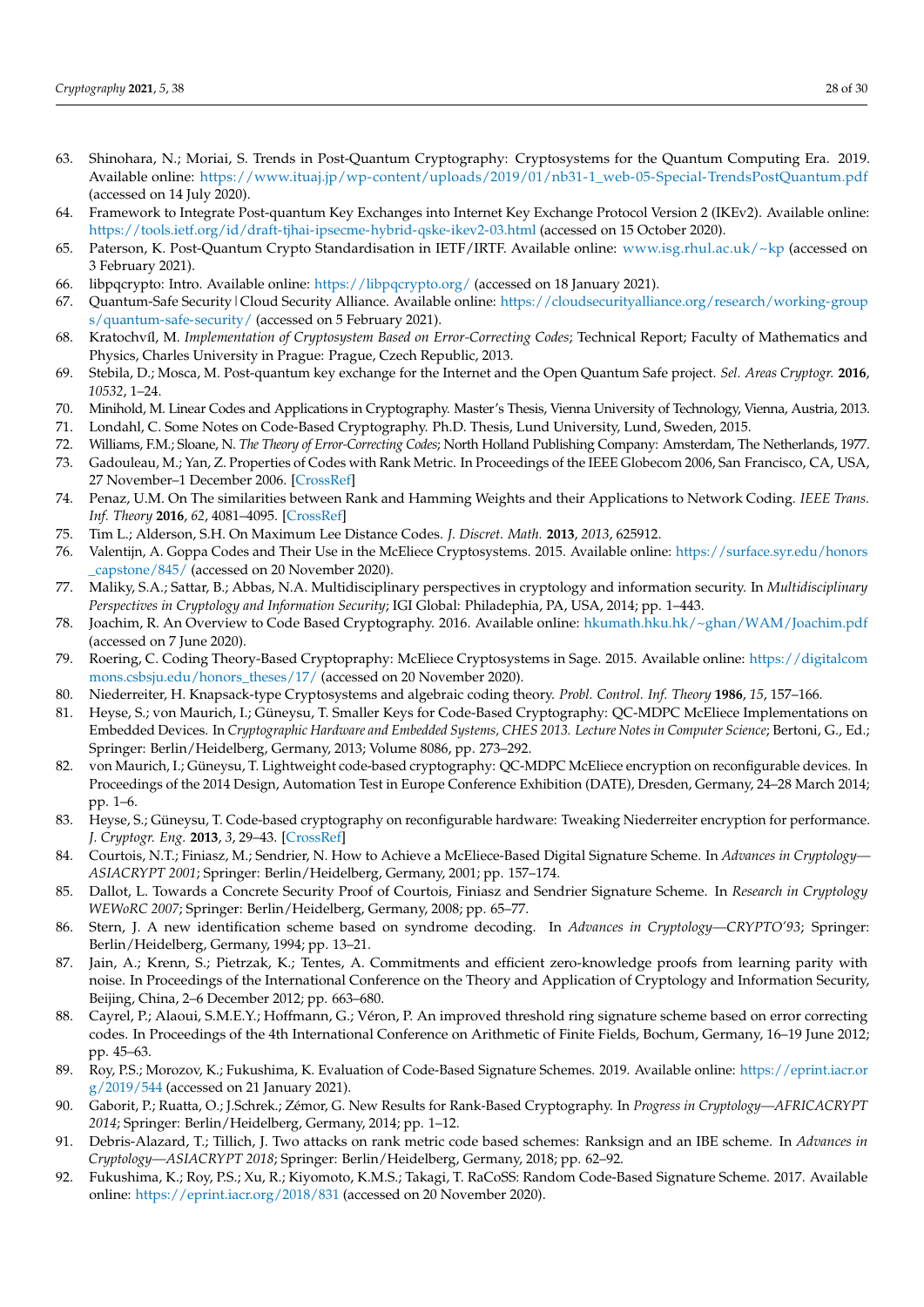- <span id="page-28-0"></span>93. Bernstein, D.J.; Hulsing, A.; Lange, T.; Panny, L. Comments on RaCoSS, a Submission to NIST's PQC Competition. 2017. Available online: <https://helaas.org/racoss/> (accessed on 20 November 2020).
- <span id="page-28-1"></span>94. Roy, P.S.; Morozov, K.; Fukushima, K.; Kiyomoto, S.; Takagi, T. Code-Based Signature Scheme Without Trapdoors. *Int. Assoc. Cryptologic Res.* **2018**. Available online: <https://eprint.iacr.org/2021/294> (accessed on 20 November 2020).
- <span id="page-28-2"></span>95. Xagawa, K. Practical Attack on RaCoSS-R. *Int. Assoc. Cryptologic Res.* **2018**, *831*. Available online: <https://eprint.iacr.org/2018/831> (accessed on 20 November 2020).
- <span id="page-28-3"></span>96. Persichetti, E. Efficient one-time signatures from quasi-cyclic codes: A full treatment. *Cryptography* **2018**, *2*, 30. [\[CrossRef\]](http://dx.doi.org/10.3390/cryptography2040030)
- <span id="page-28-4"></span>97. Li, Z.; Xing, C.; Yeo, S.L. A New Code Based Signature Scheme without Trapdoors. Available online: [https://eprint.iacr.org/2020](https://eprint.iacr.org/2020/1250) [/1250](https://eprint.iacr.org/2020/1250) (accessed on 20 November 2020).
- <span id="page-28-5"></span>98. Santini, P.; Baldi, M.; Chiaraluce, F. Cryptanalysis of a one-time code-based digital signature scheme. In Proceedings of the IEEE International Symposium on Information Theory, Paris, France, 7–12 September 2019; pp. 2594–2598.
- <span id="page-28-6"></span>99. Deneuville, J.; Gaborit, P. Cryptanalysis of a code-based one-time signature. *Des. Codes Cryptogr.* **2020**, *88*, 1857–1866. [\[CrossRef\]](http://dx.doi.org/10.1007/s10623-020-00737-8)
- <span id="page-28-7"></span>100. Aragon, N.; Blazy, O.; Gaborit, P.; Hauteville, A.; Zémor, G. Durandal: A rank metric based signature scheme. In *Advances in Cryptology—EUROCRYPT 2019*; Springer: Berlin/Heidelberg, Germany, 2019; pp. 728–758.
- <span id="page-28-8"></span>101. Debris-Alazard, T.; Sendrier, N.; Tillich, J. Wave: A new family of trapdoor one-way preimage sampleable functions based on codes. In *Advances in Cryptology—ASIACRYPT 2019*; Springer: Berlin/Heidelberg, Germany, 2019; pp. 21–51.
- <span id="page-28-9"></span>102. Cayrel, P.; Gueye, C.T.; Ndiaye, O.; Niebuhr, R. Critical attacks in Code based cryptography. *Int. J. Inf. Coding Theory* **2015**, *3*, 158–176. [\[CrossRef\]](http://dx.doi.org/10.1504/IJICOT.2015.072639)
- <span id="page-28-10"></span>103. Niebuhr, R. Attacking and Defending Code-based Cryptosystems. Ph.D. Thesis, Vom Fachbereich Informatik der Technischen Universität Darmstadt: Darmstadt, Germany, 2012.
- <span id="page-28-11"></span>104. Niebuhr, R.; Cayrel, P.L. Broadcast attacks against code-based encryption schemes. In *Research in Cryptology*; Springer: Berlin/Heidelberg, Germany, 2011.
- <span id="page-28-12"></span>105. Niebuhr, R. *Application of Algebraic-Geometric Codes in Cryptography*; Technical Report; Fachbereich Mathematik der Technischen Universität Darmstadt: Darmstadt, Germany, 2006.
- <span id="page-28-13"></span>106. Sidelnikov, V.; Shestakov, S. On the insecurity of cryptosystems based on generalized Reed-Solomon Codes. *Discret. Math.* **1992**, *1*, 439–444. [\[CrossRef\]](http://dx.doi.org/10.1515/dma.1992.2.4.439)
- <span id="page-28-14"></span>107. Kobara, K.; Imai, H. Semantically Secure McEliece Public-key Cryptosystems—Conversions for McEliece PKC. In Proceedings of the 4th International Workshop on Practice and Theory in Public Key Cryptosystems, Cheju Island, Korea, 13–15 February 2001; pp. 19–35.
- <span id="page-28-15"></span>108. Wagner, D. A generalized birthday problem. In *Advances in Cryptology—CRYPTO 2002*; Springer: Berlin/Heidelberg, Germany, 2002; pp. 288–303.
- <span id="page-28-16"></span>109. Sendrier, N. Finding the permutation between equivalent linear codes: the support splitting algorithm. *IEEE Trans. Inf. Theory* **2000**, *46*, 1193–1203. [\[CrossRef\]](http://dx.doi.org/10.1109/18.850662)
- <span id="page-28-17"></span>110. Overbeck, R.; Sendrier, N. *Code-Based Cryptography*; Springer: Berlin/Heidelberg, Germany, 2008; pp. 95–146.
- <span id="page-28-18"></span>111. Bernstein, D.J.; Buchmann, J.; Dahmen, E. *Post-Quantum Cryptography*; Springer: Berlin/Heidelberg, Germany, 2008.
- <span id="page-28-19"></span>112. Repka, M.; Cayrel, P.L. *Cryptography Based on Error Correcting Codes: A Survey*; IGI Global: Philadephia, PA, USA, 2014.
- <span id="page-28-20"></span>113. PQCRYPTO. *Post-Quantum Cryptography for Long-Term Security*; Technical Report; Project number: Horizon 2020 ICT-645622; Technische Universiteit Eindhoven: Eindhoven, The Netherlands, 2015.
- <span id="page-28-21"></span>114. Bucerzan, D.; Dragoi, V.; Kalachi, H. Evolution of the McEliece Public Key Encryption Scheme. In *International Conference for Information Technology and Communications SecITC 2017*; Springer: Berlin/Heidelberg, Germany, 2017; pp. 129–149.
- <span id="page-28-22"></span>115. Drăgoi, V.; Richmond, T.; Bucerzan, D.; Legay, A. Survey on Cryptanalysis of Code-Based Cryptography: From Theoretical to Physical Attacks. In Proceedings of the 7th International Conference on Computers Communications and Control (ICCCC), Oradea, Romania, 11–15 May 2018.
- <span id="page-28-23"></span>116. Best Codes: 27 Steps—Instructables. Available online: <https://www.instructables.com/Best-Codes/> (accessed on 18 November 2020).
- <span id="page-28-24"></span>117. Hussain, U.N. A Novel String Matrix Modeling Based DNA Computing Inspired Cryptosystem. Ph.D. Thesis, Pondicherry University, Puducherry, India, 2016.
- <span id="page-28-25"></span>118. Kumar, P.V.; Aluvalu, R. Key policy attribute based encryption (KP-ABE): A review. *Int. J. Innov. Emerg. Res. Eng.* **2015**, *2*, 49–52.
- <span id="page-28-26"></span>119. Gentry, C. A Fully Homomorphic Encryption Scheme. Ph.D. Thesis, Stanford University, Stanford, CA, USA, 2009.
- <span id="page-28-27"></span>120. Zhao, C.; Yang, Y.-T.; Li, Z.-C. The homomorphic properties of McEliece public-key cryptosystem. In Proceedings of the 2012 Fourth International Conference on Multimedia Information Networking and Security, Nanjing, China, 2–4 November 2012; pp. 39–42.
- <span id="page-28-28"></span>121. Line Coding Techniques. Available online: [https://technologyuk.net/telecommunications/telecom-principles/line-coding-tec](https://technologyuk.net/telecommunications/telecom-principles/line-coding-techniques.shtml) [hniques.shtml](https://technologyuk.net/telecommunications/telecom-principles/line-coding-techniques.shtml) (accessed on 16 November 2020).
- <span id="page-28-29"></span>122. Huffman, D.A. A method for the construction of minimum-redundancy codes. *Proc. IRE* **1952**, *40*, 1098–1101. [\[CrossRef\]](http://dx.doi.org/10.1109/JRPROC.1952.273898)
- <span id="page-28-30"></span>123. Carron, L.P. *Morse Code: The Essential Language*; Radio Amateur's Library, American Radio Relay League: Newington, CT, USA, 1986; ISBN 0-87259-035-6.
- <span id="page-28-31"></span>124. ASCII—Wikipedia. Available online: <https://en.wikipedia.org/wiki/ASCII> (accessed on 20 November 2020).
- <span id="page-28-32"></span>125. Unicode—Wikipedia. Available online: <https://en.wikipedia.org/wiki/Unicode> (accessed on 18 November 2020).